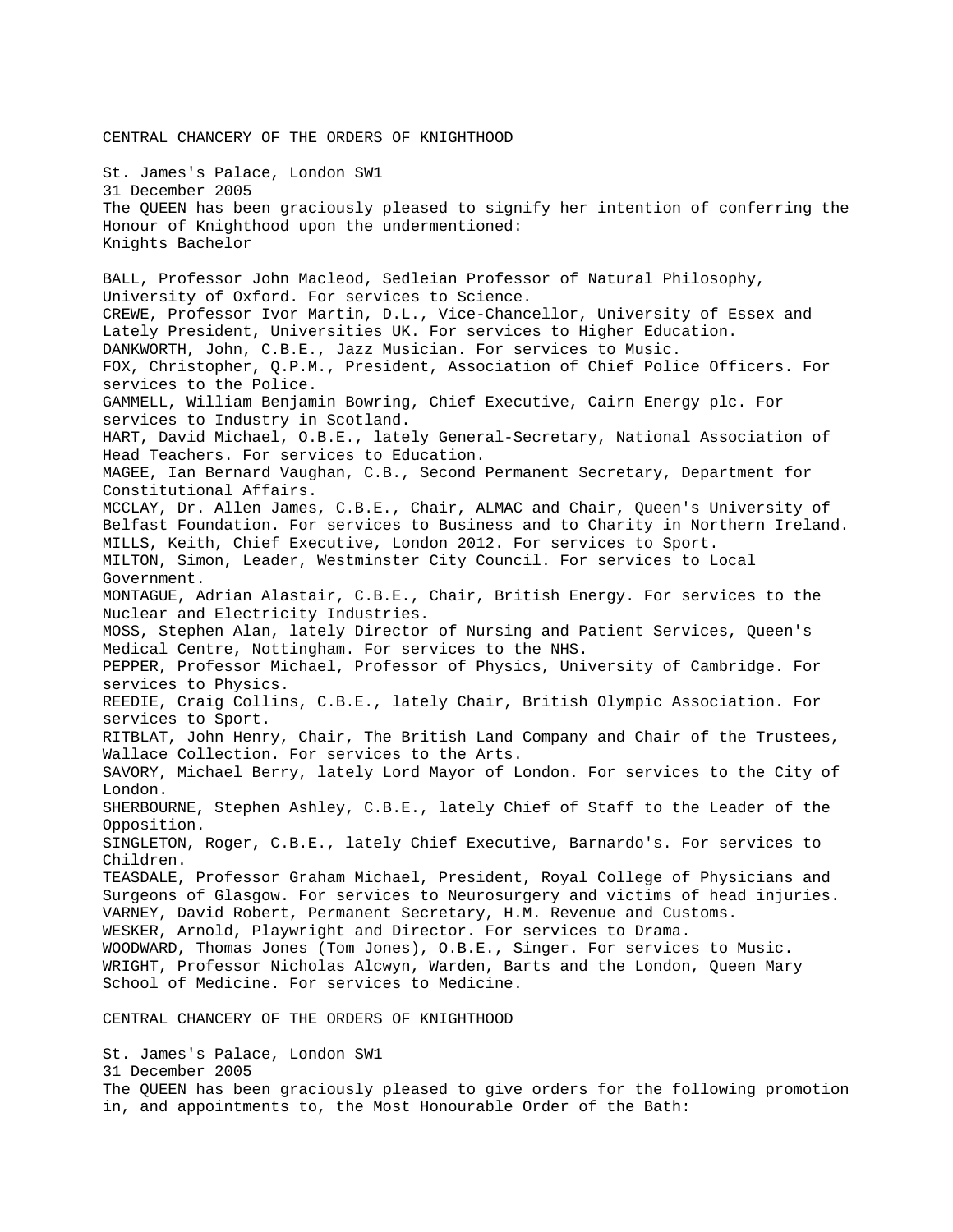Order of the Bath (Military Division) MINISTRY OF DEFENCE (ROYAL NAVY) C.B. To be Ordinary Members of the Military Division of the Third Class, or Companions, of the said Most Honourable Order: HAMMETT, The Venerable Barry Keith, Q.H.C. RAPP, Rear Admiral James Campsie. MINISTRY OF DEFENCE (ARMY) C.B. To be an Ordinary Member of the Military Division of the Third Class, or Companion, of the said Most Honourable Order: RAPER, Major General Anthony John, C.B.E. (489583), late Royal Corps of Signals. MINISTRY OF DEFENCE (ROYAL AIR FORCE) K.C.B. To be an Ordinary Member of the Military Division of the Second Class, or Knight Commander, of the said Most Honourable Order: LOADER, Air Marshal Clive Robert, O.B.E., Royal Air Force. C.B. To be Ordinary Members of the Military Division of the Third Class, or Companions, of the said Most Honourable Order: DALTON, Air Vice-Marshal Stephen Gary George, Royal Air Force. LUKER, Air Vice-Marshal Paul Douglas, O.B.E., A.F.C., Royal Air Force. Order of the Bath (Civil Division) G.C.B. To be an Ordinary Member of the Civil Division of the First Class, or Knight Grand Cross, of the said Most Honourable Order: MOTTRAM, Sir Richard Clive, K.C.B., Security and Intelligence Co-ordinator, Cabinet Office. K.C.B. To be an Ordinary Member of the Civil Division of the Second Class, or Knight Commander, of the said Most Honourable Order: CHAKRABARTI, Sumantra, Permanent Secretary, Department for International Development. C.B. To be Ordinary Members of the Civil Division of the Third Class, or Companions, of the said Most Honourable Order: CLARK, Gregor Munro, Scottish Parliamentary Counsel, Scottish Executive. DAVIES, Dr. Paul Charles, J.P., Chief Scientist, Health and Safety Executive. DERWENT, Henry Clifford Sydney, Director, Climate Change and Environment, Department for Environment, Food and Rural Affairs. DOUGLAS, Richard Philip, Finance Director, Department of Health. ELAND, Michael John, Director-General of Law Enforcement and Compliance, H.M. Revenue and Customs. LEBRECHT, Andrew John, Director-General, Sustainable Farming, Food and Fisheries, Department for Environment, Food and Rural Affairs. MITCHELL, Bryan James, lately Head, Business and Information Management Directorate, National Assembly for Wales. ROSS, Leslie Samuel, lately Managing Director, Business International, Invest NI, Northern Ireland Executive.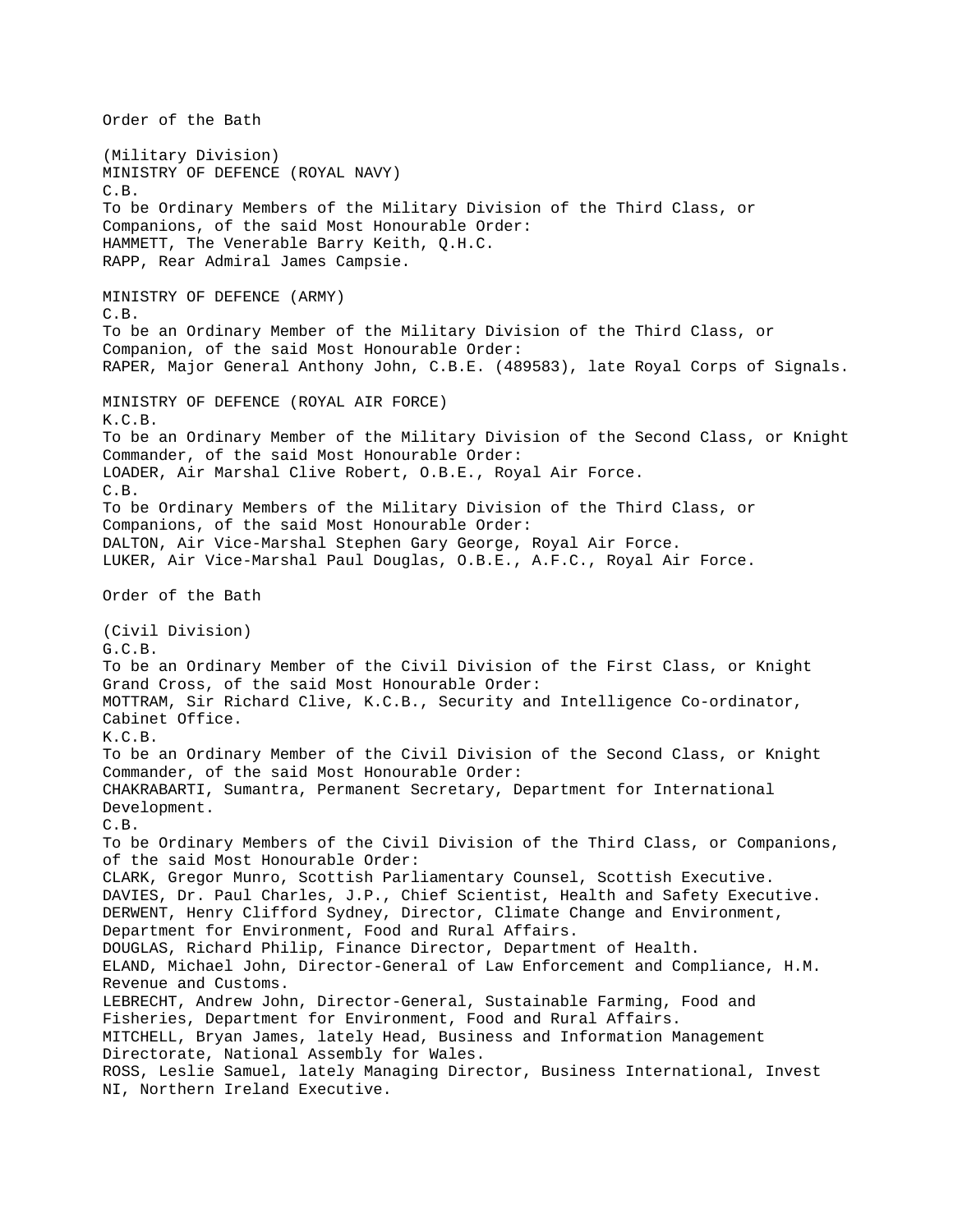WILLIAMS, Helen Mary, Mrs., Director, Schools Standards Group, Department for Education and Skills. DIPLOMATIC SERVICE AND OVERSEAS LIST  $C. B.$ To be an Ordinary Member of the Civil Division of the Third Class, or Companion, of the said Most Honourable Order: LOBBAN, Iain Robert, Director of Operations, GCHQ. CENTRAL CHANCERY OF THE ORDERS OF KNIGHTHOOD St. James's Palace, London SW1 31 December 2005 The QUEEN has been graciously pleased to give orders for the following promotion in, and appointments to, the Most Distinguished Order of Saint Michael and Saint George: Order of Saint Michael and Saint George C.M.G. To be an Ordinary Member of the Third Class, or Companion, of the said Most Distinguished Order: BEADLE, John Nicholas, Senior Civil Servant, Ministry of Defence. DIPLOMATIC SERVICE AND OVERSEAS LIST G.C.M.G. To be an Ordinary Member of the First Class, or Knight Grand Cross, of the said Most Distinguished Order: ASHDOWN OF NORTON-SUB-HAMDON, The Right Honourable Jeremy John Durham (Paddy), Baron, K.B.E., lately High Representative of the International Community in Bosnia and Herzegovina. K.C.M.G. To be Ordinary Members of the Second Class, or Knights Commander, of the said Most Distinguished Order: FRY, Graham Holbrook, H.M. Ambassador, Tokyo. JACOBS, Francis Geoffrey, Q.C., lately Advocate General, European Court of Justice. WRIGHT, Stephen John Leadbetter, C.M.G., H.M. Ambassador, Madrid. C.M.G. To be Ordinary Members of the Third Class, or Companions, of the said Most Distinguished Order: BARNETT, Robin Anthony, Director UK Visas, Foreign and Commonwealth Office. BEVAN, James David, Director Africa, Foreign and Commonwealth Office. BRINKLEY, Robert Edward, H.M. Ambassador, Kiev. FOULSHAM, Richard Andrew, lately Counsellor, Foreign and Commonwealth Office. PHILLIPS, Dr. Richard Peter, Programme Director, British Council. THORNBERRY, Professor Patrick. For services to international human rights. WOODWARD, David Kevin, President, BP Azerbaijan. For services to British business interests and security of energy supplies. YASAMEE, Heather Jacqueline, Mrs., Counsellor, Foreign andCommonwealth Office. CENTRAL CHANCERY OF THE ORDERS OF KNIGHTHOOD

St. James's Palace, London SW1 31 December 2005 The QUEEN has been graciously pleased to make the following promotions in, and appointments to, the Royal Victorian Order: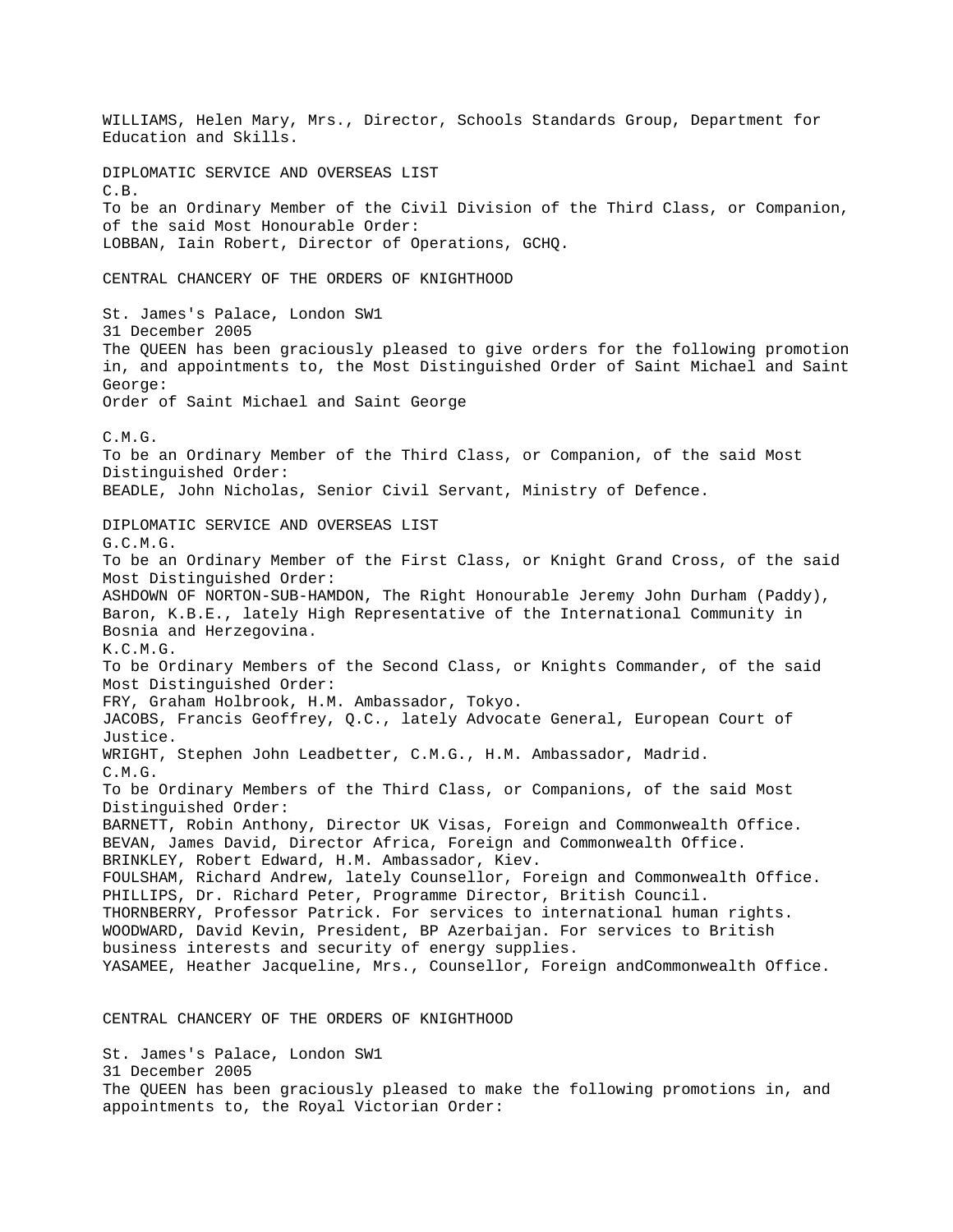K.C.V.O. To be a Knight Commander: STIRLING OF GARDEN, Colonel James, C.B.E., T.D., Lord-Lieutenant of Stirling and Falkirk. C.V.O. To be Commanders: DEAN, Sister Judith Ellen, O.B.E., Trustee, The Duke of Edinburgh's Award (International). MARRIOTT, Richard, T.D., formerly Lord-Lieutenant of the East Riding of Yorkshire. ROSS, Walter Robert Alexander, Secretary and Keeper of the Records, Duchy of Cornwall. L.V.O. To be Lieutenants: DICKINSON, Patric Laurence, Secretary, Order of the Garter. HEASLIP, John, Chief Executive, Business in the Community, Northern Ireland. MARRIOTT, Major Charles Rowland, Clerk of the Cheque and Adjutant, Yeomen of the Guard. MCGOURTY, Nuala Patricia, Mrs., Retail Director, Royal Collection. RICHARDS, Lieutenant Colonel Anthony Charles, M.V.O., Deputy Master of the Household and Equerry to The Queen. SANDERS, The Honourable Rowena Margaret, Lady in Waiting to Princess Michael of Kent. SHACKLETON, Fiona Sara, Mrs., formerly Solicitor to The Prince of Wales. WILKIN, Miss Gwendoline Annette, M.V.O., Housekeeper, Windsor Castle. WILLIAMS, Colin, O.B.E., formerly Director, Scotland, The Princess Royal Trust for Carers. M.V.O. To be Members: CHAPMAN, Stephen Marcus, Senior Photographer, Royal Collection. CRAWFORD, Karen, Mrs., formerly Protocol Officer, Visits Section, Scottish Executive. DILWORTH, Richard John. For services to The Duke of York's Household. DYER, Mark William Barry Galloway. For services to The Prince of Wales and The Duchess of Cornwall's Household. HUGGETT, Sergeant Ian David, Metropolitan Police. For services to Royalty Protection. MACDONALD, Pamela, Mrs., Payroll Manager, The Prince of Wales and The Duchess of Cornwall's Household. MOYES, Julie Christine, Mrs., R.V.M., Housekeeper, Balmoral Castle. O'HIGGINS, Sergeant Phelim Patrick, Metropolitan Police. For services to Royalty Protection. TANTONY, Pamela Edith, Mrs., formerly Assistant Keeper of the Records, Duchy of Lancaster. TARR, Inspector Christopher John, Metropolitan Police. For services to Royalty Protection. WHYBREW, Paul Kevin, R.V.M., The Queen's Page, Royal Household.

CENTRAL CHANCERY OF THE ORDERS OF KNIGHTHOOD

St. James's Palace, London SW1 31 December 2005

Royal Victorian Order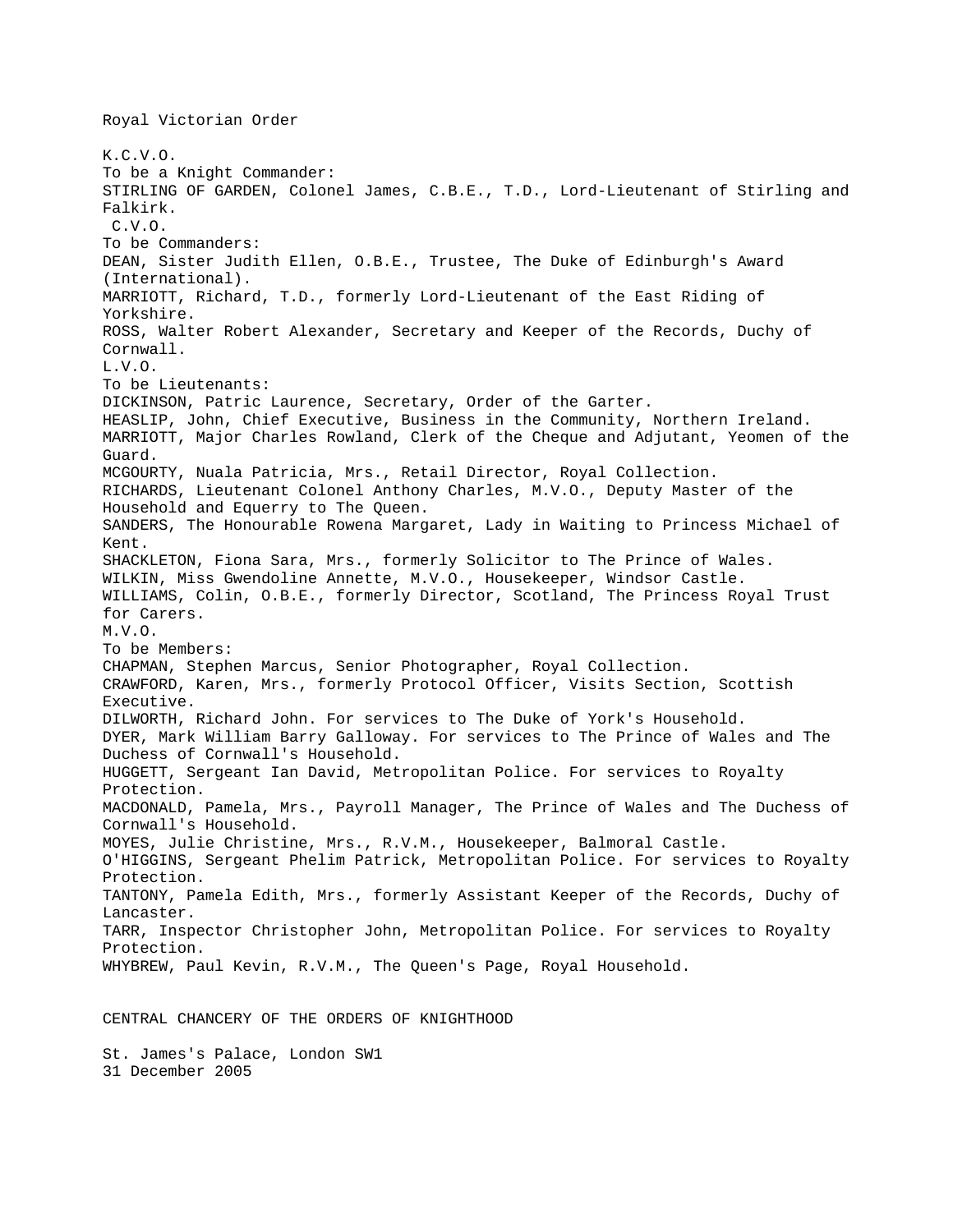The QUEEN has been graciously pleased to award the Royal Victorian Medal (Gold), a Bar to the Royal Victorian Medal (Silver) and the Royal Victorian Medal (Silver) to the undermentioned: Royal Victorian Medal (Gold) WATTS, David John, R.V.M., formerly Carpenter, Sandringham Estate. Bar to the Royal Victorian Medal (Silver) MIDDLETON, David John, R.V.M., Chief Upholsterer, Royal Household. Royal Victorian Medal (Silver) BROWN, Constable Allister Saville, Metropolitan Police. For services to Royalty Protection. BROWN, Robert Houston, formerly The Queen's Flagman and Orderly. DOEL, Janet Margaret, Mrs., The Queen's Housemaid, Windsor Castle. GALE, Jeremy Graham, Craft Technician, C Branch, Royal Household. GALLACHER, Darren Ashley, Fruit Farm Worker, Sandringham Estate. GANLEY, Gary David, Carpet Planner, Windsor Castle. GREENWOOD, Greta, Mrs., Dining Room Supervisor, Royal Household. HARRIS, Francis Edmund, Palace Attendant, Buckingham Palace. HAYES, Miss Pamela Ann, formerly The Duke of Edinburgh's Senior Housemaid, Windsor Castle. JONES, Gary Philip, Fendersmith, Windsor Castle. MELTON, Alan, Forestry Foreman, Sandringham Estate. PERRY, Mark Andrew, Gamekeeper, Sandringham Estate. ROBERTSON, Gary, Leading Porter/Craft Assistant, Palace of Holyroodhouse. ROUGH, David James, Leading Palace Attendant, Buckingham Palace. FITT-SAVAGE, Anthony Charles, formerly Organist, Sandringham Church. SYKES, Michael Robert, Chief Carpet Planner, Buckingham Palace. WHITE, Peter David Anthony, Specialist Tractor and Machinery Operator, Crown Estate, Windsor. WOODLEY, Kenneth, Senior Bricklayer, Crown Estate, Windsor. CENTRAL CHANCERY OF THE ORDERS OF KNIGHTHOOD St. James's Palace, London SW1 31 December 2005 The QUEEN has been graciously pleased to give orders for the following promotions in, and appointments to, the Most Excellent Order of the British Empire: Order of the British Empire (Military Division) MINISTRY OF DEFENCE (ROYAL NAVY) C.B.E. To be Ordinary Commanders of the Military Division, of the said Most Excellent Order: CHICK, Captain Stephen John, Royal Navy. EBERLE, Commodore Peter James Fuller, Royal Navy. POTTER, Commodore Michael John, A.D.C., Royal Navy. O.B.E. To be Ordinary Officers of the Military Division, of the said Most Excellent Order: BUXTON, Surgeon Commander (now Surgeon Captain) Peter John, Royal Navy. DAVIS, Colonel Edward Grant Martin, M.B.E., Royal Marines.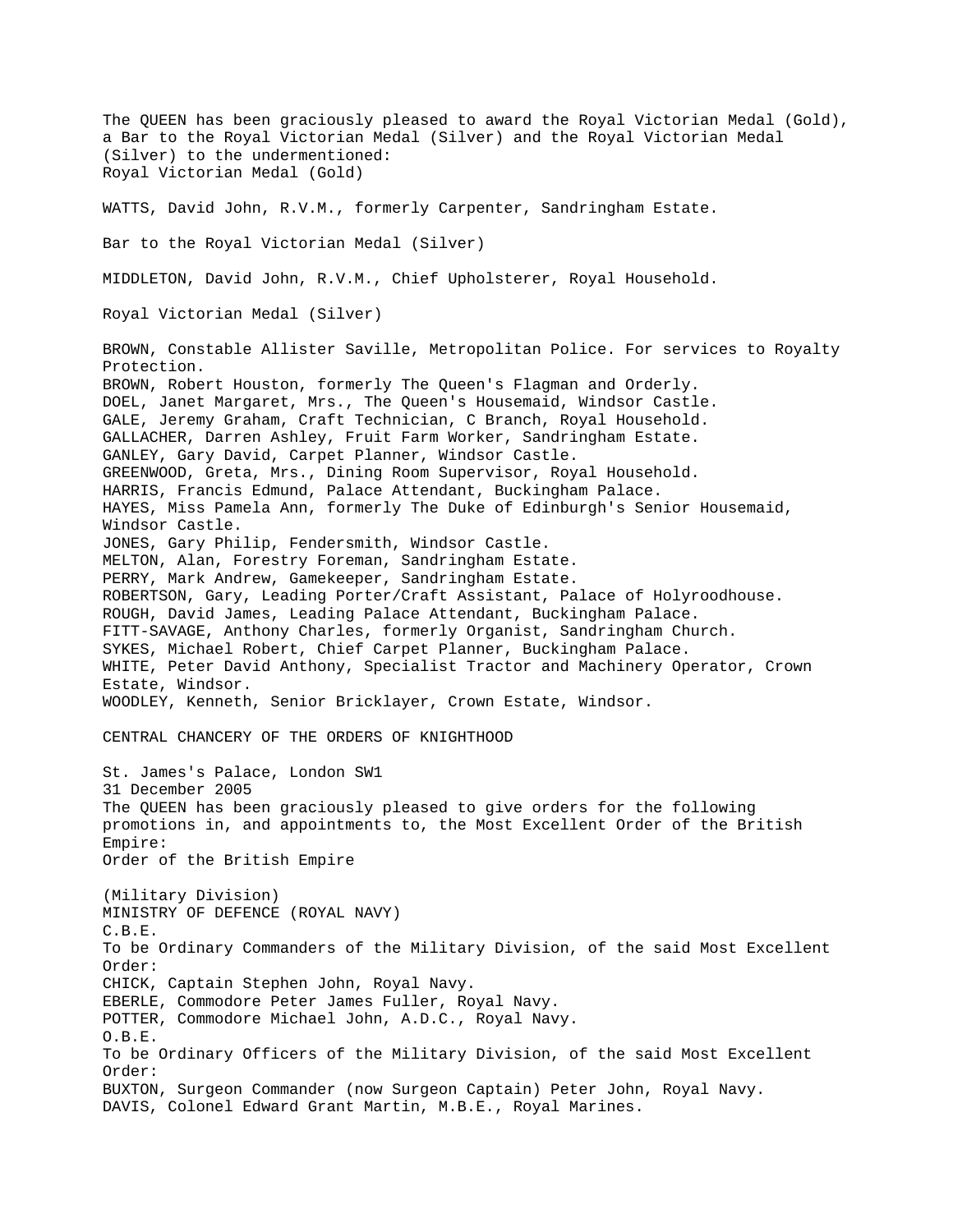FERGUSSON, Commodore Duncan Campbell McGregor, Royal Navy. HEALY, Commander Pamela Joyce, R.D., Royal Naval Reserve. LITTLE, Commander Graeme Terence, Royal Navy. DAVIS-MARKS, Captain Michael Leigh, Royal Navy. RUSSELL, Commander Simon Jonathon, Royal Navy. M.B.E. To be Ordinary Members of the Military Division, of the said Most Excellent Order: ARMOUR, Warrant Officer 1st Class (Writer) William D144940J. BRETT, Warrant Officer 1st Class (Catering Services) John Walter D135686U. DANIELS, Local Acting Chief Petty Officer (Diver) Robert John D170865Q. DAVIES, Local Acting Band Colour Sergeant Ian, Royal Marines P037074A. GIDDINGS, Warrant Officer 1st Class (Marine Engineering Artificer) Robert Alan Edward D130594N. HERMER, Major Jeremy Peter, Royal Marines. EGELAND-JENSEN, Lieutenant Commander Finn Adam, Royal Navy. JONES, Lieutenant Commander Craig Antony, Royal Navy. JORDAN, Leading Operator Mechanic (Survey Recorder) Christopher Thomas D242799N. LING, Warrant Officer 1st Class (Weapon Engineering Artificer) Colin Richard D156631M. MARDON, Lieutenant Commander Karl Fraser, Royal Navy. MCTEAR, Commander Karen, Royal Navy. MOSS, Chief Petty Officer (Diver) Andrew John D161671E. MOUNTFORD, Warrant Officer 1st Class (Stores Accountant) Christopher Nicholas D169662K. SARD, Lieutenant Commander Alexandra, R.D., Royal Naval Reserve. SHORE, Chief Petty Officer Medical Assistant Kevin D177102U. (Civil Division) O.B.E. To be an Ordinary Officer of the Civil Division of the said Most Excellent Order: ROACH, Captain Alan Thomas, Royal Fleet Auxiliary. M.B.E. To be an Ordinary Member of the Civil Division of the said Most Excellent Order: WHYTE, Captain Paul, Royal Fleet Auxiliary. (Military Division) MINISTRY OF DEFENCE (ARMY) C.B.E. To be Ordinary Commanders of the Military Division of the said Most Excellent Order: FILLER, Brigadier Mark St. John (502259), late Adjutant General's Corps (Educational and Training Services Branch). GEORGE, Colonel Kathleen, R.R.C. (507014), late Queen Alexandra's Royal Army Nursing Corps. KEMP, Colonel Richard Justin, M.B.E. (505991), late The Royal Anglian Regiment. LITHGOW, Colonel Nigel Christopher Douglas (490527), late The Black Watch. SHARLAND, Colonel Peter Roland (495581), late The Light Infantry. SMITH, Colonel Barry Arthur Charles, T.D. (516086), late Royal Army Medical Corps, Territorial Army. O.B.E. To be Ordinary Officers of the Military Division of the said Most Excellent Order: DRAKE, Lieutenant Colonel Kenneth Ian (537766), Corps of Royal Engineers. FRANKS, Lieutenant Colonel Anthony Huw Taylor (508838), Intelligence Corps. FREE, Colonel Julian Richard, M.B.E. (524912), late Royal Regiment of Artillery. GAUNT, Captain Mark (563434), Grenadier Guards.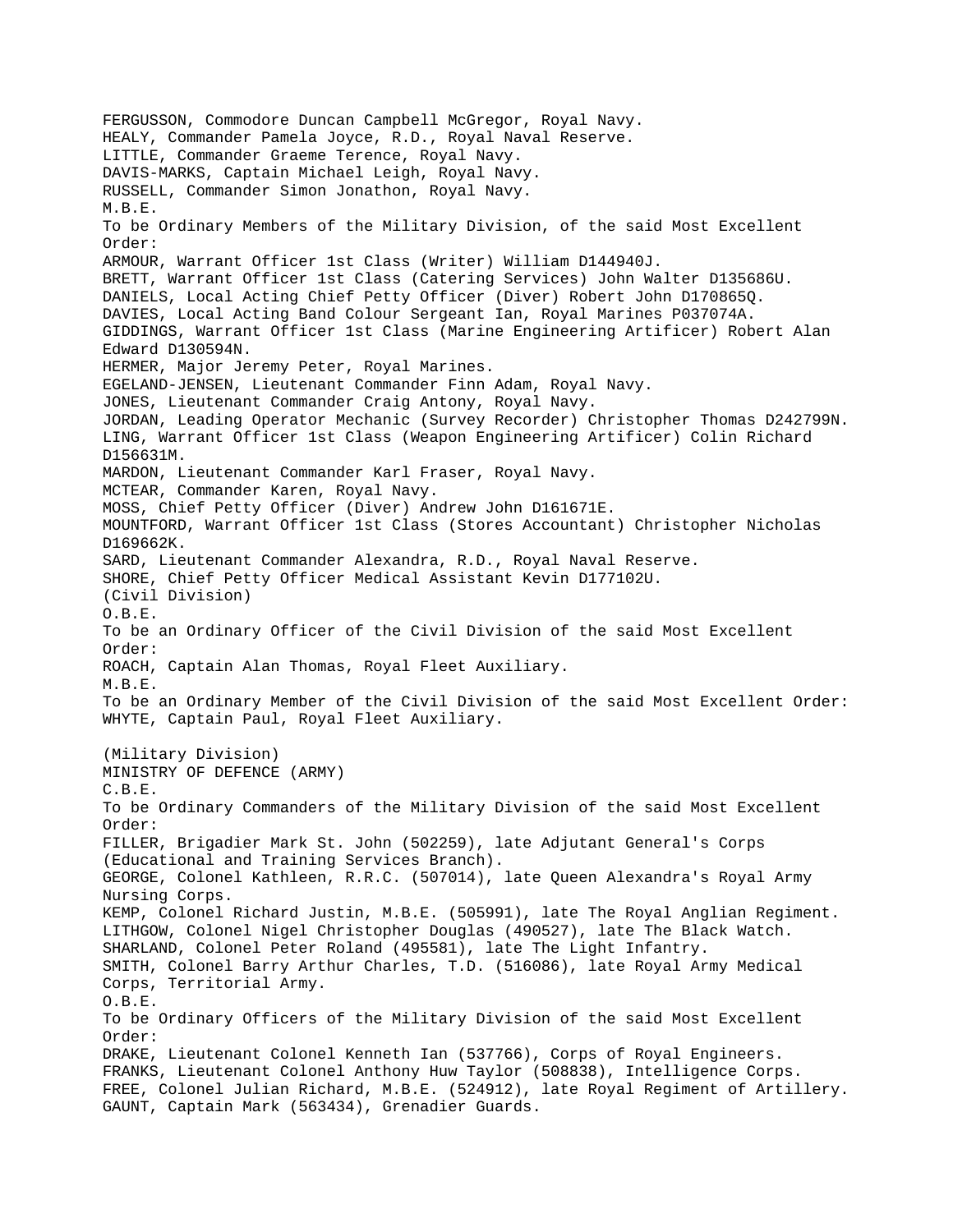HALL, Lieutenant Colonel Valerie Heather (511460), Adjutant General's Corps (Educational and Trainng Support Branch). KELLY, Lieutenant Colonel David Alan (520747), The Royal Logistic Corps. MARTIN, Lieutenant Colonel Colin Philip Graham (497466), The Royal Welch Fusiliers. TOOTAL, Lieutenant Colonel Stuart John Craig (527693), The Parachute Regiment. WELCH, Colonel Nicholas, M.B.E. (519611), lately The Royal Gloucestershire, Berkshire and Wiltshire Light Infantry Regiment. WILLMOTT, Lieutenant Colonel Paul Nicholas, T.D. (518393), Royal Corps of Signals, Territorial Army. M.B.E. To be Ordinary Members of the Military Division of the said Most Excellent Order: BALLS, Major James Bryan (523313), The Cheshire Regiment. BARBER, Major Philip Hedley (533037), The Royal Logistic Corps. BEATTIE, 24289565 Sergeant David John, The Royal Irish Regiment. BREWER, 24623176 Sergeant Paul, Royal Tank Regiment. CANNON, Major Stephen Barry (547217), Corps of Royal Electrical and Mechanical Engineers. CARNEY, Captain Richard James (554247), The Blues and Royals. CONDY, 24201350 Warrant Officer Class 2 James Douglas, Royal Regiment of Artillery. CROOK, Captain Dennis Reginald (516681), The West Midlands Regiment, Territorial Army. DANIELS, 24847743 Warrant Officer Class 2 Paul, The Royal Welsh Regiment, Territorial Army. FARROW, 24879000 Staff Sergeant Alastair John, Adjutant General's Corps (Staff and Personnel Support Branch). GATES, Major Richard Anthony (480302), 1st The Queen's Dragoon Guards. GLAZEBROOK, Captain Sally Frances (550395), General List, Territorial Army. GOLDSTEIN, Lieutenant Colonel Simon Robert (522684), General List, Territorial Army. HARGREAVES, Major Dominic Stuart (518116), Corps of Royal Engineers. HARRISON, 24534185 Warrant Officer Class 1 Lewis Richard, Corps of Royal Electrical and Mechanical Engineers, Territorial Army. HARROWER, Captain John (563355), Adjutant General's Corps (Staff and Personnel Support Branch). HICKS, Major Peter Edwin Duncan, J.P. (495526), Coldstream Guards. JOHNSTONE, Acting Lieutenant Colonel David Currie (518759), West Lowland Battalion Army Cadet Force. KENNEDY, Major Hugh Layton (531770), The Light Infantry. KERRIGAN, Acting Major James (509959), Glasgow and Lanarkshire Battalion Army Cadet Force. KNOTT, Major Andrew Richard (532660), Royal Corps of Signals. LAZENBY, 24694659 Warrant Officer Class 1 John, Adjutant General's Corps (Staff and Personnel Support Branch). LESLIE, Major Paul Stuart (533634), The Royal Anglian Regiment. MACLAREN, Captain Steven (563446), Royal Corps of Signals. MADDEN, Major David Alexander Grevile (525610), The Queen's Royal Hussars. MANNING, Major Michael Paul (540203), Army Air Corps. MCGEEVER, 24873964 Corporal Patrick Dean, Corps of Royal Electrical and Mechanical Engineers. NEEDLE, Major Alan William (542471), The Queen's Royal Lancers. PERKINS, 25062597 Lance Corporal Neil James, Royal Corps of Signals. PRATT, 24438976 Warrant Officer Class 1 Brian, The Parachute Regiment, Territorial Army.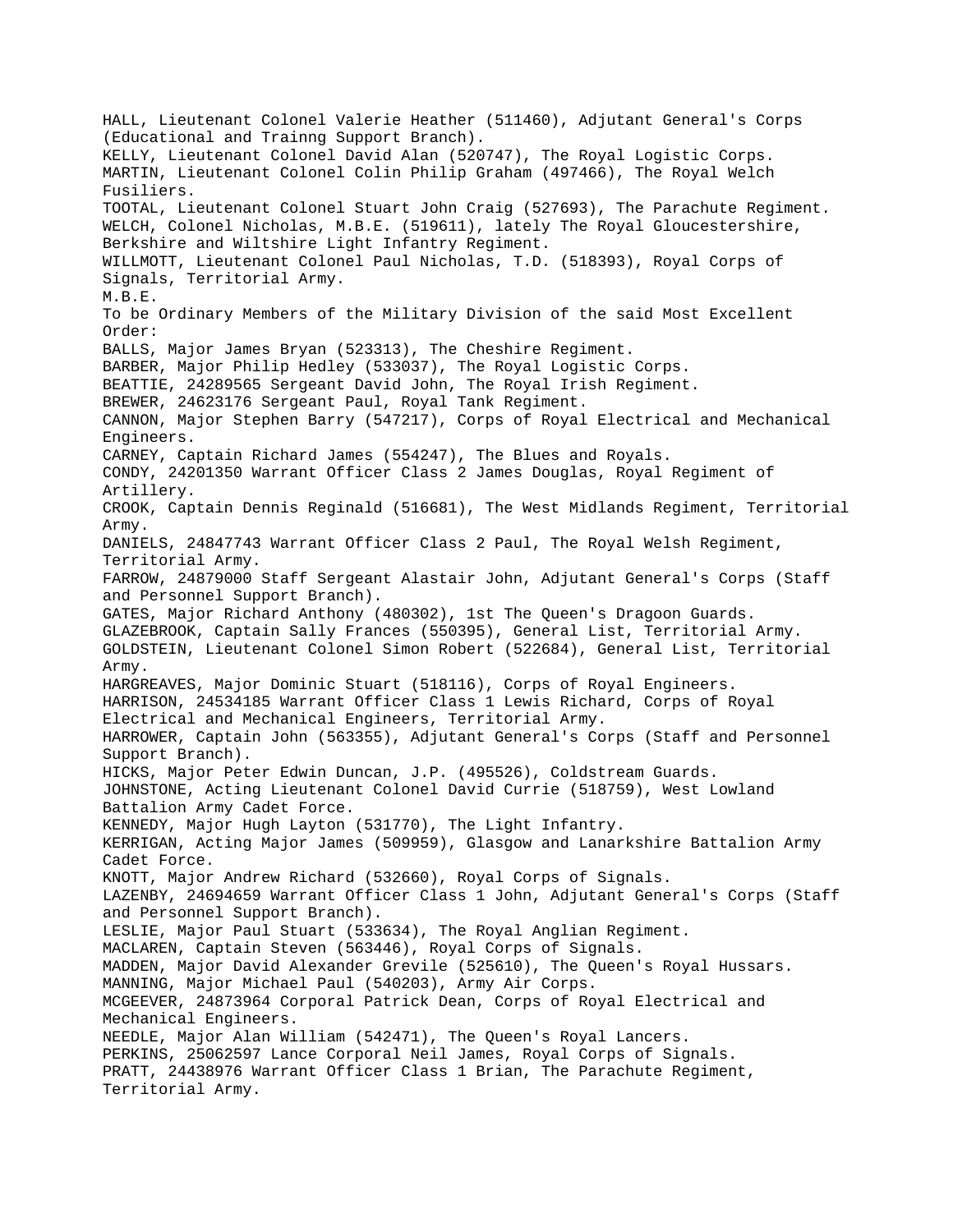ROBINSON, Major Jeffrey (534280), Adjutant General's Corps (Staff and Personnel Support Branch), Territorial Army. ROGERS, Lieutenant Colonel Ian Christopher (525523), Corps of Royal Electrical and Mechanical Engineers. RUMBOLD, Captain Keith Edward (563741), Corps of Royal Engineers. RUTT, 24795665 Warrant Officer Class 2 Andrew Stanley, Adjutant General's Corps (Staff and Personnel Support Branch). SHEPHARD, 24808316 Sergeant Paul James, Adjutant General's Corps (Royal Military Police). SIGGS, Captain Norman Leslie (545024), Royal Corps of Signals, Territorial Army. SOLOMONS, Captain Michael Albert (557763), Royal Corps of Signals. STREETE, Lieutenant Colonel Sarah Louise, T.D. (543399), Royal Corps of Signals, Territorial Army. STRICKLAND, Major Gerald Mark (533572), The Royal Gurkha Rifles. STUART, Major Philip Edward (545683), Royal Regiment of Artillery. TARR, Captain Eric John (533515), The Royal Logistic Corps, Territorial Army. TAYLOR, 24277359 Staff Sergeant Eric, The King's and Cheshire Regiment, Territorial Army. THOMAS, Major Mark Richard (553601), Corps of Royal Engineers. TURNER, Acting Lieutenant Colonel Richard Gallacher (541741), The Edinburgh Academy Combined Cadet Force. WHARMBY, Major Nicholas Craig (529591), Army Air Corps. WILLS, Major Martyn Russel (528749), The Parachute Regiment. WILSON, Major David (525669), Corps of Royal Engineers. The QUEEN was graciously pleased, on the occasion of the Celebration of Her Majesty's Birthday, to give orders for the following appointment to the Most Excellent Order of the British Empire: (To be dated 15th June 2002) Order of the British Empire (Military Division) ARMY O.B.E. To be an Ordinary Officer of the Military Division of the said Most Excellent Order: CLIFFORD, Captain Michael (557795), The Parachute Regiment. MINISTRY OF DEFENCE (ROYAL AIR FORCE) C.B.E. To be Ordinary Commanders of the Military Division of the said Most Excellent Order: KURTH, Air Commodore Nicholas Julian Eugene, O.B.E., Royal Air Force. SMITH, Group Captain Barry, O.B.E., Royal Air Force. O.B.E. To be Ordinary Officers of the Military Division of the said Most Excellent Order: BALDWIN, Wing Commander Kevin John (8117164F), Royal Air Force. BLAKE, Wing Commander Simon John, M.B.E. (8027911K), Royal Air Force. CHAN, Wing Commander David Kai Ming (8027809C), Royal Air Force. COCKRAM, Wing Commander Stephen Harry (8028026C), Royal Air Force. LEWIS, Wing Commander Adrian Peter (8087022G), Royal Air Force. READ, Wing Commander Richard Charles (8024211S), Royal Air Force. WOOD, Group Captain Ian Nicholas (5203307W), Royal Air Force. M.B.E.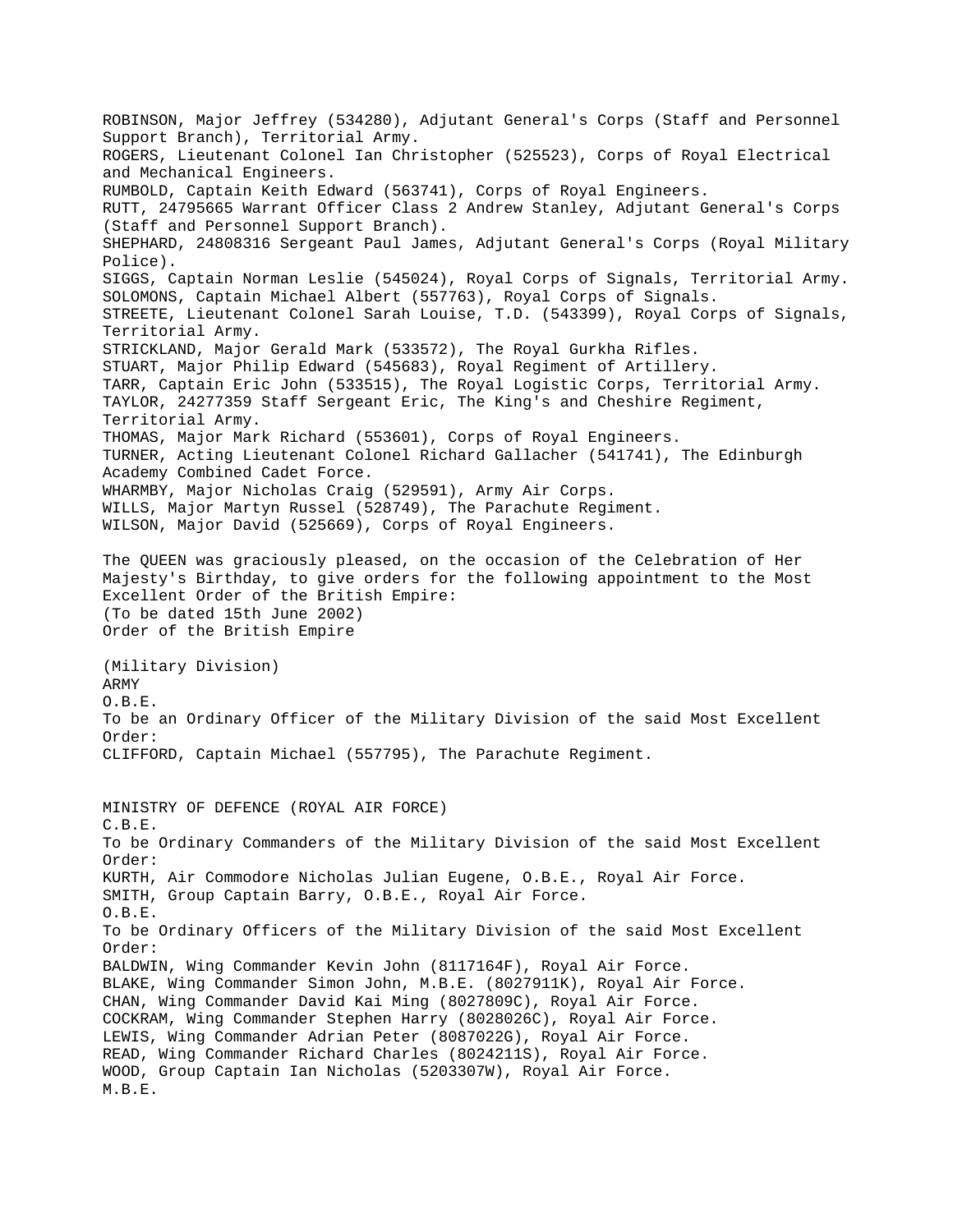To be Ordinary Members of the Military Division of the said Most Excellent Order: ANDERSON, Flight Lieutenant Darrell Caery Eric Adrian (2628612F), Royal Air Force. BELL, Squadron Leader Nicola Elizabeth (0009760G), Royal Air Force. BLACKMAN, Warrant Officer Christopher Alexander Roy (S8118196), Royal Air Force. BROPHY, Flight Sergeant Edward Joseph (P8112028), Royal Air Force. BUTTERWORTH, Flight Sergeant Stephen David (C8138984), Royal Air Force. CLARKE, Squadron Leader John Winston (8210956H), Royal Air Force. DUFF, Warrant Officer John (T8072883), Royal Air Force. EVANS, Squadron Leader Paul (5206641F), Royal Air Force. FRANKLIN, Flight Lieutenant John Andrew Reid (8154684K), Royal Air Force. HUMPHREYS, Wing Commander Michael Stafford (5206791D), Royal Air Force. JONES, Warrant Officer Michael John Edwin (P8089898), Royal Air Force. LENIHAN, Wing Commander Paul John David (5205182K), Royal Air Force. MALLETT, Warrant Officer Andrew David (Q8007580), Royal Air Force. SCANTLEBURY, Squadron Leader Peter James (5207280U), Royal Air Force. SNOWDON, Sergeant Graeme (E8289175), Royal Air Force. STARKINGS, Warrant Officer David Alan (E8084434), Royal Air Force. TURNER, Squadron Leader John Arthur (8023812P), Royal Air Force. WEBB, Master Aircrew Ronald (D8140859), Royal Air Force. Order of the British Empire (Civil Division) D.B.E. To be Ordinary Dames Commander of the Civil Division of the said Most Excellent Order: CAMERON, Professor Averil Millicent, C.B.E., Professor of Late Antique and Byzantine History, University of Oxford, and Warden, Keble College. For services to Classical Scholarship. FORGAN, Ms Elizabeth Anne Lucy, O.B.E., Chair, Heritage Lottery Fund. For services to Broadcasting and to Heritage. HASSAN, Anna Patricia Lucy, Mrs., Headteacher, Millfields Community School, Hackney, London. For services to Education. LEATHER, Ms Susan Catherine, M.B.E., Chair, Human Fertilisation and Embryology Authority. For services to the Regulation of Infertility Treatment and Embryo Research. MELLOR, Ms Julie The«re¬se, Chair, Equal Opportunities Commission. For services to Equal Opportunities. WESTWOOD, Ms Vivienne Isabel, O.B.E., Fashion Designer. For services to British Fashion. K.B.E. To be an Ordinary Knight Commander of the Civil Division of the said Most Excellent Order: COE, Sebastian Newbold, Baron, O.B.E., Chair, London 2012 Olympic and Paralympic Bid Team. For services to Sport. C.B.E. To be Ordinary Commanders of the Civil Division of the said Most Excellent Order: APPLEBY, Professor James Louis John, National Director for Mental Health and Professor of Psychiatry, University of Manchester. For services to Medicine. ARKLEY, Alistair Grant, lately Chair, Tees Valley Partnership. For services to Regeneration in the North East. BARKER, Professor David James Purslove, Professor of Clinical Epidemiology, University of Southampton. For services to Preventive Medicine.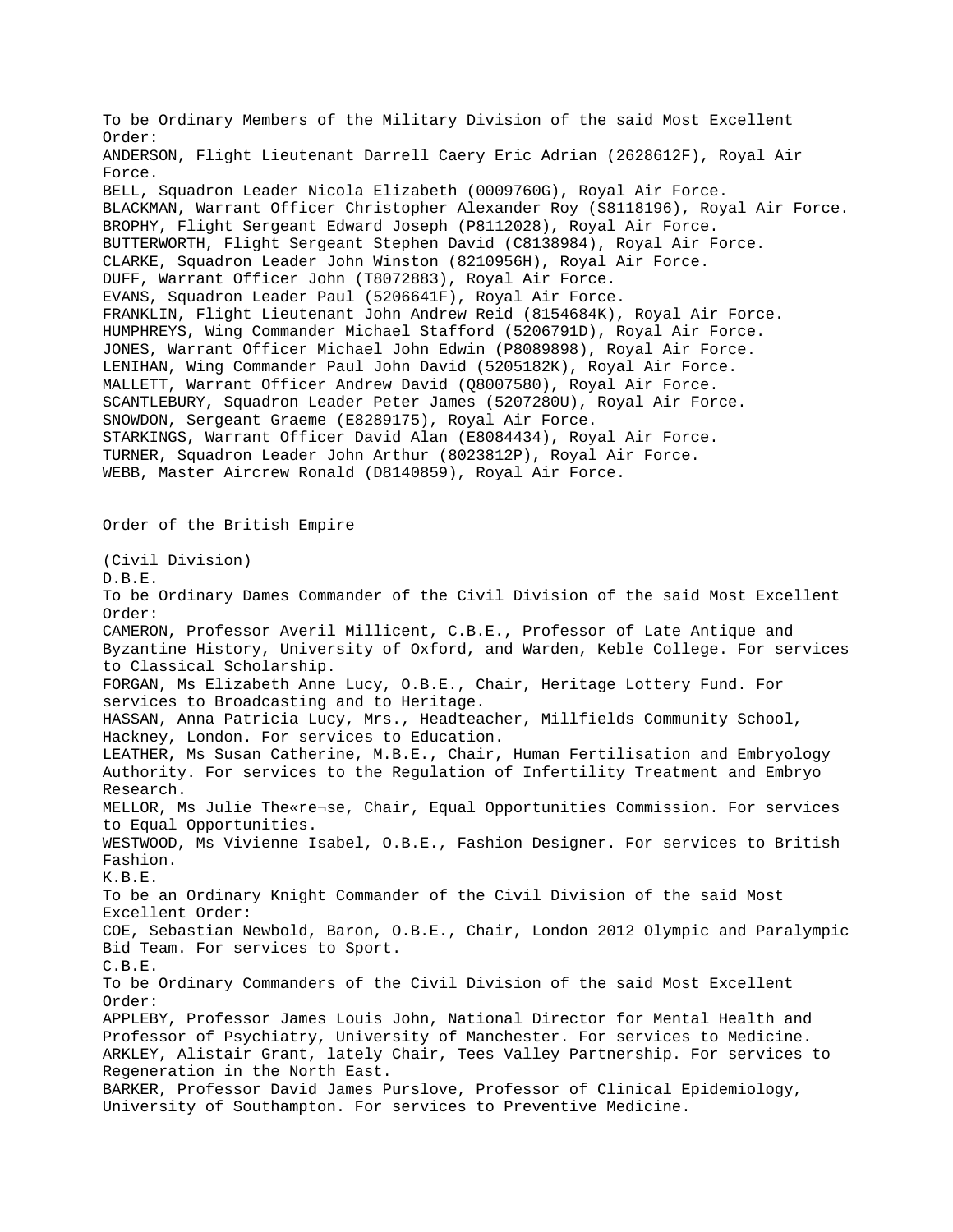CHIVERS-BEESLEY, Edna, Mrs., Senior Civil Servant, Ministry of Defence. BHAKOO, Rekha, Mrs., Headteacher, Newton Farm Nursery, First and Middle School, Harrow, London. For services to Education. BINNEY, Marcus Hugh Crofton, O.B.E., Founder and President, SAVE Britain's Heritage. For services to Conservation of the Built Environment. BLUNDELL, Professor Richard William, Professor of Economics, University College London. For services to Social Science. WOLFSON DE BOTTON, The Honourable Janet Frances.For services to Art. BRACK, Rodney, Chief Executive, Horserace Betting Levy Board. For services to Horseracing. BRAIDWOOD, Dr. Elizabeth Anne, Director, Service Personnel Policy, Medical, Ministry of Defence. BROADFOOT, Professor Patricia, Pro-Vice-Chancellor and Professor of Education, University of Bristol. For services to Social Science. BROADY, Dr. Anthony, lately Headteacher, Walker Technology College, Newcastleupon-Tyne. For services to Education. CARMICHAEL, Elizabeth Young, Mrs., Head of Community Justice Services Division, Scottish Executive. CARNE, Thomas Charles, Chief Advisory Accountant, Solicitor's Office, H.M. Revenue and Customs. CLEGG, Simon, O.B.E., Chief Executive, British Olympic Association. For services to Sport. CLIFT, Professor Roland, O.B.E., Professor of Environmental Technology, University of Surrey; lately Commissioner, Royal Commission on Environmental Pollution. For services to the Environment. COOK, Alan Ronald, Chief Executive, National Savings and Investments. CRIDLAND, John Robert, Deputy Director-General, Confederation of British Industry. For services to Business. DAVIDSON, Richard Colin Neil, lately Vice-President, Dairy UK. For services to the Dairy Industry. DENT, Ms Julie, Chief Executive, South West London Strategic Health Authority. For services to the NHS and the Health Emergency Services of London. DENTON, Sylvia Ernestine, Mrs., O.B.E., President, Royal College of Nursing. For services to Healthcare. DOIG, Alan, Q.F.S.M., Chief Fire Officer, Staffordshire Fire and Rescue Service. For services to the Fire and Rescue Service. DOUGLAS, Dr. Derek Jack. For services to Maggie's Centres Trust in Scotland. EDMANS, Laurence Michael. For services to Pension Reform. EDWARDS, Anthony Richard, Head, Buildings and Estates Management, Home Office. FAIRLAMB, Professor Alan Hutchinson, Professor of Biochemistry, University of Dundee. For services to Medical Science. FISCHER, Michael David, President, RM plc. For services to Business and to Charity. FLETCHER, Philip John, Director-General, Water Services, Office of Water Services. FORSYTH, Bruce Joseph, O.B.E., Entertainer and Television Presenter. For services to Entertainment. GALE, Martin Frank, Vice-President, International Forestry, UPM Kymmene Corporation. For services to Forestry. GALLOWAY, Peter George, Headteacher, Trinity Academy, Edinburgh. For services to Education. GIBSON, Alexander John Michael. For services to Food Safety in Scotland. GILBERT, Ms Christine, Chief Executive, London Borough of Tower Hamlets. For services to Local Government and to Education. GOODFELLOW, Christine Joan, Mrs., Director, Payment Modernisation Programme, Department for Work and Pensions.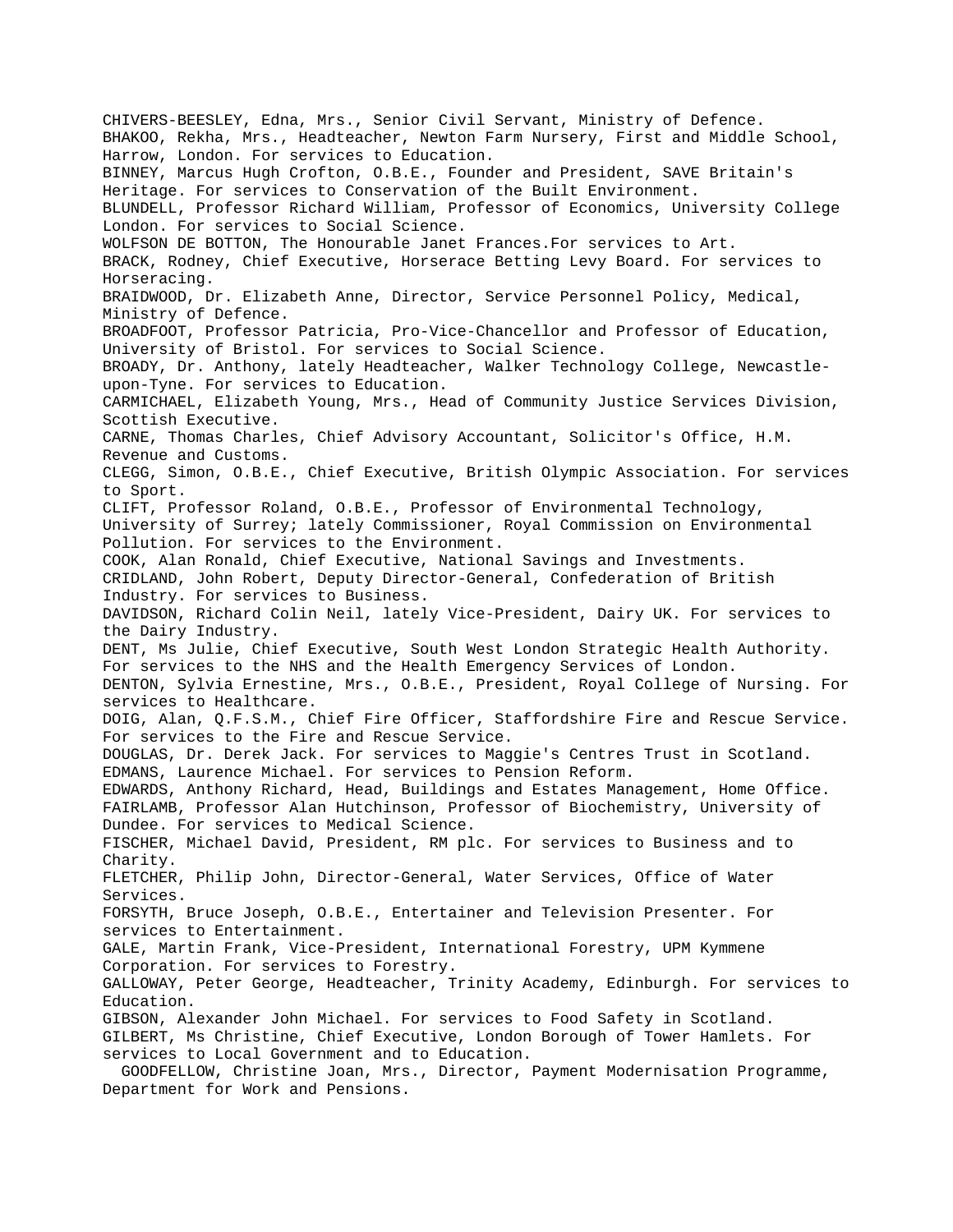GRUBB, John Leonard, Deputy Director, Transport Security and Contingencies, Department for Transport. HALL, Anthony William, Chief Executive, Royal Opera House. For services to Opera and to Ballet. HARDING, Hazel, Mrs., Leader, Lancashire County Council. For services to Local Government. HAZELL, Professor Robert John Davidge, Director, Constitution Unit. For services to Constitutional Reform. HENDON, David Anthony, Head, Business Relations, Department of Trade and Industry. HENDY, Peter Gerard, Managing Director, Surface Transport, Transport for London. For services to Public Transport and to the community in London. HEYCOCK, David Huw, lately Head of Serious Organised Crime Agency Implementation, Crown Prosecution Service. HICKS, Lester Blake, Head of Minerals and Waste Planning Division, Office of the Deputy Prime Minister. HILTON, Colin, Executive Director, Children's Services, Liverpool City Council. For services to Education. HINDLEY, Stephen Lewis, Chairman and Chief Executive, Midas Group. For services to the Construction Industry. HORROCKS, John Christopher Stephenson, Secretary-General, International Chamber of Shipping and International Shipping Federation. For services to the Shipping Industry. HOWARTH, Robert Ian, lately Chief Executive, Macmillan City Technology College, Middlesbrough, Cleveland. For services to Education. HUMPHRIS, Ms Penelope Joan, lately Director, NHS Leadership Centre. For services to the NHS. JOHNSTON, Alan John, Managing Director, Westland Helicopters Ltd. For services to the Defence and Aviation Industries. JOHNSTON, Rotha Geraldine Diane, Mrs. For services to Industry in Northern Ireland. KNOWLES, Robin, Q.C. For services to Pro Bono Legal Services. LAMB, Ms Emma Harriet, Executive Director, Fairtrade Foundation. For services to Business. LAUERMAN, Michael Werner, lately Director, Looked After Children's Taskforce, Department for Education and Skills. LAWTON, Professor Vincent Michael, President, Association of the British Pharmaceutical Industry and Managing Director of Merck Sharp and Dohme. For services to the Pharmaceutical Industry. LISHMAN, Arthur Gordon, O.B.E., Director-General, Age Concern. For services to Older People. LIVINGSTON, Professor Alan George, D.L., Principal, University College Falmouth and Chair, Combined Universities in Cornwall Steering Group. For services to Higher Education. MACPHERSON, Ms Agnes Lawrie Addie Shonaig, Chair, Scottish Council for Development and Industry. For services to Entrepreneurship. MANSEL, Professor Robert Edward, Professor of Surgery, The Wales College of Medicine, Cardiff University. For services to Medicine. MATCHETT, Ms Marion Jean, Chief Inspector, Education and Training Inspectorate, Department of Education, Northern Ireland Executive. MCDONALD, James Oliver, L.V.O., M.B.E., D.L., J.P. For services to the community in Northern Ireland. MCKEE, William Stewart, Chief Executive, Royal Group of Hospitals Trust. For service to the NHS in Northern Ireland. MCLEOD, Professor Malcolm Donald, Professor of African Studies, University of Glasgow. For services to Education and to Museums.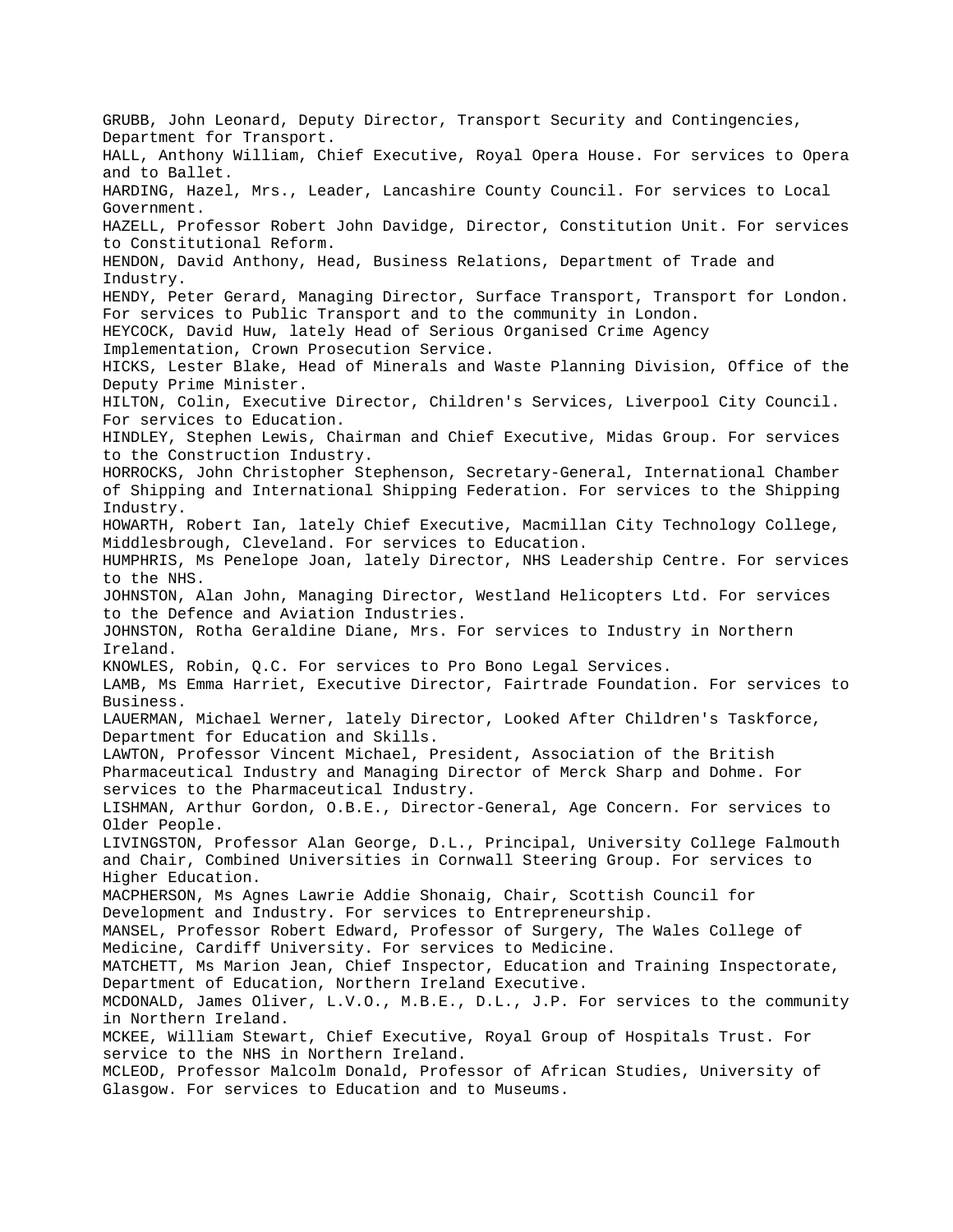MELLOR, Hugh Salusbury, Chair, Berkshire, Buckinghamshire and Oxfordshire Wildlife Trust. For services to Nature Conservation. MILLAR, Graeme Stewart, Chair, Scottish Consumer Council. For services to Consumers in Scotland. MILLER, John Harmsworth. For services to Architecture. MILLS, Alan Ronald, O.B.E., Wimbledon Tennis Championship Referee. For services to Sport. MOFFATT, Professor Christine Joy, Professor of Nursing, CRICP, Thames Valley University and Nurse Consultant, St. George's Hospital, London. For services to Healthcare. MORRISON, Robert Ivor Moss, lately Assistant Director, Department of the Director of Public Prosecutions for Northern Ireland. MOSS, Dr. Fiona Mary, Postgraduate Dean and Consultant Physician, NWLH NHS Trust, London. For services to Medicine. NAUGHTON, Miss Mary Katherine, Chief Nurse, Leeds Teaching Hospitals NHS Trust. For services to the NHS. PALMER, Miss Caroline Ann, Chief Executive Officer, The Royal Marsden NHS Foundation Trust. For services to the NHS. PALMER, Professor Norman Ernest, Chair, Illicit Trade Advisory Panel and Treasure Valuation Committee. For services to Art and to Law. PALMER, Richard William, O.B.E., Technical Director. For services to the London 2012 Olympic Bid. POMEROY, Brian Walter, Audit Commissioner and lately Chair of Centrepoint and of Homeless Link. For services to Local Government and to Homeless People. SAVAGE, John Christopher, Executive Chair, Business West. For services to Business and to Regeneration in the South West. SCOTT, Andrew John, Head, National Railway Museum, York. For services to Museums. SCOTT, David, lately Deputy Chief Executive and Managing Director, Channel 4. For services to Broadcasting. SEAMAN, Beryl, Mrs., J.P., Chair, South Yorkshire Probation Board. For services to the National Probation Service. SHERLOCK, David Christopher, Chief Inspector and Chief Executive, Adult Learning Inspectorate. For services to Lifelong Learning. SHORT, Cherry, Commissioner, Commission for Racial Equality. For services to Equal Opportunities in Wales. SNOW, Peter John, Journalist and Presenter. For services to Broadcasting. STEGMANN, Graham, Director and Strategic Adviser to the Management Board, Department for International Development. STEVENS, David Frederick, Q.P.M., lately Chief Constable, Essex Police. For services to the Police. STIRLING, Professor William James, Pro-Vice-Chancellor, University of Durham. For services to Science. STOTT, The Reverend Dr. John Robert Walmsley. For services to Christian Scholarship and the Christian World. SUTHERLAND, David, Chair, The Tulloch Group. For services to Business and to Charity in Scotland. TAPPER, Ms Judette, Headteacher, Stockwell Park High School, Lambeth, London. For services to Education. THOMPSON, Ms Ila Dianne, Chief Executive, Camelot Group plc. For services to Business. TOM, Peter William Gregory. For services to Business and to Sport in Leicestershire. TOWNSEND, Brigadier Ian Glen, Director-General, Royal British Legion. For services to Ex-service Men and Women. DE TREY, Ms Marianne, Potter. For services to the Arts.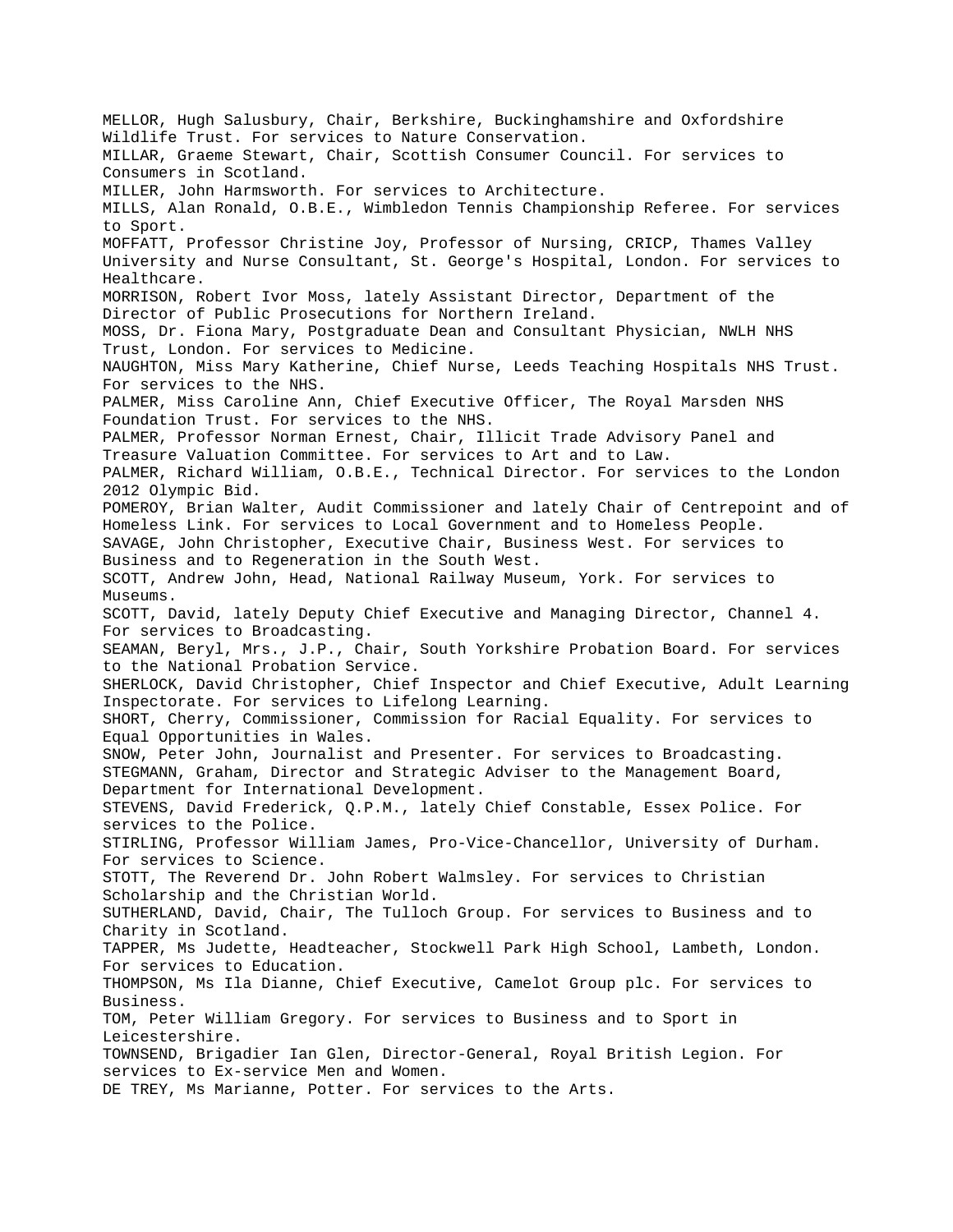WARD, Douglas John, Managing Director, Argent Group, Europe. For services to Agriculture in Scotland. WATSON, Philip Stuart, Chief Executive, Blackburn with Darwen Borough Council. For services to Local Government. WHITEREAD, Ms Rachel, Sculptor. For services to Art. WICKSTEAD, Myles, Head of Secretariat, Commission for Africa, Department for International Development. Order of the British Empire (Civil Division) O.B.E. To be Ordinary Officers of the Civil Division of the said Most Excellent Order: ADAMS, Robert Arthur (Roy), Executive Director, Laing O'Rourke. For services to Economic Development and Community Relations in North Belfast. AHMED, Nadra, Mrs., Chair, National Care Homes Association. For services to Social Care. ALEXANDER, Dr. Dennis John, lately Head, Virology Department, Veterinary Laboratories Agency. ALLAN, John Douglas, Sheriff, Lothian and Borders. For services to the Administration of Justice. AUSTIN, Christopher, lately Executive Director, Community Rail Development, Strategic Rail Authority and Chair, West Somerset Railway Company. For services to Passenger Transport. AUSTIN, The Right Reverend John Michael, lately Bishop of Aston, Birmingham. For services to Inter-faith Relations. AUSTIN, Tim. For services to Business and to the community in Hampshire. FOSTER BACK, Philippa Lucy, Mrs., Non-Executive Director, Defence Management Board and Chair, Defence Audit Committee. For services to the Defence Industry. BAKER, Ms Gillian Elaine, Inspector, West Midlands Police. For services to the Police. BAKER, Jenifer Anne Cooper, Mrs., lately Head of Volunteering and Community Involvement, National Trust. For services to Heritage. BAMFORD, Carole, Lady, Vice-Chair, FULL STOP Campaign, NSPCC and President, Mid-Staffordshire NSPCC Branch. For services to Children and Families. BARKER, John Alfred. For services to the Corporation and City of London. BATES, Alan John, Chair, Chatham Historic Dockyards Volunteer Service. For services to Heritage. BATES, Peter James Samuel, Chair, NHS Tayside. For services to Social Work and to the NHS in Tayside. BECKETT, Ms Frances Mary, Chief Executive, Church Urban Fund and Chair, Home Office Advisory Group on the Voluntary and Community Sector. For services to Disadvantaged People. BELL, Ronald, Specialist Inspector, Health and Safety Executive. BENNETT, Elinor, Harpist. For services to Music in Wales. BHASKAR, Sanjeev, Actor and Writer. For services to Entertainment. BHAVNANI, Dr. Manju, Consultant Haematologist, Wrightington, Wigan and Leigh NHS Trust. For services to Medicine. BISHOP, Roy William, Q.F.S.M., Deputy Commissioner, London Fire and Emergency Planning Authority. For services to the Fire Service and to the people of London. BLUMENTHAL, Heston, Chef and Restaurant Proprietor. For services to the Hospitality Industry. BOATENG, Ozwald, Tailor. For services to the Clothing Industry. BOURTON, Ms Wendy, Chief Executive, Care and Repair Cymru. For services to the community in Wales.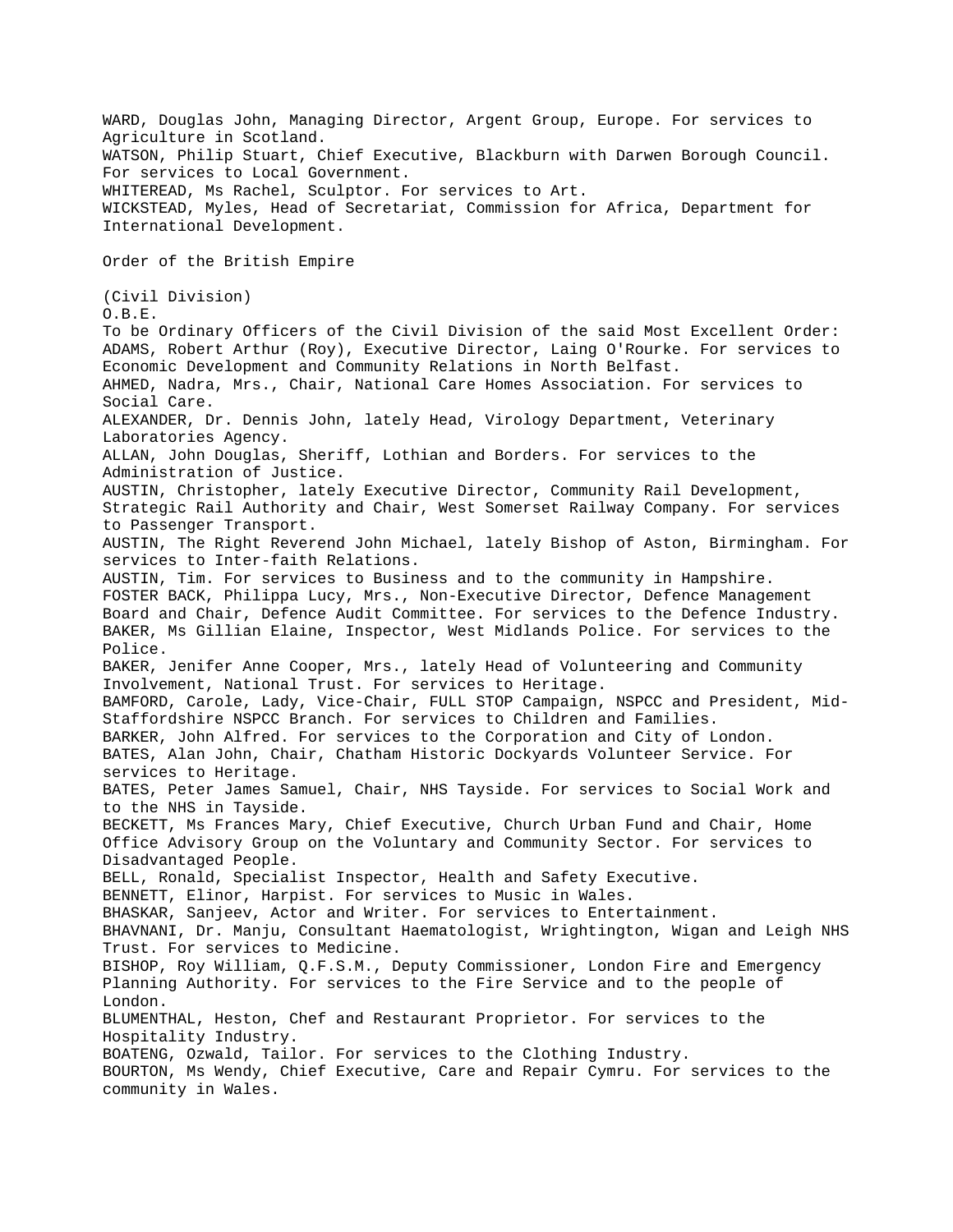BOWER,, Ms Rebecca Margaret Head of Finance, Royal Botanic Gardens, Kew. For services to Horticulture. BOWLEY, John Frederick, lately Director of Corporate Services, Assembly Parliamentary Service, National Assembly for Wales. BRACKEN, Nicholas Patrick, Detective Chief Superintendent, British Transport Police. For services to the Police. BRIGGS, Professor Julia Ruth, Professor of English and Women's Studies, De Montfort University. For services to Education. BRINDLEY, Professor John, Governor, York St. John College. For services to Higher Education. BROCK, Tom, Chief Executive, Scottish Seabird Centre. For services to the Tourist Industry. BROWN, Dr. Ian, Chair, Pesticide Residues Committee. For service to Food Safety. BROWNING, Margery McLennan, Mrs., lately Acting H.M. Chief Inspector of Education, Scottish Executive. BUCKLEY, William Henry, Director for Operator Licensing, Vehicle and Operator Services Agency. BUSBY, Dr. Margaret Yvonne. For services to Literature and to Publishing. CALDWELL, Ken, Director, International Operations, Save the Children (UK). For services to Children and Families. CANAVAN, John Kevin Laurence, lately Resources Director, Resources Directorate, Child Support Agency, Northern Ireland Executive. CARR, Alfred, Director-General, British Frozen Food Federation. For services to the Food Industry. CARTER, Dr. Peter John, Chief Executive, Central and North West London Mental Health NHS Trust. For services to the NHS. CESARANI, Professor David, Adviser, Holocaust Memorial Day. For services to Holocaust Education. CLARKE, Peter John Michael, C.V.O., Q.P.M., Deputy Assistant Commissioner, Metropolitan Police Service. For services to the Police. COHEN, Dr. Bronwen, Chief Executive, Children in Scotland. For services to Children and Families in Scotland. COLTRANE, Robbie, Actor. For services to Drama. CONNOR, Ms Clare Joanne, M.B.E., Captain, England Women's Cricket Team. For services to Cricket. COOKE, Ms Sarah, lately Director, British Institute of Human Rights. For services to Human Rights. COOPER, Dr. Griselda Mary, Consultant Anaesthetist, Birmingham Women's Hospital. For services to Medicine. CORNER, Dr. Beryl Dorothy, Senior Fellow, Royal College of Physicians. For services to Paediatric Medicine. CROPPER, David, lately Area Manager, Highways Agency. CUTTILL, Paul Andrew, Chief Operating Officer, EDF Energy plc. For services to the Energy Industry. CUTTING, Raymond David, Engineering Director, Marshall SV. For services to the Defence Industry. DALE, Professor Angela, Professor of Quantitative Social Research, University of Manchester. For services to Social Science. DALE, Professor Philip John, Member, Agriculture and Environment Biotechnology Commission. For services to Science. DANIELS, Ms Susan, Chief Executive, National Deaf Children's Society and Disability Rights Commissioner. For services to Children with Special Needs. DENNIS, Charles Richard Cameron. For services to the Staffordshire Pottery Industry. DOBSON, Joyce Nora, Mrs., Leader, Boston Borough Council. For services to Local Government.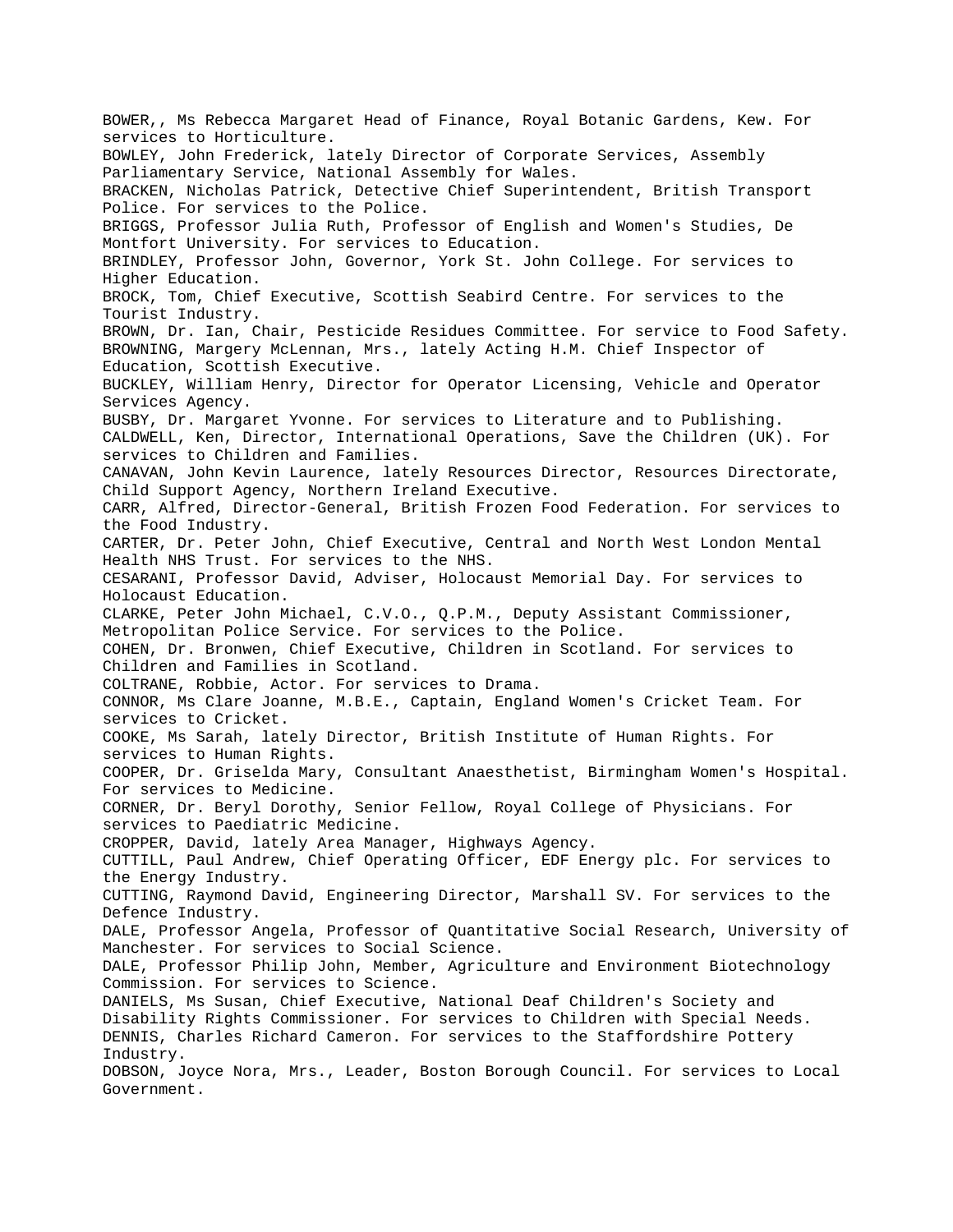DUNLOP, Graeme Dermott Stuart, lately President, European Community Shipowners' Associations. For services to the Shipping Industry. EAMES, Ann Christine, Lady, Commissioner, Northern Ireland Human Rights Commission. For services to the community in Northern Ireland. EAST, Victor John, Revaluation Project Manager, Valuation Office Agency. EDWARDS, John Richard Martin, lately Chair, Academy of Food and Wine Service. For services to the Hospitality Industry. ELSON, Horace Arnold. For services to the Poultry Industry. EVANS, Robert Mark. For public service. FARENDEN, Janet Ann, Mrs., Deputy Head of Branch, Private Funding Regulation Branch, Department for Constitutional Affairs. FELLOWS, Janette, Mrs., Assistant Director, Quality Improvement and People Team, H.M. Revenue and Customs. FENTIMEN, Ms Helen Lesley, Chief Executive, South East Sheffield Primary Care Trust. For services to Healthcare. FENWICK, Dr. Peter, Chief Engineering Inspector, Department of Trade and Industry. FIRTH, Ian, Head of Planning Casework, Development Department, Scottish Executive. FLAHERTY, Martin, Director of Operations, London Ambulance Service NHS Trust. For services to Healthcare. FLANNERY, Ms Kate Anne, Inspector, Her Majesty's Inspectorate of Constabulary. For services to the Police. FLETCHER, Duncan Anthony Gwynne, England Cricket Coach. For services to Cricket. GADD, Colonel George Mason, Chair, British Korean Veterans' Association. For services to Ex-Service men and women. GALVIN, Daniel William Joseph. For services to Hairdressing. GARRARD, David, lately Headteacher, Smitham Primary School, Coulsdon, Croydon, Surrey. For services to Education. GEORGE, Rebecca, Mrs., Director, UK Government Business, IBM. For services to the IT Industry. GIBSON, Robert, lately Leader, Stockton Council. For services to Local Government in the North East. GRAEF, Roger, Writer and Filmmaker. For services to Broadcasting. GRAVENEY, David Anthony, Chairman of Selectors, England and Wales Cricket Board. For services to Cricket. GREEN, David Thomas, Chief Executive, Liverpool Housing Action Trust. For services to Urban Regeneration. GRIFFITHS, Ms Jennifer, Chair of the Board, Connexions Surrey Partnership Ltd. For services to Young People. GRIFFITHS, Dr. Peter Albert, lately Director of Health Sciences, Lincoln and Louth NHS Trust. For services to Physical Sciences. GRINSBERGS, Juris George, Chair, National Employment Panel, Liverpool and Sefton Employer Coalition. For services to Welfare to Work. GULSON, Rosalind, Mrs., Headteacher, Walton Girls' High School, Grantham, Lincolnshire. For services to Education. HAITES, Professor Neva Elizabeth, Vice-Principal and Head of the College of Life Sciences and Medicine, University of Aberdeen. For services to Medicine. HAMPSON, Professor Francoise Jane, Professor of Law, University of Essex. For services to International Law and to Human Rights. HANNAM, Alexander John, Group Managing Director, Flight Operations and Services, Cobham plc. For services to the Defence Industry. HAWKETT, Ms Susan, Nursing Adviser and Team Leader, Supportive and Palliative Care, Department of Health. HIGGS, Robert John, Chief Executive, Heating and Ventilating Contractors' Association. For services to the Environment.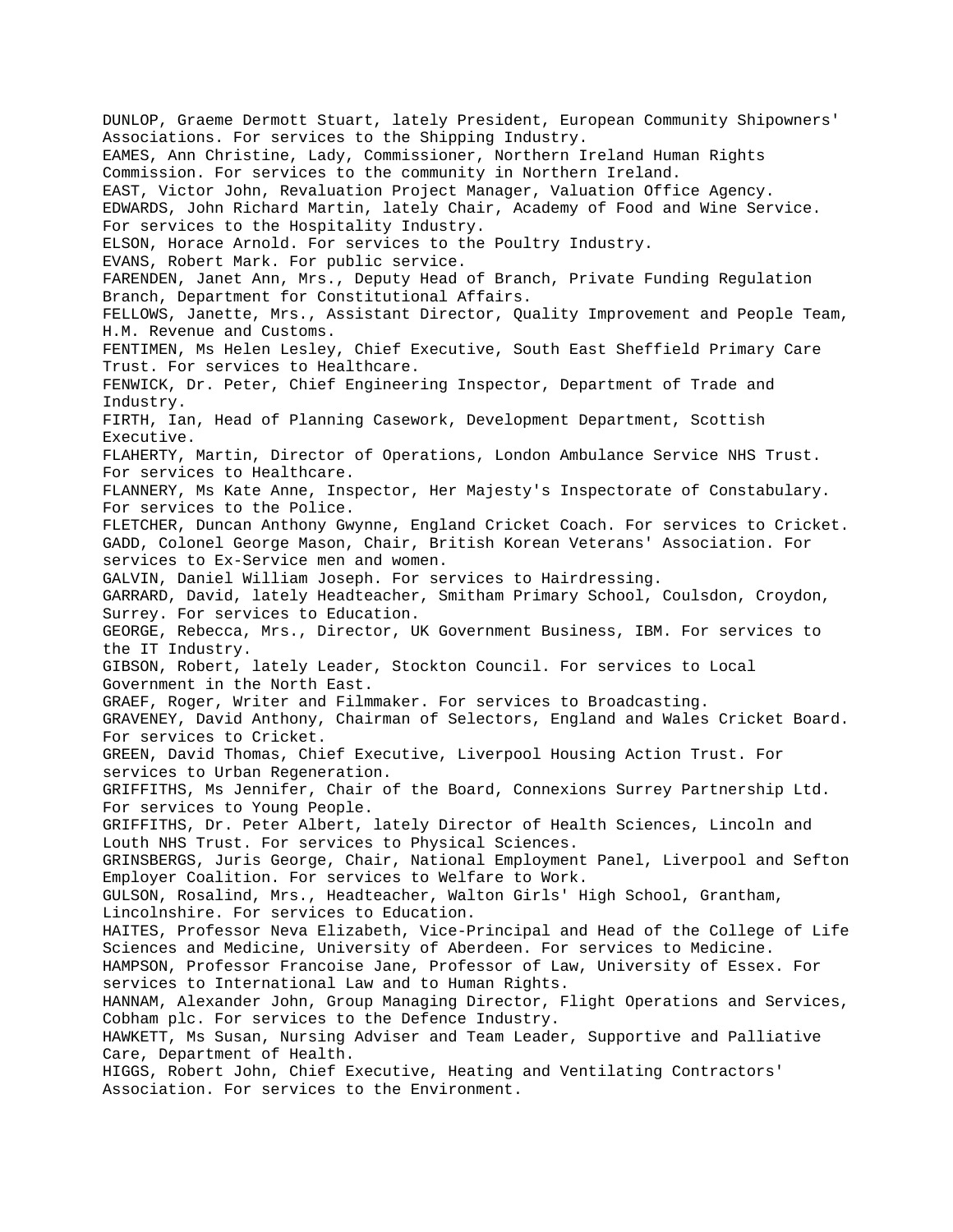HILL, Dr. Agnes Elizabeth Nan, Consultant Paediatrician, South and East Belfast Health and Social Services Trust. For services to Medicine. HINKES, Alan Charles, Mountaineer. For services to Sport. HOLTBY, Ms Sandra, lately Head, London College of Fashion, University of the Arts, London. For services to Higher Education. HORNCASTLE, William Anthony, Chair, Horncastle Group plc. For services to Business and to Charity in East Riding of Yorkshire. HUDA, Dr. Fahmia, Grade 7, National Holocast Memorial Trust, Home Office. HUGHES, David, Grade B2, Ministry of Defence. HUGHES, Graham Alfred, Land Registrar, H.M. Land Registry. HUGHES, Dr. Maureen, North East Regional Director, Literacy for the National Primary Strategy. For services to Education. HUGHES, William Peredur, Head, National Farmers' Union, Cymru. For services to Agriculture in Wales. HYDE, Margaret Sheila. For services to the Voluntary Sector. JACOBSON, Dr. Roberta Anne, Director, London Health Observatory. For services to Public Health. JENKIN, Simon William Geoffrey. For services to Education. JENKINS, John Peter. For services to the Finance Industry. JONES, Dr. Glenys Mary, Chair, Older People's Committee, Association of Directors of Social Services. For services to Social Care. JONES, Dr. Hefin, General Medical Pracitioner and Chair, Welsh Medical Committee. For services to Medicine in South Wales. JONES, Peter James, Q.F.S.M., Chief Fire Officer, Gloucestershire Fire and Rescue Service. For services to the Fire and Rescue Service. KAYE, David Gerald William, Print Services Manager, Ordnance Survey. KEENAN, Frank, lately Headteacher, St. Thomas More High School for Boys, Westcliff-on-Sea, Southend, Essex. For services to Education. KEIR, Kenneth William, Managing Director, Honda (UK) and Senior Vice-President, Honda Motor Europe Ltd. For services to the Automotive Industry. KELLY, Thomas. For public service. KERR, Brian, lately Chair, National Association of Local Councils. For services to Local Government. KERSHAW, Dr. Melvyn, Headteacher, Haybridge High School and Sixth Form, Hagley, Worcestershire. For services to Education. KETTLE, Leroy Richard Arthur, Senior Policy Adviser on Disability Rights, Department for Work and Pensions. KHANUM, Dr. Nazia. For services to Community Relations and to Equal Opportunities in Luton. KIERNAN, Professor Kathleen, Professor of Social Policy and Demography, University of York. For services to Social Science. KNIGHT, Trevor John, Executive Head, Library, Heritage and Registration Services, Sutton. For services to Local Government. KOSKA, Marc Andrew, Director, Star Syringe. For services to Global Healthcare. LAWTON, William Harley, T.D., Chair of Trustees, Pain Relief Foundation. For services to Health. LEE, Michael. For services to the London 2012 Olympic Bid. LEEKE, Gerald Llewellyn, Managing Director, J. H. Leeke and Sons Ltd, Llantrisant. For services to the Retail and Leisure Industries and to the community in South Wales. LEIMAN, Ms Ashley, Founder and Director, Orangutan Foundation UK. For services to the Conservation of Orangutans. LEWIS, Elizabeth Jane, Mrs., Grade B2, Ministry of Defence. LIND, Isabella Elizabeth, Mrs., Headteacher, Ravenscraig Primary School. For services to Education in Inverclyde. LINDSAY, John, Chief Executive, East Lothian Council. For services to Local Government.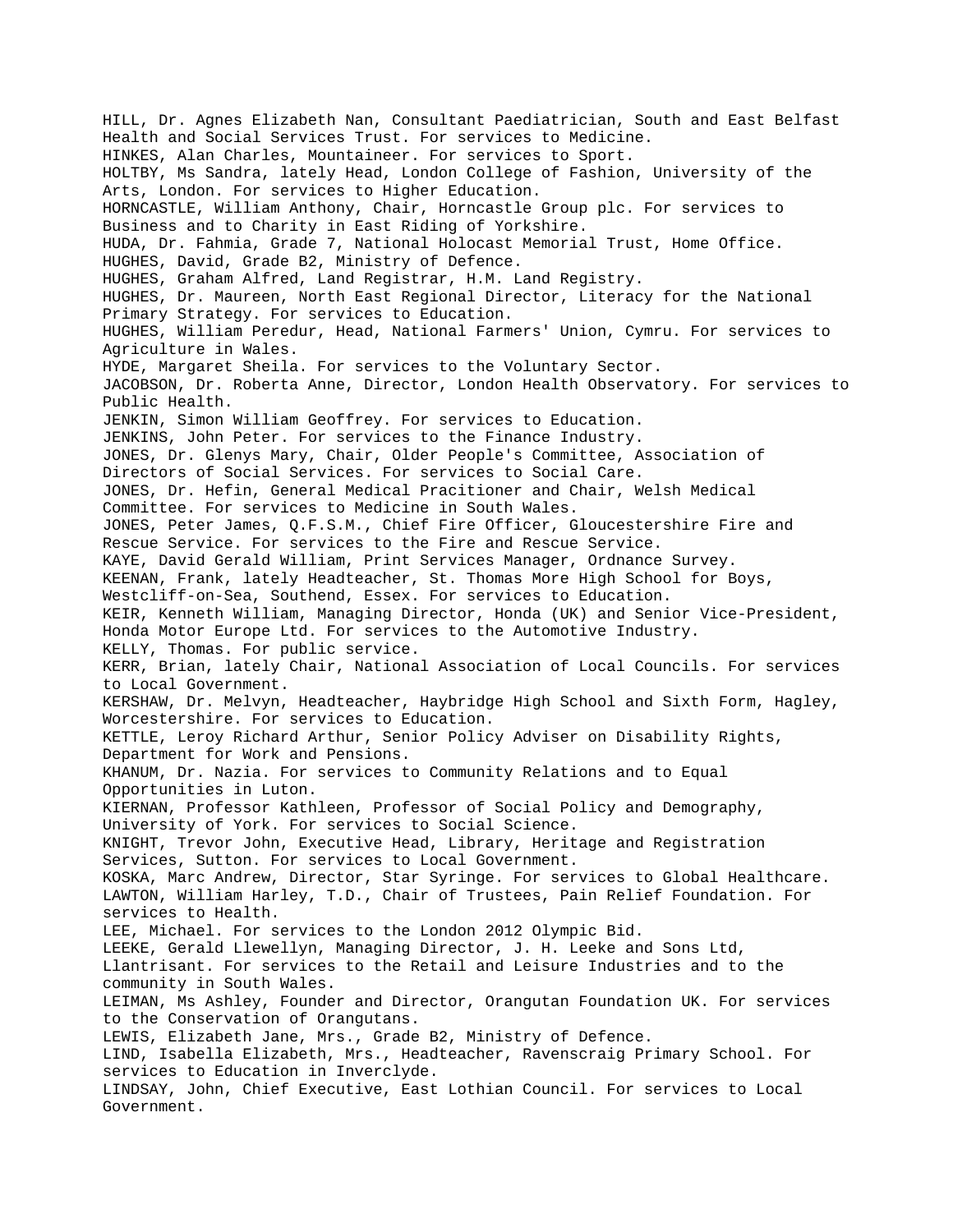LINNELL, David Philip, Principal, John Leggott College, Scunthorpe. For services to Further Education. LIPSCOMB, Rachel, Mrs., J.P., lately Chairman, Magistrates' Association. For services to the Administration of Justice. LIVINGSTONE, Ian, Product Acquisition Director, Eidos Interactive Ltd. For services to the Computer Games Industry. LONG, Professor Adrian, Lecturer, Queen's University, Belfast. For services to Higher Education and to Engineering. LONG, Michael, HR Reward Specialist, H.M. Treasury. LOWE, Jurat David Charles. For services to the Guernsey Royal Court. LYNCH, Dr. Michael Richard, Founder and Chief Executive, Autonomy. For services to Enterprise. LYNTON, Professor Norbert Casper, Chair, Charleston Trust. For services to Art and to Heritage. MACLEOD, Robert Murdo, lately Managing Director, Highlands and Islands Airports Ltd. For services to the Aviation Industry in the Highlands and Islands. MALDOOM, Royston Keith. For services to Dance. MARKER, Dr. Brian Raymond, Principal Scientific Officer, Office of the Deputy Prime Minister. MARKS, Clive Maurice. For charitable services and for services to Christian/Jewish Relations. MARTIN, David William, Grade B1, Ministry of Defence. MATHESON, Karen, Singer. For services to Scottish Music. MCCLENAHAN, Major Muriel. For services to the community in London. MCCREATH, David Robert, lately Director, Scottish Quality Cereals and Board Member, Simpsons Malt. For services to the Malting Industry. MCINNES, Alastair, Sales Support Director, MBDA. For services to Export. MCINNES, Dr. Robin George, Chair, Coastal Groups of England and Wales. For services to Flood and to Coastal Protection. ASANTE-MENSAH, Ms Evelyn Justina, Chair, Central Manchester Primary Care Trust; Chief Executive, Black Health Agency & Chair, Manchester Health Inequalities Partnership. For services to Healthcare. MILLER, Ian George Tweedie, Chair of Skill Scotland, National Bureau for Students with Disabilities. For services to Education. MOFFAT, Alexander, Artist and Head of Painting, Glasgow School of Art. For services to Art. MORENO, Yvonne Laraine, Mrs. (Moran), Crown Prosecutor, Crown Prosecution Service. MOYES, Christopher, Chief Executive, The Go-Ahead Group plc and Chair, GoSkills, Sector Skills Council for Passenger Transport. For services to Passenger Transport. MULRYNE, Dr. Thomas Wilfred, lately Principal, Methodist College, Belfast. For services to Education. NEALE, Philip Anthony, Tour Manager, England and Wales Cricket Board. For services to Cricket. NEWELL, The Very Reverend Dr. Kenneth Norman Ernest, lately Moderator of the Presbyterian Church in Ireland. For services to Community Relations in Northern Ireland. NICHOLLS, Barry, Grade 6, The Pension Service. NICHOLS, Jeremy, D.L. For services to the Sea Cadet Corps in Scotland and North East England. NORMAN, Alan Richard. For services to Telecommunications. OMISSI, Hilary Elizabeth, Mrs., Deputy Director for Children and Learners, Government Office for the South East. PARDESI, Professor Upkar Singh, Dean of Business School, University of Central England. For services to Higher Education.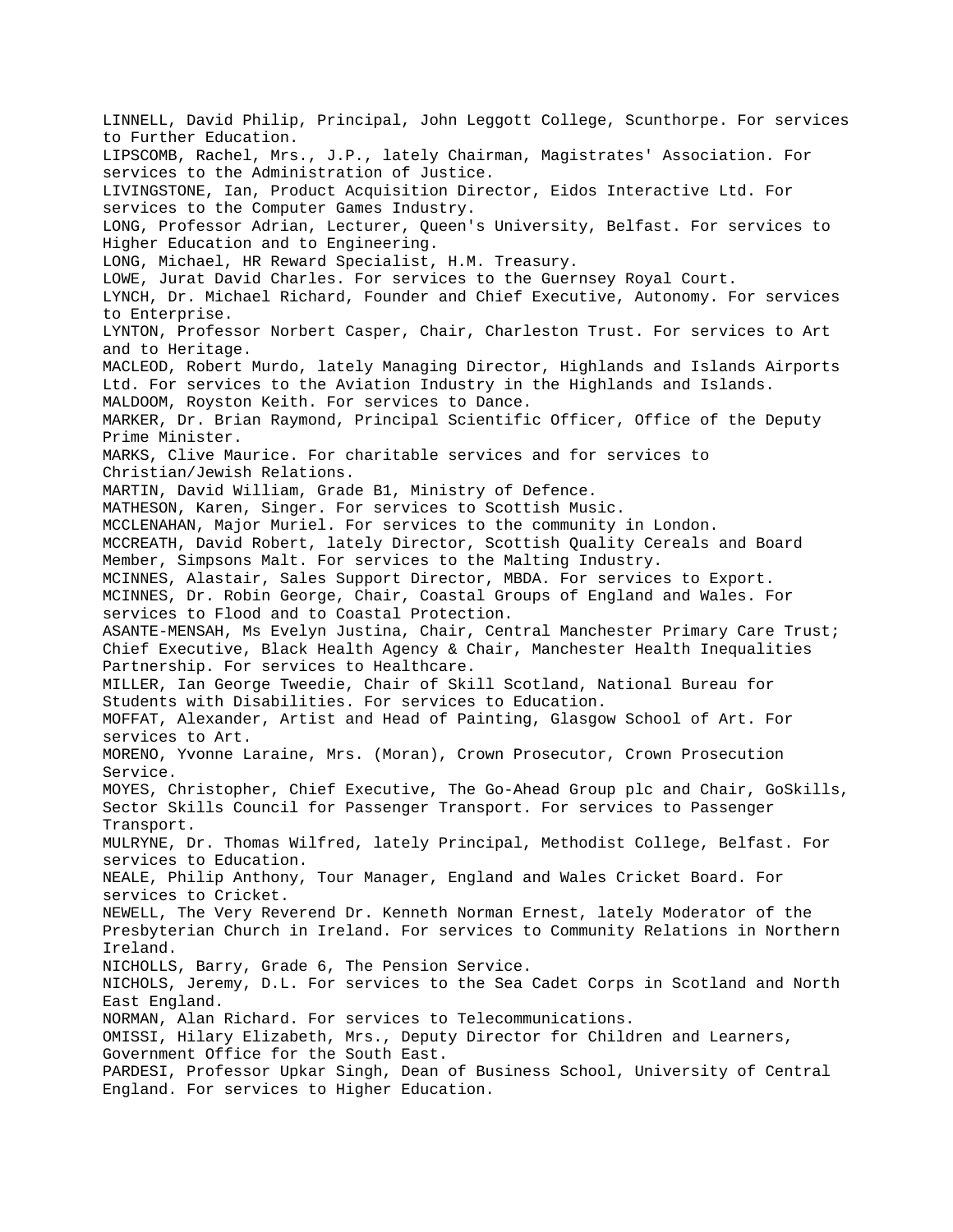PASSMORE, Christopher Wallace, Farmer. For services to Nature Conservation and to Agriculture. PATEL, Maganbhai Paragbhai, President, Gujarat Hindu Association. For services to Community Relations in Leicestershire. PEATTIE, Professor Patricia Ida, lately Assistant Principal, Napier University. For services to Education and to Health in Scotland. PEDLEY, Paul Louis, Executive Deputy Chairman, Redrow plc. For services to Business in Wales. PEGLER, Alan Francis, President, Ffestiniog Railway. For services to Railway Heritage. PELLEW, Dr. Robin Anthony, Chief Executive, National Trust for Scotland. For services to Conservation. PETERS, Brian Anthony, J.P., Chair, Peters plc. For services to Business and to the community in Chichester, West Sussex. PHILLIPS, Ms Katerina Frances, Director, External Relations, Christian Aid. For services to Disadvantaged People. PHILLIPS, Miss Marta Rose, Chair, Servite Houses. For services to Social Housing. PLAYER, John, Headteacher, Grange Technology College, Bradford, West Yorkshire. For services to Education. PORTER, Ronald Gardner, Managing Director, Charles Tennant and Co (Northern Ireland) Ltd. For services to the Roads Industry in Northern Ireland. POWELL, Dai, Chief Executive, Hackney Community Transport. For services to Disabled People. POWER, Michael John, lately Chief Operating Officer, London 2012 Ltd. For services to Sport. PRATLEY, Rhiannedd, Mrs., lately Executive-Director Wales, Basic Skills Agency. For services to Education in Wales. PRESTON, Kieran Thomas, Clerk, West Yorkshire Passenger Transport Authority. For services to Public Transport. PUCKEY, Helen Marcia, Mrs., lately Headteacher, Hempshill Hall Primary School, Bulwell, Nottingham. For services to Education. PURNELL, Reginald George, Chief Engineer, Department for Environment, Food and Rural Affairs. RAE, Shelagh, Mrs., lately Director, Education and Leisure Services, Renfrewshire Council. For services to Education. RAIKES, Ms Susan Elizabeth Wilson, Chief Executive, Thames Valley Partnership. For services to Community Safety. RAMSAY, Gordon James, Chef and Restaurant Proprietor. For services to the Hospitality Industry. RAMSAY, John Nellies, lately Chief Executive, COGENT. For services to Training and Lifelong Learning in Scotland. REYNOLDS, Catharina, Mrs., Grade A, Olympic Games Unit, Department for Culture, Media and Sport. RICHARDS, Professor Greta Ann, Panel Assessor, Civil Service Selection Board. For public service. RICKETTS, Professor Peter Thomas, Honorary Professor, University of Birmingham. For services to Medieval Languages and Literature. ROBINSON, Ms Ann, Principal, Woodhouse College, Barnet, London. For services to Further Education. ROBINSON, Nicholas, Head of Policy and Ministerial Support, UK Trade and Investment. ROLPH, Ms Cheryl, Director of People and Performance, Cambridgeshire Fire and Rescue Service. For services to the Fire and Rescue Services. ROUGHEAD, Malcolm, Marketing Director, VisitScotland. For services to the Tourist Industry.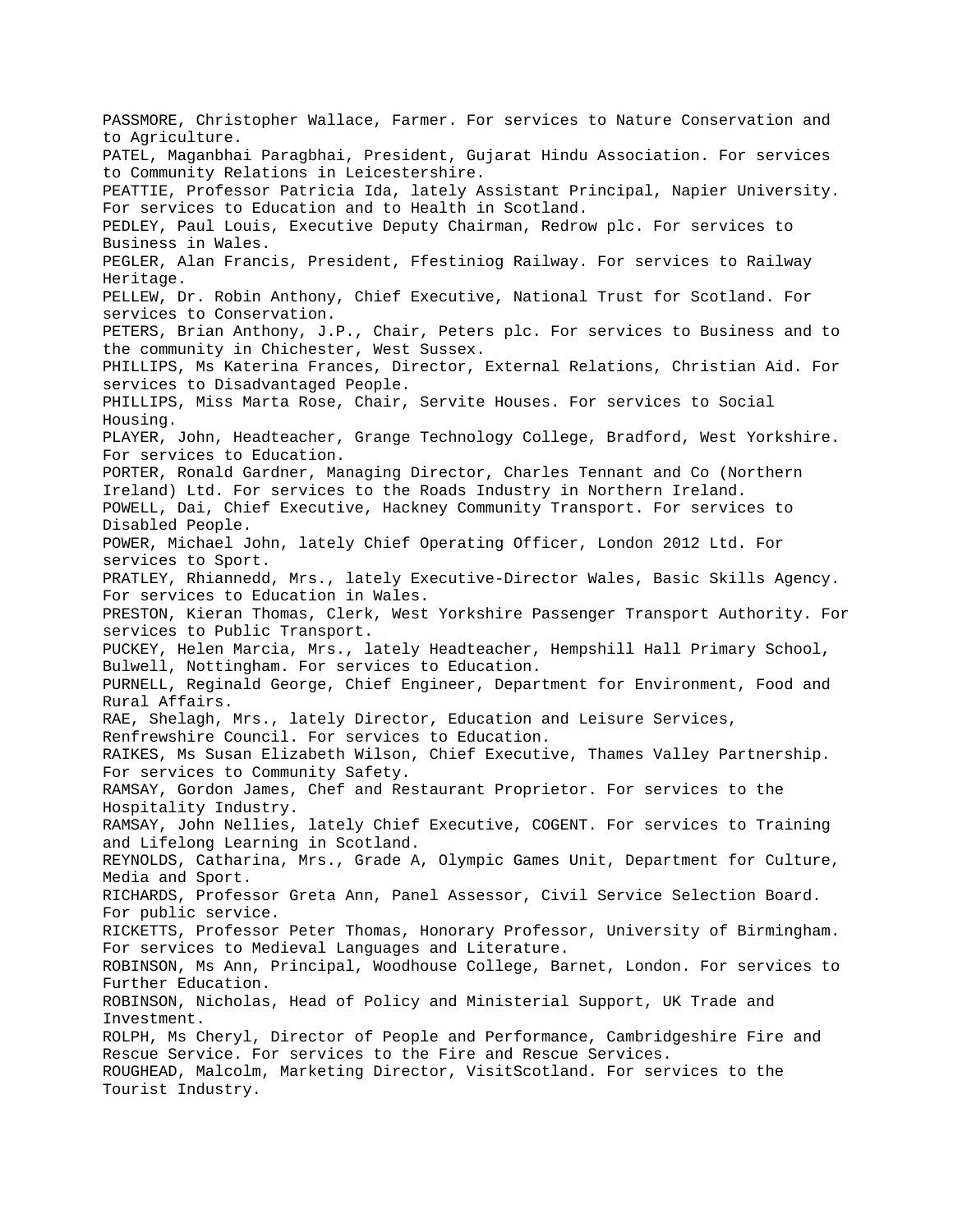PENNING-ROWSELL, Professor Edmund Charles. For services to Flood Risk Management. RUDDOCK, Michael. For services to Welsh Rugby. RYAN, Professor Anthony John, ICI Professor of Physical Chemistry, University of Sheffield. For services to Science. SCANLAN, Margaret, Mrs., Member, Scottish Legal Aid Board. For services to the Administration of Justice in Scotland. SCHOLES, David. For services to the Communications Industry. SCOTT, Elizabeth Ann Marie, Mrs., B1, Ministry of Defence. SELF, Professor Andrew, Pro Vice-Chancellor (Enterprise), Kingston University. For services to Higher Education. SELL, Dr. Debbie, Head of Speech and Language Therapy, Great Ormond Street Hospital for Children NHS Trust. For services to the NHS. SHARP, Norman, Director of Quality Assurance Agency for Higher Education, Scotland Office. For services to Higher Education. SHEVAS, Miss Anne Jane, lately Chief Press Officer, Prime Minister's Office. SINCLAIR, Professor Ian Alexander Charles, Research Professor, Social Work Research and Development Unit, University of York. SINGH, John Pashawar, Member, School Teachers' Review Body. For services to Education. SMYTH, Sister Isabel, lately Chief Executive, Scottish Inter-faith Council. For services to Inter-faith Relations. STAUNTON, Ms Imelda Mary Philomena Bernadette, Actress. For services to Drama. STREETER, Ms Penelope, Co-Founder and Managing Director, Ambition 24hours. For services to Women's Enterprise and to Business. STUBBINGS, Ms Lesley, Council Member, Sheep Veterinary Society. For services to the Livestock Industry. SUMMERS, John, lately Chief Executive, Keep Scotland Beautiful. For services to the Environment. SYKES, Dr. Alan, lately Her Majesty's Inspector and Assistant Divisional Manager, Research Analysis and International Division, Office for Standards in Education. TAYLOR, James Bradley, Chief Executive, Northern Lighthouse Board. For services to the Maritime Industry. TAYLOR-THOMPSON, Helen Margaret, Mrs., M.B.E. For services to Health and Welfare in the UK and Africa. THOMSON, Keith William Oram, lately Chief Executive, North West Wales NHS Trust. For services to the NHS in Wales. THORLEY, John, Chief Executive, National Sheep Association. For services to Sheep Farming. VAJIRAGNANA, The Most Venerable Medagama, Head, London Buddhist Vihara. For services to Inter-faith Relations. VAUGHAN, Michael Paul, England Cricket Captain. For services to Cricket. VIVIAN, Meredith, Head of Patient Public Involvement, Department of Health. WALKER, David Francis, Chair, British Potato Council. For services to Agriculture. WALLER, Professor Alan George, Visiting Professor, International Supply Chain Management, Cranfield University and President, Chartered Institute of Logistics and Transport. For services to Logistics. WALTERS, Graham John. For services to Business and to the community in South Wales. WARIYAR, Dr. Unni Krishna Kundukalangara, Consultant Neonatal Paediatrician, Royal Victoria Infirmary, Newcastle-upon-Tyne. For services to Medicine. WARNER, Suzanne Elizabeth, Lady. For services to Plant Conservation. WARREN, Clive, lately Head of Overseas Territories Department, Department for International Development.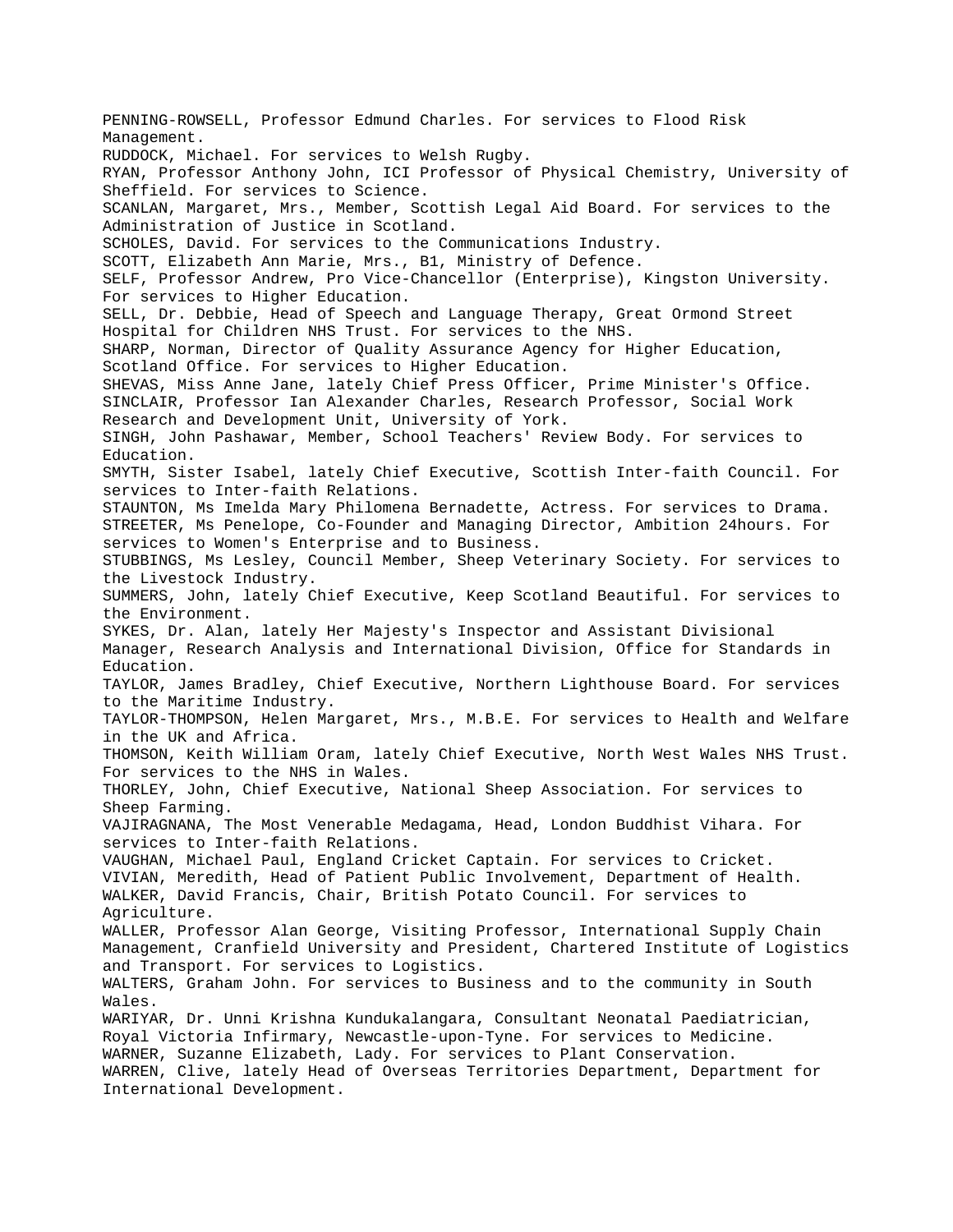WATKIN, Owen, Chief Executive, Ceredigion County Council. For services to Local Government in Wales. WEAR, Michael John, Chair, Vehicle Crime Reduction Action Team. For public service. WEST, Jeffrey James, lately Policy Director, English Heritage. For services to the Historic Environment. WHITE, Peter Robert, lately Secretary, Royal Commission on the Ancient and Historical Monuments of Wales. For services to Heritage. WHITTLE, Stephen, lately Controller, Editorial Policy, BBC. For services to Broadcasting. WILSON, Alastair Walter, Consultant, Accident and Emergency, Royal London Hospital. For services to Medicine. WINSER, Kim, Chief Executive, Pringle of Scotland. For services to the Textiles Industry. WINTERSON, Ms Jeanette, Writer. For services to Literature. WITCHER, Ms Sally Anne, Chair, Disability Employment Advisory Committee. For services to Disabled People. WOOD, Kathleen Audrey, Lady. For services to Conservation in Oxfordshire. WOODCOCK, Professor Ashley, Professor of Respiratory Medicine, University of Manchester. For services to the Montreal Protocol. WOOLF, Clive Alan, Solicitor. For services to the Privy Council. WORKMAN, Peter John. For services to the International Festival of the Sea. WRIGHT, Dr. Christopher John, lately Head, Western Manuscripts, British Library. For services to Scholarship. WYLIE, John Mitchel, Chief Executive, Ulster Supported Employment Limited. For services to Disabled People. WYNN, Graham, Director, TTC 2000. For services to Road Safety. YAU, Alan, Restaurateur. For services to the Hospitality Industry. YOSEF, Dr. Hosney Mohammed Ahmed Ali, Senior Consultant Clinical Oncologist. For services to Medicine in the West of Scotland. MACHEN-YOUNG, Rosemary Sarah, Mrs., Director, My Hotels (Nairn) Ltd. For services to Welfare to Work and to the Hospitality Industry in the Highlands. YU, Patrick Chung Yin, Executive Director, Northern Ireland Council for Ethnic Minorities. For services to Community Relations. YULE, Christopher, lately Chief Crown Prosecutor, Suffolk, Crown Prosecution Service. ZARRAGA, Michael Norman, lately Headteacher, St. Thomas More School, Gateshead, Tyne and Wear. For services to Education. VAN ZWANENBERG, Professor Timothy David, Professor, Postgraduate General Practice and Director, Postgraduate General Practice Education, University of Newcastle-upon-Tyne. For services to Healthcare. M.B.E. To be Ordinary Members of the Civil Division of the said Most Excellent Order: ACKROYD, Robert Peter, Director-General, National Wood Textile Export Corporation. For services to the Textile Industry. ADAMS, John, Head, Correspondence and Enquiry Unit, H.M. Treasury. ADAMSON, Valerie Lawson, Mrs. For services to the community in Oxted, Surrey. ADSHEAD, Roger James, Chief Executive Director, Framlingham Farmers Ltd. For services to Agriculture. AFZAL, Aosaf, Science Communication Manager, Royal Society. For services to Science. AHMED, Dr. Hussain, Training Adviser, Halton College, Warrington, Cheshire. For services to Further Education in the UK and Overseas. AINGE, Edna May, Mrs. For services to Disabled People in the Isle of Man. STIRLING-AIRD, Patrick Kenneth, Secretary, Scottish Raptor Study Groups. For services to Wildlife Conservation.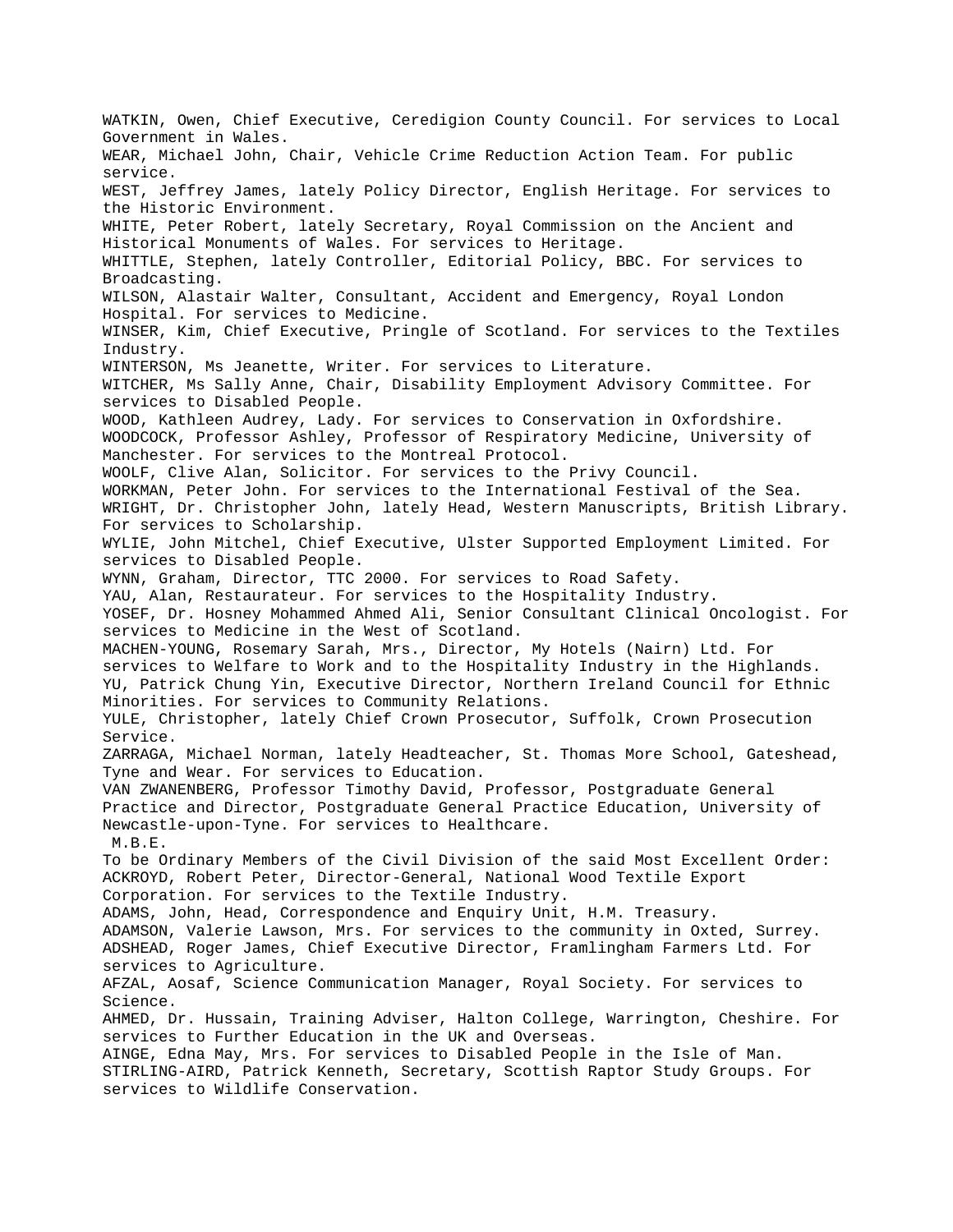ALLEN, Francis Royston, Chair, Llanelli Disabled Access Group. For services to Disabled People in South Wales. ALLEN, John. For services to the community in Wednesbury, West Midlands. ALLISON, Christopher John, Commander, Metropolitan Police Service. For services to the Police. AMES, Leslie Henry, Member, Weymouth Borough Council. For services to the community in Dorset. ANDERSON, Maureen Elizabeth, Mrs., Assistant Assurance Officer, H.M. Revenue and Customs. ANIS, Dr. Khalid, Assistant Head of Salaried Dental Services, Rochdale Primary Care Trust, Rochdale NHS Dental Access Centre. For services to Dentistry. ANSON, Elizabeth Joan, Mrs., J.P. For services to the community in Salisbury, Wiltshire. ANTOINE, Dr. Roselle, Principal, TCS Tutorial College, Brent, London. For services to Adult Learning and to Community Development. ARIOTTI, Ms Dallas, Director of Organisational Transformation, Guy's and St. Thomas' NHS Foundation Trust. For services to Healthcare. ARMER, Frank. For services to the community in Barrow-in-Furness, Cumbria. ARMSTRONG, Jonathan Mark. For services to the London 2012 Olympic Bid. AUSTIN, Alfred. For services to the community in Dudley, West Midlands. BAILEY, Robina, Mrs. For services to the Soldiers', Sailors' and Airmen's Families Association in Worcestershire. BAKER, Kathy, Mrs., Range 8 Executive, Strategy and Communications Group Board Secretariat, Department of Trade and Industry. BAKER, Pauline, Mrs., Practice Nurse. For services to Healthcare. BAMFORD, Paul, Higher Investigation Officer, Law Enforcement, Investigation (Drugs), H.M. Revenue and Customs. BARBER, Robert, Head of Expressive Arts, The Park Community School, Barnstaple, Devon. For services to Education. BARDRICK, Marie Catherine, Mrs., lately Usher, Royal Courts of Justice, Department for Constitutional Affairs. BARNES, Anthony Michael. For services to the community in Cambridge. BARNES, Keith John, Senior Management Technician, Department of Pharmaceutics, School of Pharmacy, University of London. For services to Higher Education. BARNETT, Brian. For services to Young People in Troedyrhiw, Merthyr Tydfil. BARRACLOUGH, Roy, Actor. For services to Drama and to Charity in the North West. BARRATT, Gillian, Mrs., Railway Inspectorate Contacts Officer, H.M. Railway Inspectorate, Health and Safety Executive. BARRETT, Van Roy Heflin, Programme Manager, Alternative Skills for Life, Stokeon-Trent College. For services to Further Education and to Young People. BATT, Anne-Marie, Mrs., Administrative Officer, Child Support Agency. BEAZLEY, Roy, Board Member, Community Chest Small Grants. For services to the community in Southampton. BEERS, Agnes, Mrs., Administrative Assistant, Personnel Division, Department for Regional Development, Northern Ireland Executive. BEESON, Ms Sarah Elizabeth, Health Visitor. For services to the community in Stafford. BELL, Ian Ronald. For services to Cricket. BELTON, Ms Genevieve Margaret. For public service. BENNETT, Richard Oliver, Chair, Bedfordshire and River Ivel Internal Drainage Board. For services to Flood Defence. BERLIAND, Diana Jill, Mrs., J.P. For services to the Independent Monitoring Board, H.M. Prison High Down, Surrey and to the Independent Monitoring Boards National Advisory Council. BERRY, Ms Diane, Director of Music, Graveney School, Tooting, Wandsworth, London. For services to Education. BEVERLEY, Ms Babette, Singer. For services to Music.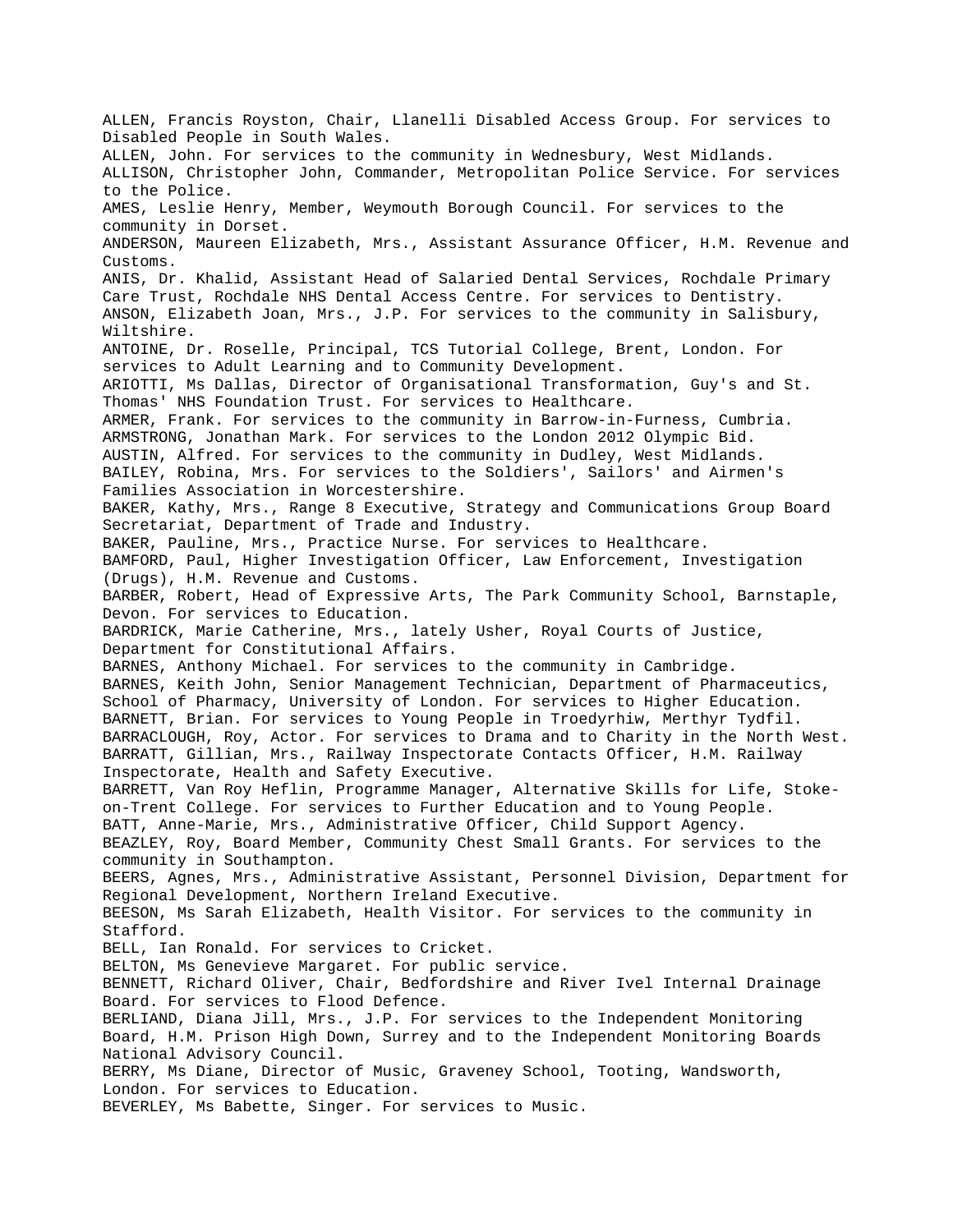BEVERLEY, Ms Joy, Singer. For services to Music. BEVERLEY, Ms Teddie, Singer. For services to Music. BHANGU, Snober Sultana, Mrs., Founder and Chair, Midlands Alnisa Association. For services to Community Relations in Birmingham. BIDWELL, Maureen, Mrs. For services to the Soldiers', Sailors' and Airmen's Families Association in Hampshire. BILSLAND, Alison Carol, Mrs. For services to community in Arran, Isle of Arran. BIRD, Peter Noel, Governor, Dearne Valley College, South Yorkshire. For services to Further Education. BLAKE, Edith, Mrs., lately Chair, Highland Children's Panel. For services to the Children's Hearings System in Scotland. BOARDMAN, Mary Herdman, Mrs., Secretary, Denny and Dunipace Citizens' Advice Bureau. For services to the community in the area of Denny and Dunipace. BOLTON, Miss Brenda Margaret. For services to Ecclesiastical History. HAWKER-BOND, Marjory, Mrs. For services to the community in Rochdale, Lancashire. BOTT, Mary Elizabeth, Mrs. For services to the community in Aberporth, Ceredigion. BOURI, Jagmohan, lately Revenue Officer, H.M. Revenue and Customs. BOWERS, George, Vice-President, Schools Amateur Boxing Association. For services to Sport. BOWKER, William Henry, J.P. For services to the Administration of Justice in Blackburn. BOYCE, David Richard Donald. Station Supervisor, London Underground. For services to Public Transport in London. BOYLE, James, D.F.C. For services to the Royal Air Forces Association in Fife. BOYLE, John Michael, Train Operator, London Underground. For services to Public Transport in London. BRADBURY, John. For services to the community in Kniveton, Derbyshire. BRADBURY, John Stuart, Auxiliary Coastguard, Knott End Coastguard Rescue Team. For services to Maritime Safety. BRADNOCK, David Henry, D.L., J.P. For services to the Administration of Justice and to the community in the West Midlands. BRADSHAW, Miss Julie Anne Mary. For services to Swimming and to Charity. BREWSTER, Barbara Eudene, Mrs., J.P., Health Promotion and Education Officer, Sickle Cell Society. For services to Healthcare. BRIGGS, Ms Myra, Social Worker, National Secure Women's Services, Rampton Hospital, Retford, Nottinghamshire. For services to Healthcare. BRODERICK, David, Clerk, Llay Community Council. For services to the community in Llay, Wrexham. BROOKER, George. For services to the community in Slough, Berkshire. BROUGHTON, Brian Raymond. For charitable services in Tamworth, Staffordshire. BROWN, Graham, Grade C1, Ministry of Defence. BROWN, John Robert, Executive Director, University for Industry. For services to Lifelong Learning and e-Learning. BROWNLIE, Elizabeth, Mrs. For services to the community in Bothwell, Lanarkshire. BROWNSELL, Noel, Foster Carer, London Borough of Croydon. For services to Children and Families. BRYANT, David Christopher. For services to the Smethwick Heritage Centre and to the community in West Midlands. BULLIONS, Frederick Alfred, Senior Technical Officer, Hampshire County Council's Trading Standards Service. For services to Consumers. BURDETT, William, Council Member, Poultry Club of Great Britain. For services to the Poultry Industry. BURGE, Anne, Mrs., Neurophysiology Healthcare Scientist, City Hospital, Birmingham. For services to Physiological Sciences.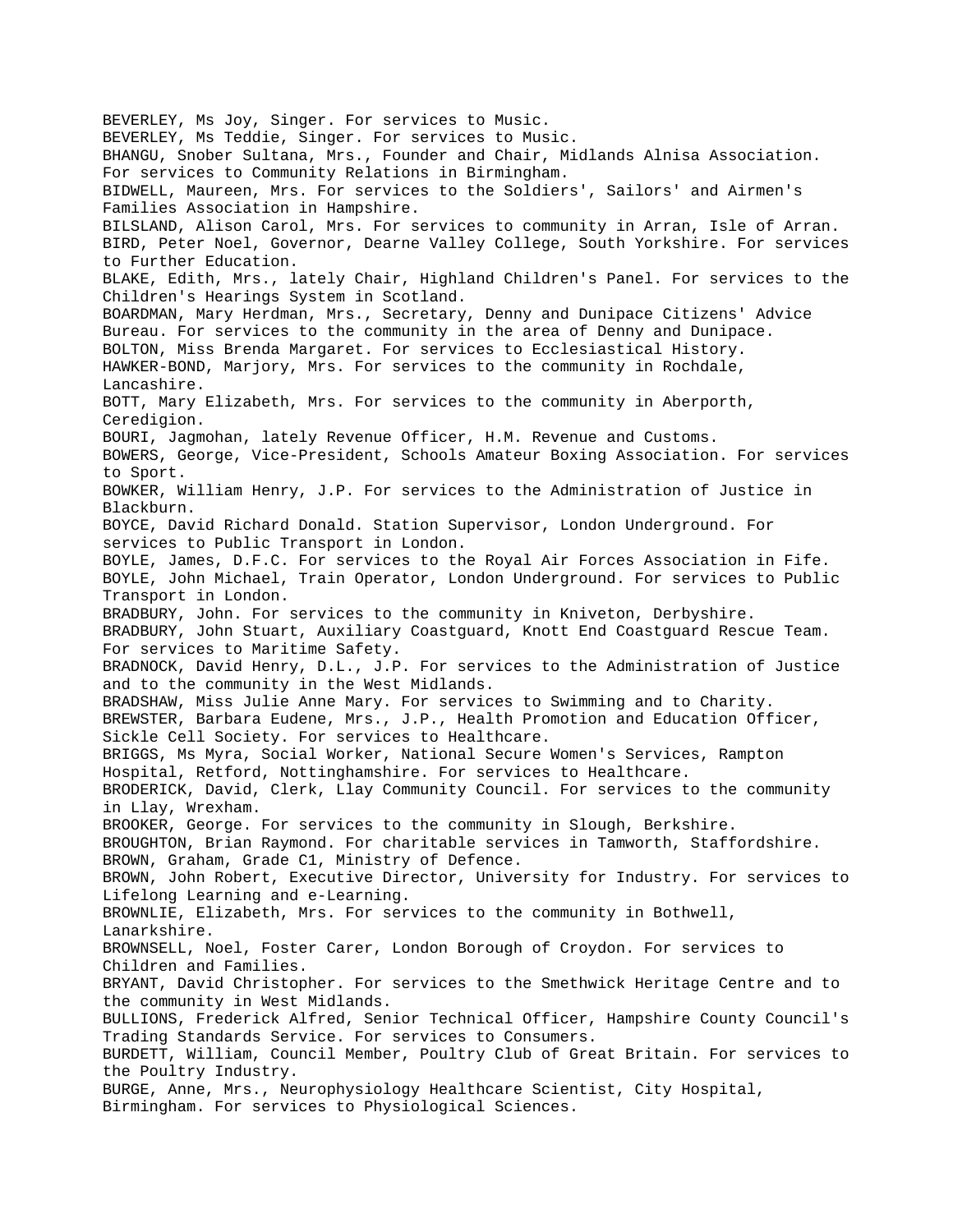BURNAGE, Michael Anthony. For charitable services in Brighton, East Sussex. BURNS, Bessie, Mrs., Councillor, Anglesey County Council. For services to the community in Anglesey. BUTLER, Charles Powys, Chair, College of Pharmacy Practice. For services to the NHS. BUTLER, Margaret Baker, Mrs. For services to Tourism in Cardiff and in Wales. CABOT, Nicholas Philip. For services to Choral Music in Jersey. CAISEY, Charles Stanley. For services to Fishmongering. CAMERON, Peter, Regional Works Manager, Historic Scotland, Scottish Executive. CARLISLE, Adela Cathleen, Mrs. For services to the community in Northern Ireland. CARTWRIGHT, Dorothy, Mrs., Supervising Usher, Chester Crown Court, Department for Constitutional Affairs. CASLAW, Kenneth. For services to the Sea Cadet Corps in Whitley Bay. CASSIDY, John, Programme Co-ordinator, Cardonald College. For services to Further Education in Scotland. CHAPMAN, Heather, Mrs., Neighbourhood Watch Volunteer. For services to the community in West Yorkshire. CHAPMAN, Peter John. For services to the Civil Service Sports Council. CHARLESWORTH, Jenny, Mrs., Community Centre Manager. For services to the Coxmoor Estate, Kirkby-in-Ashfield, Nottinghamshire. CHARLTON, William Alan. For services to the community in Darlington. CHASE, Winifred June, Mrs. For services to the Three Choirs Festival and to the community in Hereford. CHILTON, Margaret Elizabeth, Mrs. For services to Townwomen's Guilds. CHISHOLM, William, lately Journalist. For services to the Newspaper Industry. CLARE, Ms Lynn, Chief Executive, Parents Against Drug Abuse. For services to Families of People who Misuse Drugs. CLARK, Miss Patricia Ann, Administrative Officer, Leeds Employment Tribunal Office, Department of Trade and Industry. CLAY, The Reverend Canon Elizabeth Jane, Prison Chaplain, H.M. Prison and Young Offenders' Institution, New Hall, West Yorkshire. COCKBAINE, Dennis Ernest, Chair, Bristol and District Retirement Council. For services to Older People and to the community in Bristol. COLEMAN, Annie Millar, Mrs. For services to Environment Justice and to the community in Greengairs, North Lanarkshire. COLLIER, Barbara Anne, Mrs., lately Director of Nursing and Patient Services, Slough Primary Care Trust. For services to Healthcare. COLLINGWOOD, Paul David. For services to Cricket. COMER, Patricia Carole, Mrs. For services to St. John Ambulance Brigade in Somerset. COMFORT, Kay Barbara, Mrs., Grade C1, Ministry of Defence. COULSON, Lorna Maureen, Mrs., Advanced Skills Teacher for Science, Langley Park School for Girls, Bromley, London. For services to Education. COULTHARD, Marjorie, Mrs., Physiotherapist. For services to Healthcare. COURT, Dr. Eileen Mary, lately Deputy Headteacher, Rising Brook High School, Stafford. For services to Education. COWAN, Richard George, Head of Technology, Grosvenor Grammar School, Belfast. For services to Education. COWDRY, Stephen John, Vehicle Electrician, Ministry of Defence. COX, Nicholas Ievers, Arctic Base Commander. For services to British Polar Science. CRAVEN, Elaine Barbara Lillian, Mrs., Managing Director, Earl Street Employment Consultants Ltd. For services to Business and to the community in Kent. CROOKALL, Captain Thomas, Chair, Merchant Navy Welfare Board. For services to the Welfare of British Seamen.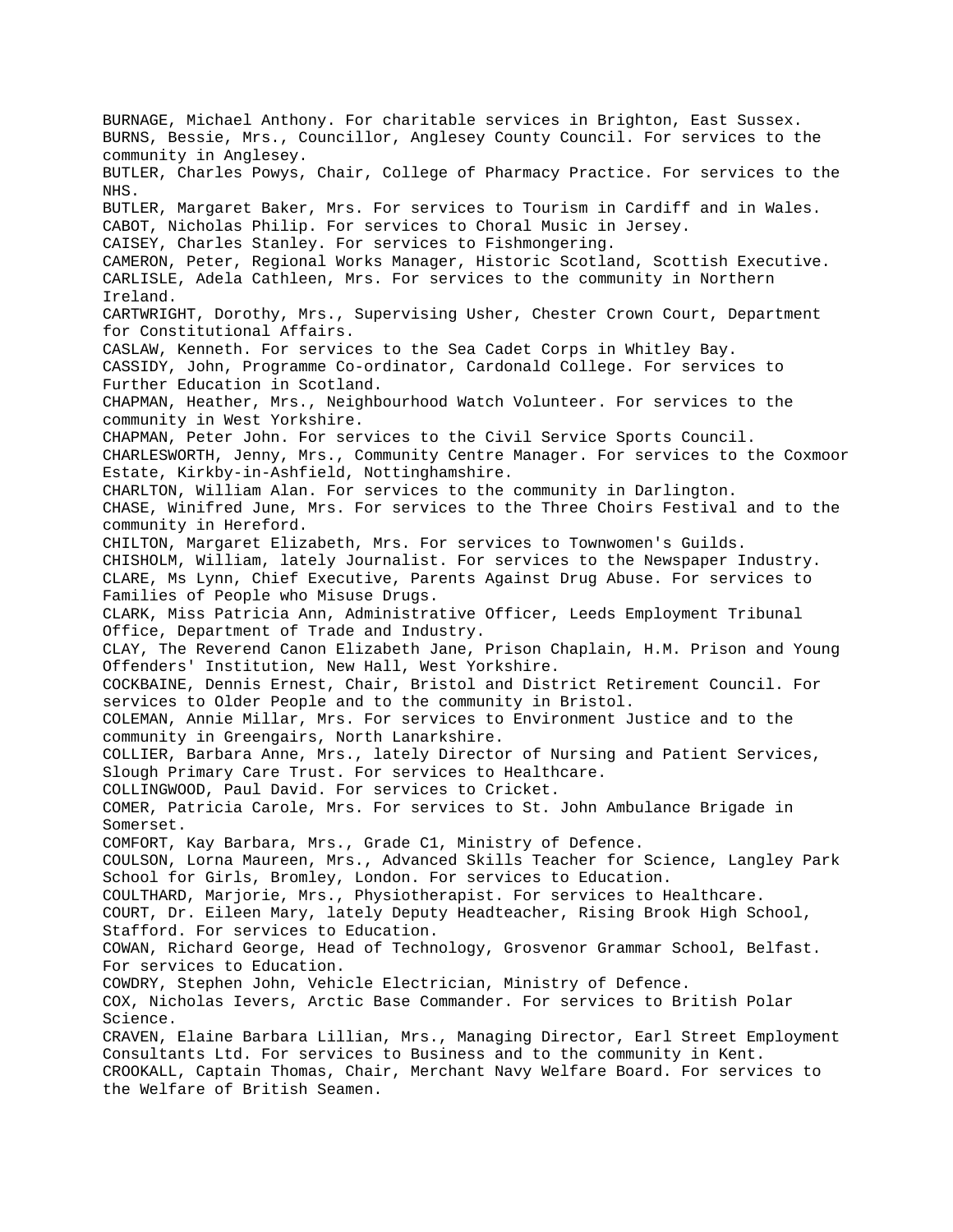CURRIE, Brian Geoffrey. For services to Trade Aid in Africa and to the community in Fordingbridge, Hampshire. CURTIS, Brian Peter. For services to Cycling in Scotland. DA COSTA, Ivan, lately Cleaner, MacLellan's Facilities Management. For services to the Ministry of Defence. DANIEL, David Albiston. For services to the community in Congleton, Cheshire. DANIEL, Patricia Mary, Mrs. For services to the Royal British Legion in Newton Abbot, Devon. DANKS, Elizabeth Mary, Mrs., J.P. For services to the community in North Berwick, East Lothian. DARBYSHIRE, Phyllis June, Mrs., Chair, Capel Parish Council. For services to the community in Tunbridge Wells, Kent. DAVID, Councillor Katia, J.P. For services to Anglo/Greek Relations and to the community in London. DAVID, Thomas John. For services to the community in Porthcawl, South Wales. DAVIES, Evan David. For charitable services to the NHS in South West Wales. DAVIS, Ivy, Mrs., Volunteer Helper, Chad Vale Primary School, Birmingham. For services to Education. DAWS, Neil Robert. For charitable services. DEANE, Ms Marjorie, Economic Journalist and Founder, Marjorie Deane Financial Journalism Foundation. For services to the Finance Industry. DELL, Alan, Network Liaison Manager, London Buses. For services to the Bus Industry. DENNIS, Marina, Mrs. For services to Crofting in Strathspey. DEVERILL, Christopher Alban, Trustee, Fire Service National Benevolent Fund. For services to the Fire and Rescue Service. DICKSON, Iain Alexander. For services to the Scottish Association of Prostate Cancer Support Groups and to Scotland's Cancer Strategy. DIVER, Robert Henry Wilson. For services to Oxfam, Great Britain. DIXON, Barbara, Mrs., Administrative Officer, Field Operations Directorate, Health and Safety Executive. DOHERTY, George, Tug Captain, Londonderry Port and Harbour Commissioners. For services to the Ports Industry. DOIG, Neil, Constable, Lothian and Borders Police. For services to the Police. DON, John Alexander Campbell, D.L., J.P., lately Member, Farm Animal Welfare Council. For services to Farming. DONAGHY, William, Managing Director, Huco Lightronic (NI) Ltd. For services to Business in Northern Ireland. DOOGAN, Denis. For services to Medical Research. DOUGLAS, Agnes Margaret (Rita), Mrs. For charitable services in County Down, Northern Ireland. DOWSETT, Raymond Howard. For services to the Royal British Legion in Kings Lynn, Norfolk. DREWETT, Gerald Thomas. For services to the community in Newport, South Wales. DROVER, Marie, Mrs., Sister. For services to Nursing in the Scottish Borders. DUFFIELD, Martyn Ernest, Trustee, Lineham Farm Children's Centre. For services to the community in West Yorkshire. DUFFY, Patrick, Court Crier, County Court Judges, Department for Constitutional Affairs. DYSON, Gilbert Egerton, Secretary, Helsby Golf Club Powered Wheelchair Appeal. For services to Young People in Cheshire. EASTBROOK, Norman Ralph. For services to Music and to the community in Essex. EATON, Allen. For services to the Hollowell Steam and Heavy Horse Show and to the community in Hollowell, Northamptonshire. ELLA, Frank. For services to the community in Goole, East Riding of Yorkshire. EMMS, Ellen Maud, Mrs. For services to the community in Coventry.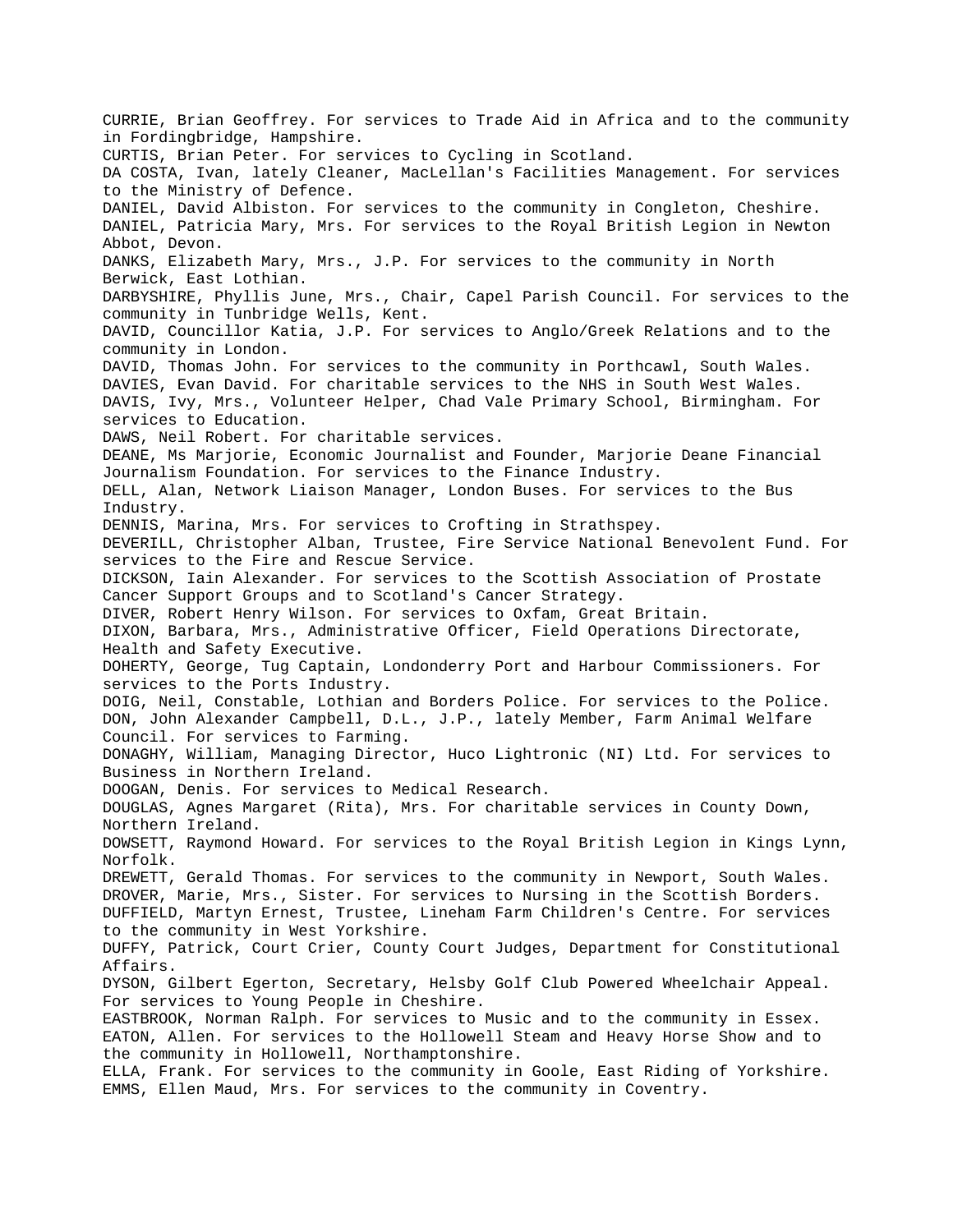ENDACOTT, David Anthony James, Chair, Oxfordshire Bat Group. For services to the Conservation of Bats. EVANS, Yvonne, Mrs. For services to the League of Friends at Maidstone Hospital and to the community in Hollingbourne, Kent. EYRE, Miss Margaret Mary, President, East Gloucestershire Hockey Club. For services to Sport. FAHM, Tunji. For services to Community Relations in Wales. FALLAIZE, Colin John. For services to the community in Guernsey. FALOONA, Hugh Aidan, lately District Manager, Translink. For services to Public Transport in Northern Ireland. FARROW, Robert, Manager, Belle Vue Centre. For services to the community in Hartlepool. RUSSELL-FENWICK, Ms Deborah Anne Lynne, Constable, British Transport Police. For services to the community in London. FINLAY, Wilma, Mrs., Company Director, Cream o'Galloway Dairy Company. For services to the Tourist Industry in Scotland. FLAHERTY, Miss Maureen, Higher Executive Officer, Disability and Carers Service, Department for Work and Pensions. FLASH, Audrey, Mrs., lately Youth Worker, Woodview, Birmingham. For services to Young People in Birmingham. FLINTOFF, Andrew, England and Lancashire Cricketer. For services to Cricket. FRASER, Professor Thomas Grant, Chair, Northern Ireland Museums Council. For services to Museums. GIBSON, Selwyn Henry. For services to the community in Newcastle-under-Lyme, Staffordshire. GIDLEY, Peggy Mary, Mrs. For services to the Royal British Legion in Oundle, Northamptonshire. GILES, Ashley Fraser. For services to Cricket. GLEDHILL, Carol, Mrs., Officer, H.M. Prison and Young Offenders' Institution New Hall, West Yorkshire. GOANE, Thomas Vincent, lately General Manager, Arriva London. For services to the Bus Industry. GOOSE, Gary, Detective Chief Inspector, Cambridgeshire Constabulary. For services to the Police. GORING, Ms Dawn, Team Secretary, Communications Team, H.M. Treasury. GRACIE, The Reverend Bryan John, Chaplain, H.M. Prison Birmingham. GRAHAM, George Currie, Chair, Parkhead Citizens' Advice Bureau Management Committee. For services to the community in Glasgow. GRANT, Philippa, lately Board Member, NHS Quality Improvement Scotland. For services to the NHS in Scotland. GRANT, Sheena, Mrs., Cleaner and Chair, Unison, University of Aberdeen. For services to Education. GREEN, Barbara Ann, Mrs., Safety, Health and Environmental Manager, Highbury College, Portsmouth. For services to Further Education. GREEN, Margaret Pamela, Mrs., Chair of Governors, Ysgol Tir Morfa, Rhyl. For services to the community in Rhyl, Denbighshire. GUARD, Mairwen, Mrs. For services to Animal Welfare. GULLICK, Susan, Mrs., Executive Officer, Child Support Agency. GUPTA, Councillor Yash Pall, lately Member, Thurrock Borough Council and Thurrock Thames Gateway Development Board. For services to the community in Essex. HADLEY, Millicent Nellie, Mrs. For services to the community in Walsall, West Midlands. HALL, Gregory Lane, Senior Manager and Deputy Head, Guru Nanak Sikh Voluntary Aided Secondary School, Hillingdon, London. For services to Education. HALL, Robert Edward, Managing Partner, Hall Bros, Coventry. For services to Training.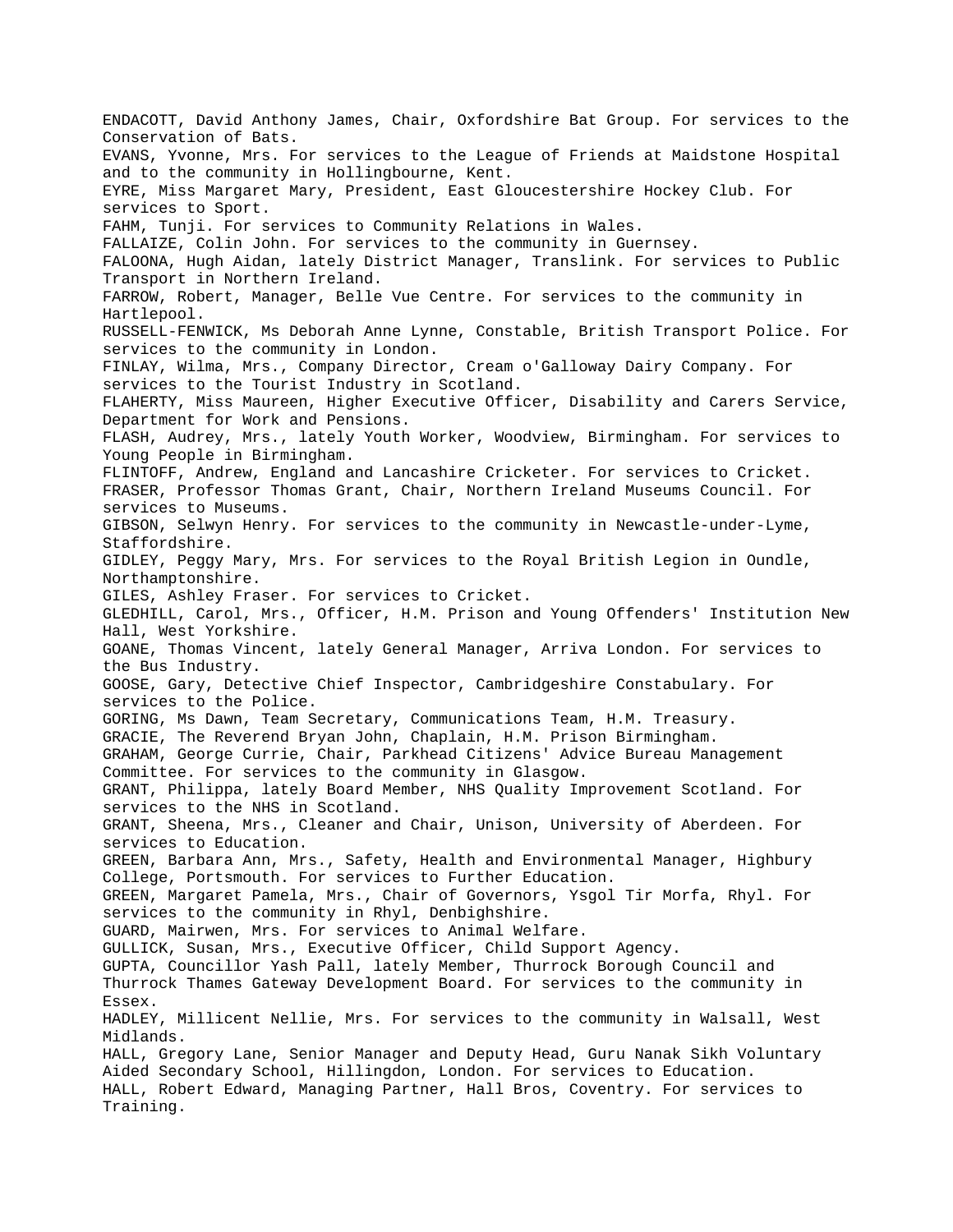HALLIDAY, Miss Jill Dorothy, Span 7, Judicial Appointments Policy Division, Department for Constitutional Affairs. HANSON, Edward Norman, Station Administrator, Horton Hospital. For services to Hospital Radio in Banbury, Oxfordshire. HARLEY, Rosemary, Mrs. For services to the community in Harbury, Warwickshire. HARMISON, Stephen James. For services to Cricket. HAROLD, Roy, Group Manager, Buckinghamshire Fire and Rescue Service. For services to the Fire and Rescue Service. HARRIS, Jacqueline, Mrs., Administrative Officer, Jobcentre Plus. HARRISON, Jack, Chief Operating Officer, Eaga Partnership. For services to Home Energy Efficiency. HART, Group Captain John Seymour. For services to the Royal Air Force Benevolent Fund. HARVEY, John Andrew, Commodore's House Manager, Sodexho Defence Services. For services to the Britannia Royal Naval College. HASSARD, Miss Pearl, President, The Girls' Brigade Northern Ireland. For services to Young People. HEDLEY, Brian. For public service. HELD, Ms Madeline, Director, L.L.U. London South Bank University. For services to Adult Basic Skills. HENDERSON, Lilian, Mrs. For services to the voluntary sector in Blackpool. HENDERSON, Dr. Robert Charles William, Captain, 1st Morecambe Boys' Brigade Company. For services to Young People in Lancashire. HERON, Sally, Mrs. For services to the Royal Botanic Garden, Edinburgh. HIGNETT, Colin. For services to the Royal Air Forces Association in Surrey. HILL, Alfred Edward, Trustee and Director, Freeways Trust. For services to Disabled People in Bristol. HINDLEY, Patricia Clare, Mrs., Grade C, Olympic Games Unit, Department for Culture, Media and Sport. HODDELL, Robert Ian, J.P. For services to the Administration of Justice in Avon and Somerset. HODDINOTT, Richard Henry, Senior Plant Health and Seeds Inspector, York, Department for Environment, Food and Rural Affairs. HODGES, Leslie Robert. For services to the community in Hitchin, Hertfordshire. HOGGARD, Matthew James. For services to Cricket. HOLLOWAY, Joseph, Community Director, New Deal for Communities. For services to the community in Bradford, West Yorkshire. HOLMES, George Douglas, Deputy Chief Executive, Ulster-Scots Agency, Department of Culture, Arts and Leisure, Northern Ireland Executive. HOMER, Antony David, Foster Carer, Stourbridge, West Midlands. For services to Children and Families. HOMER, Josephine Ann, Mrs., Foster Carer, Stourbridge, West Midlands. For services to Children and Families. HORNER, Pamela Anne, Mrs., Non-Executive Director, Doncaster East Primary Care Trust; External Relations Manager, South Yorkshire Passenger Transport Executive. For services to the community. HOUSE, Thomas Cyril. For services to the Royal British Legion. HOWARD, Robert, Officer Instructor, H.M. Prison, Liverpool. HOWARD, Sandra, Mrs., Customer Service Officer, Jobcentre Plus. HUNT, Susan Mary, Mrs., Course Administrator, Law Department, London School of Economics. For services to Education. HURD, Terence William, Member, Braunstone New Deal for Communities. For services to the community in Leicester. HURT, Brenda, Mrs. For charitable services through the Kirkby Fundraisers in Nottingham. HUTSON, Shirley Yvonne, Mrs., Head Housekeeper, House of Lords.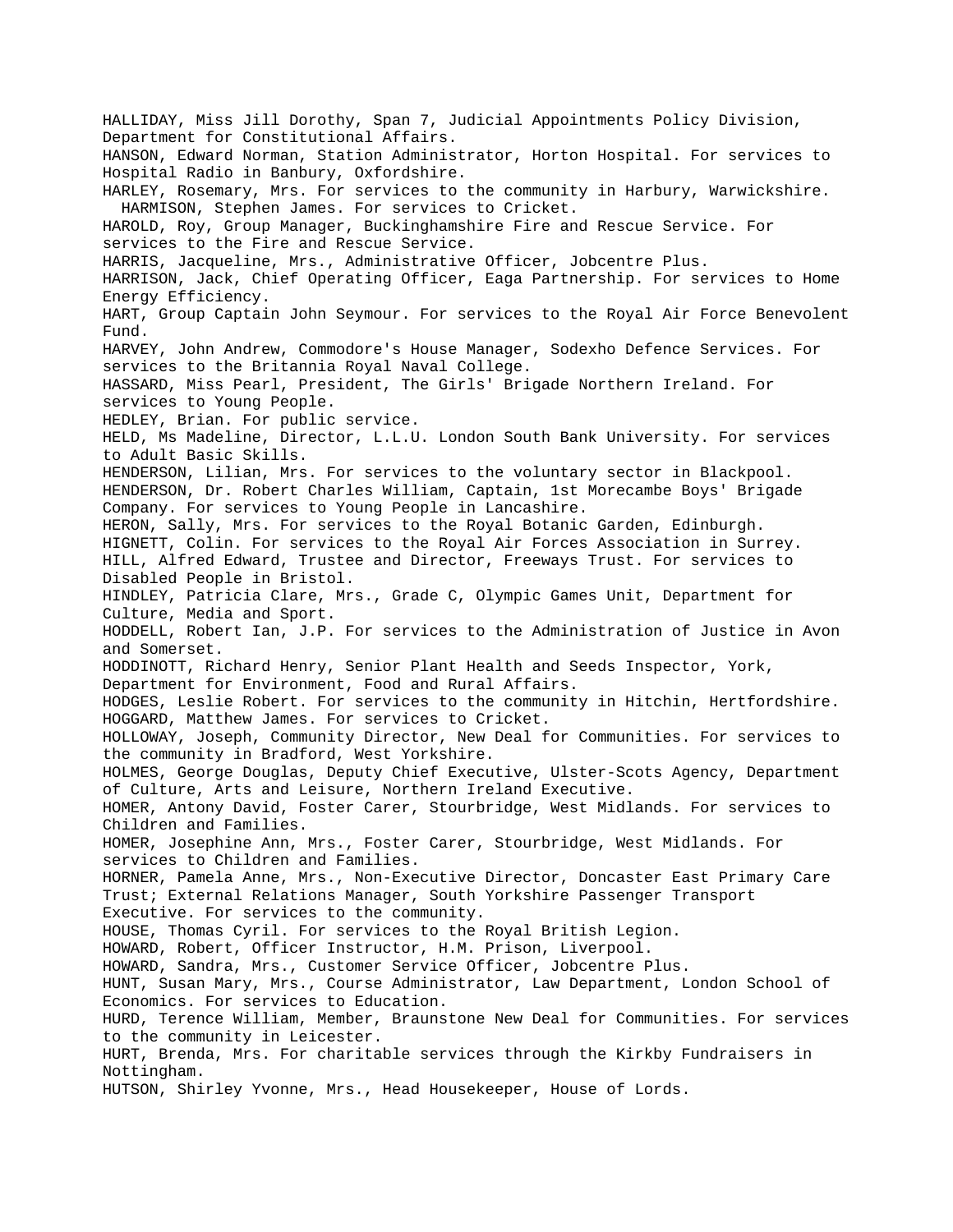HYNAM, Derrick Edwin John. For services to the Environment and to the community in Torfaen, South Wales. IQBAL, Muhammad, Vice-Chair, Burngreave New Deal for Communities. For services to the community in Burngreave, Sheffield. JACKLIN, Ms Mandy, Deputy Branch Head, Cancer Programme, Department of Health. JACKSON, Judith, Mrs., Guide Guider, 125 Guides, Sheffield. For services to Young People in South Yorkshire. JACKSON, Peter. For services to Mountain Rescue in the Lake District. JACKSON, Raymond John. For services to Animal Welfare and to the community in Knutsford, Cheshire. JAMES, Charles Treve. For services to the community in West Cornwall. RHYS-JAMES, Ms Shani, Artist. For services to Art in Wales. JARMAN, Jacqueline, Mrs., Higher Executive Officer, Highways Agency. JARVIS, Raymond Philip, lately Head of Economics, Simon Langton Grammar School for Boys, Canterbury. For services to Education. JELLEY, Miss Monica Frances, Grade B1, Prime Minister's Office. JEROME, John Edgar. For services to the community in Aldershot, Hampshire. JOHN, William Henry. For services to Education in Wales. JONES, Geraint Owen. For services to Cricket. REID-JONES, Ms Karen Linda, Community Outreach Nurse, Swansea NHS Trust. For services to Healthcare. JONES, Maureen, Mrs., Project Manager, Benchill Outreach Play Project, Manchester. For services to Young People. RHODERICK-JONES, Brigadier Robin James, Chairman of Governors, West of England School, Exeter, Devon. For services to Special Needs Education. JONES, Simon Philip. For services to Cricket. JORDAN, Charles, lately Chief Executive, Servol Community Trust. For services to Community Relations in the West Midlands. KALLOW, Faqir, J.P., Executive Officer, The Pension Service. KAPASI, Dr. Mustafa Abdulkarim, General Medical Practitioner, Greenock, Renfrewshire. For services to Healthcare. KEAR, Eileen, Mrs., Athlete and Coach. For services to Sport. KEIGHLEY, Dr. Dorothy Margaret, General Practice Principal, Longbridge, Birmingham. For services to Healthcare. KELD, Lynda, Mrs., lately Community Services Librarian. For services to Local Government in Portsmouth. KELLY, Pauline, Mrs., People Manager, ASDA. For services to the Department for Work and Pensions and to the Retail Industry. KENNY, Barbara Joan, Mrs. For services to Medway Magistrates Court, Kent. KHAN, Mohammad Zafar, Community Pharmacist. For services to Healthcare. KILMINSTER, William, Paramedic, London Ambulance Service. For services to Healthcare. KIRK, Andrew David, Chair, Education Appeals Panel, Kent. For services to Education. KITE, Bernard Roger, Chair, Rivelin Valley Conservation Group. For services to Conservation in South Yorkshire. KNIGHT, Lionel Alfred, Head of History and Politics, City of London School. For services to Education. KNOX, Alan George, Paramedic, Fort William. For services to the Scottish Ambulance Service. KUSITOR, Kofi, Chairman and Chief Executive, Cursitor Group. For services to Business. LAMBERT, Kevin, Chief Superintendent, Gloucestershire Constabulary. For services to the Police. LAUD, Ms Medha, Manager, International Teams Administration, England and Wales Cricket Board. For services to Cricket.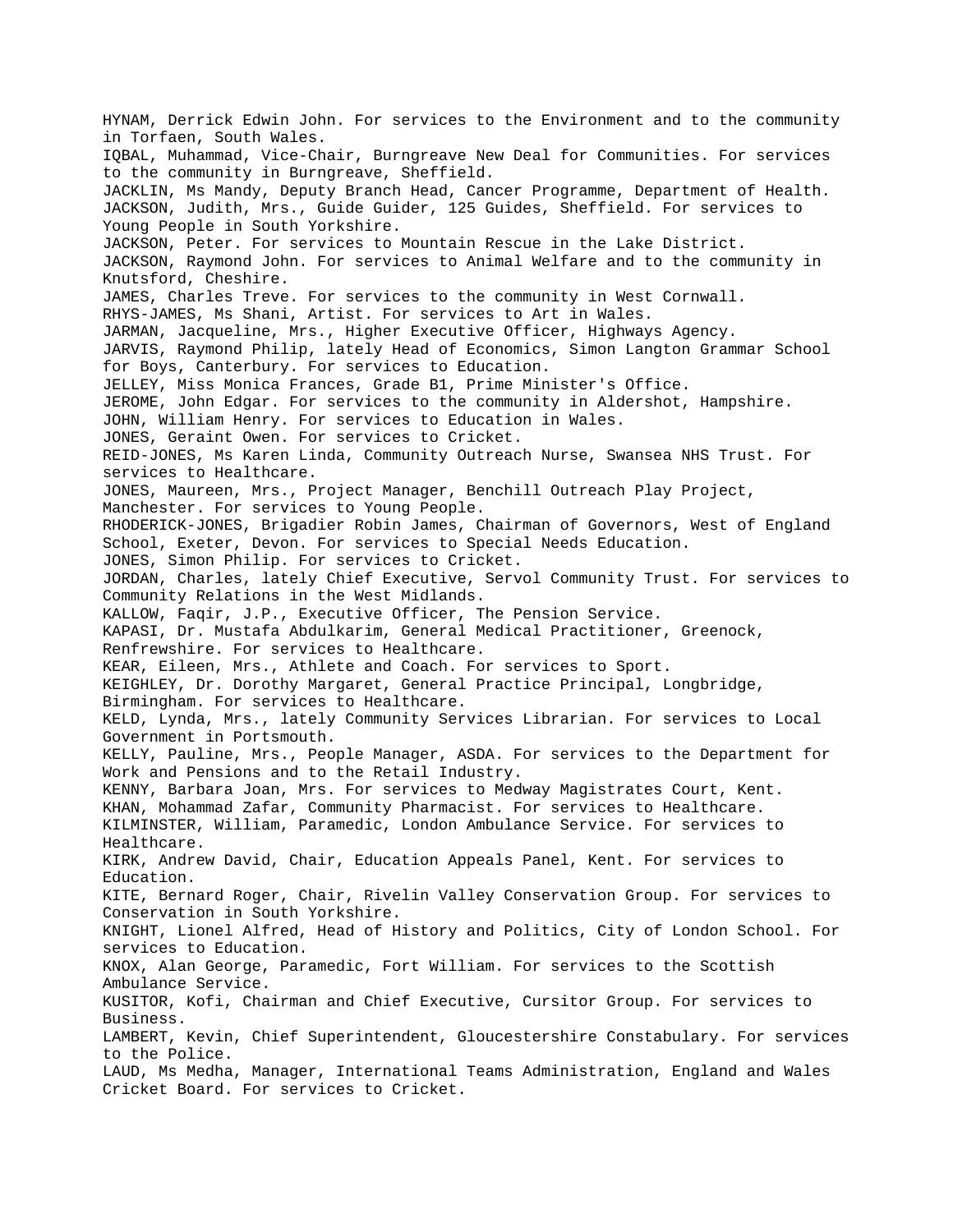LAURENSON, James William, Storekeeper, RAF Saxa Vord, Scotland, Ministry of Defence. LAWRENCE, William James. For services to Agriculture and to the community in Herefordshire. LEAK, Godfrey David. For services to Criminal Justice Agencies and to the community in Hertfordshire. LEDER, Sylvia Rowena, Mrs., lately Artistic Director, The Grassington Festival. For services to Music in North Yorkshire. LEE, Colin David. For services to the community in Reading, Berkshire. LEE, James, Managing Director, Travel Dundee. For services to Public Transport in Scotland. LEE, Miss Rosa. For services to Nature Conservation in Berkshire. LEE, Wai Fong, Mrs. For services to the Chinese community in Swansea. LEIFER, Alec Nathan. For services to the community in Measham, Leicestershire. LENNON, Miss Elizabeth, Personal Secretary, Veterinary Sciences Division, Department of Agriculture and Rural Development, Northern Ireland Executive. LEVY, Ms Joyce, lately Personal Assistant, Department of Trade and Industry. LEWIS, Councillor Frank William, J.P., Councillor, Staffordshire County Council. For services to Local Government. LEWIS, Stanley Cornwell, Painter and Illustrator. For services to Art. LEWIS, Miss Thelma Agnes. For services to Guyana and to the Guyanese community in the UK. LIGHTFOOT, Frank, Site Supervisor, Summerbank Primary School, Tunstall, Stokeon-Trent. For services to Education. LINDLEY, Jennifer Kathryn, Mrs. For services to the Royal Academy of Engineering and to the Samaritans. LINDSAY, Adrian Edward Alexander. For public service. LINFIELD, Brian, J.P. For services to the Water Industry in the North West. LOADER, Jill Lynette, Mrs. For services to the Citizens' Advice Bureau and to the British Red Cross in Bexhill-on-Sea, East Sussex. LOCK, Robert Henry, Higher Executive Officer, Wales Trade International, National Assembly for Wales. LOGAN, Francoise Claire, Mrs. For services to Music and to Education in Leeds. LONG, Giles, Paralympic Swimmer. For services to Disabled Sport. LOWES, Dennis Henry, Grade C4, Accounts Branch, Finance Division, Office for National Statistics. LOWRY, Ethel Sunny, Mrs. For services to Swimming in the North West of England. LUDLOW, Edwin William, Chair, Weymouth and Portland National Sailing Academy. For services to Sailing and to the community in Weymouth. LUNN, Bryan, Chief Examiner, Institute of Advanced Motorists. For services to Motoring. MACHIN, Marjorie, Mrs. For services to the British Red Cross and to the Douglas Macmillan Hospice, Stoke-on-Trent, Staffordshire. MACKENZIE, Christopher, Constable, Greater Manchester Police. For services to the Police. MACKIE, Kenneth, Chair, Inverness, Nairn and Badenoch and Strathspey Enterprise. For services to the community in Inverness. MACLEOD, Angus, Head, School of Construction, Inverness College. For services to Education in Scotland. MACRAE, Esther, Mrs., Practice Nurse. For services to the community in the Isle of Coll. MAGLIANO, David. For services to the London 2012 Olympic Bid. MALCOLM, Paul, Manager, H.M. Revenue and Customs. MANN, Brenda, Mrs., School Crossing Warden, St. Laurence Infant and Junior School, Northfield, Birmingham. For services to Education. MARSHALL, Dr. Brian, General Medical Practitioner, Whalsay and Out Skerries, Shetland. For services to Healthcare.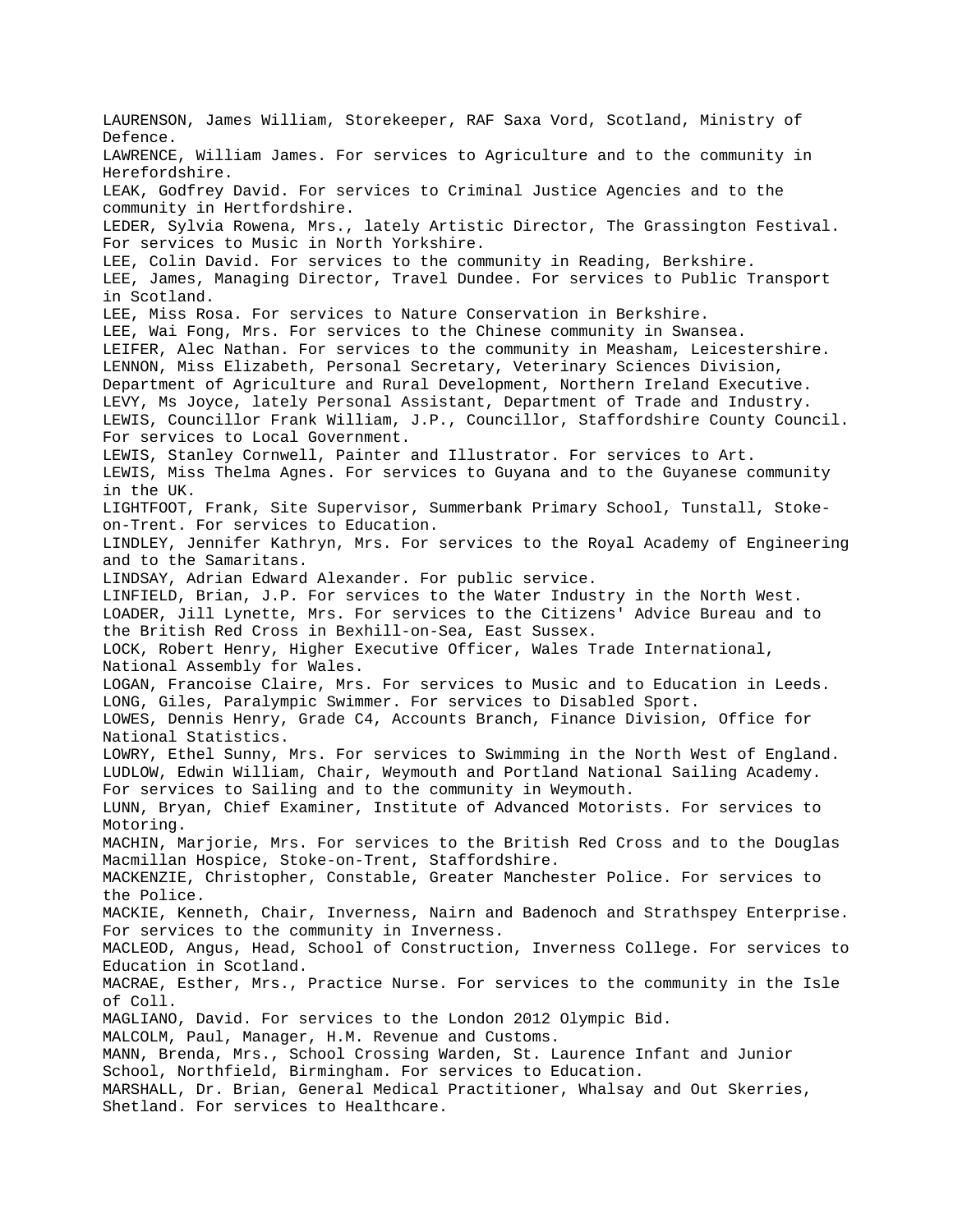MARSHALL, William McClair. For services to the Scottish Ambulance Service, Lanarkshire. MARTIN, Eric. For services to the community in West Yorkshire. MARTIN, Michael. For services to the Environment in the South West. MASON, Judith Mary, Mrs. For services to the Soldiers', Sailors' and Airmen's Families Association in Lancashire. MAWSON, Robert Anthony Douglas. For services to the Burma Star Association in the Isle of Man. MCCAHON, William Ernest. For public service. MCCLINTOCK, Marion Elizabeth, Mrs., Academic Registrar, Lancaster University. For services to Higher Education. MCDONALD, Birdie, Mrs., Foster Carer, London Borough of Brent. For services to Children and Families. MCDONNELL, James Joseph. For services to the Soldiers', Sailors' and Airmen's Families Association in Norwich. MCFADDEN, Wilfred, Councillor, Banbridge District Council. For services to Local Government. MCGLYNN, Ms Aileen, Cyclist. For services to Disabled Sport. MCINTOSH, James Alexander. For services to Disabled People in Scotland. MCKINTOSH, Doreen, Mrs., Chair, Northampton Federation of Residents' Associations. For services to the community in Northampton. MCLEAN, Ms Una, Actress. For services to Drama in Scotland. MCMENEMY, Lawrie, Honorary Manager, Parliamentary Football Club. For services to Sport and to Charity. MCMUNN, Glen William, Inspector, British Transport Police. For services to the community in London. MCNAIR, Steven John, Head of Aircraft Services Operations, BAE Systems. For services to the Defence Industry. MCNAMEE, Bernard. For services to the community in Cumbria. MCSHANNON, Colin Campbell, lately Deputy Governor, H.M. Prison Castle Huntly. MEAKIN, Stephen, Member, Aspire Housing Management Board. For services to the community in Poolfields, Newcastle-under-Lyme, Staffordshire. MEECHAN, Ruth, Mrs., Personal Assistant and Office Manager, National Services Division, Edinburgh. For services to the NHS in Scotland. MELLOR, Maureen Kathleen, Mrs., Vice-Principal, Liverpool Community College. For services to Further Education. MERRITT, William, lately Vice-Chair, Clyde Valley Housing Association. For services to Social Housing in Scotland. MIDGLEY, Robin Holdsworth. For services to the community in Plymouth, Devon. MILBOURN, Frederick John. For services to the Horticulture Industry. MILLER, David Richmond, Chairman, League of Friends, Stroud Hospitals and Health Centre. For services to Healthcare in Gloucestershire. MILLER, Jacqueline Amanda, Mrs., Grade D, Ministry of Defence. MILLIKEN, Patrick Wilson. For services to the community in Bangor, Northern Ireland. MILLINGTON, John Richard Handley. For services to the Cotswolds Voluntary Warden Service and to the Sue Ryder Care Hospice in Leckhampton, Gloucestershire. MILLS, Joan, Lady. For services to the community in Crediton, Devon. MINGAY, Stephen Paul, Temporary Inspector, British Transport Police. For services to the community in London. MITCHELL, Patricia, Mrs., Senior Chief Clinical Physiologist in Respiratory Physiology. For services to the NHS. MOCKLER, Angela, Mrs. For services to the community in Merseyside. MOLLOY, Patricia, Mrs. For services to Disabled Children in Cambridgeshire. MONK, Gladys, Mrs. For services to the community in Bacup, Lancashire. MOORCROFT, Teresa Margaret, Mrs. For services to the community in Merseyside.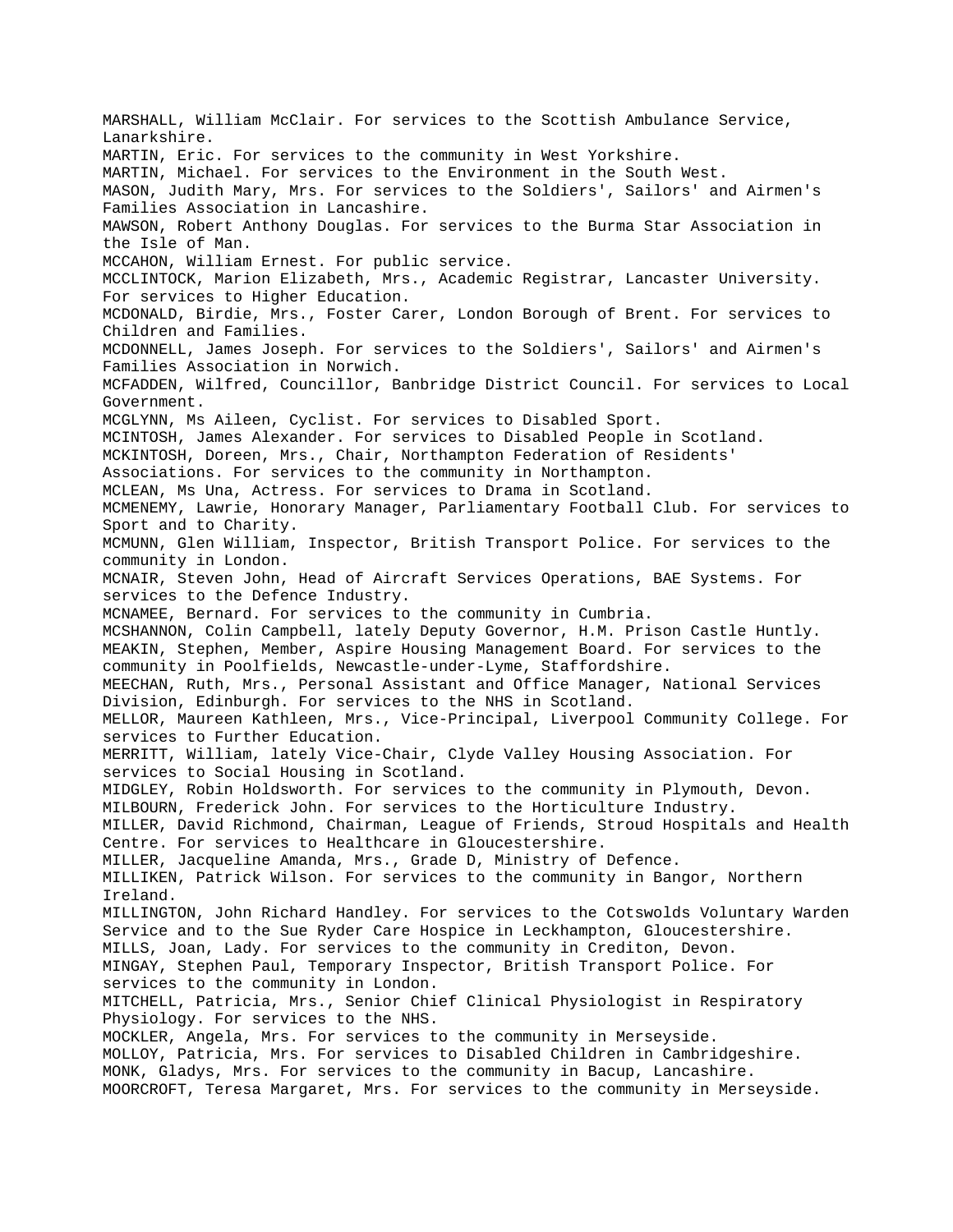MOORE, Alexander, Coxswain, Barrow Lifeboat, Cumbria. For services to Maritime Safety. MORGAN, Grace, Mrs., Chair of Governors, John Hanson Community School and Test Valley School, Andover, Hampshire. For services to Education. MORLEY, Brenda Pauline, Mrs., Chair of Governors, Overton Grange School, Sutton, Surrey. For services to Education. MORRIS, John Prior, J.P. For services to the Arts and Young Peoples Theatre in Wales. MOSS, Ms Carolyn, Occupational Health Adviser, Ordnance Survey. MUGGRIDGE, Miss Margaret Lilian. For services to Visually Impaired People in Norwich. MUNDELL, Miss Jean. For services to the community in Locharbriggs, Dumfries and Galloway. MURRAY, Henry, lately Chair, Master Inn-holders and Hotelier. For services to the Hospitality Industry. NASH, Olivia, Mrs., Actress. For services to Drama and to Charity in Northern Ireland. NASIR, Muhammed Rashid, Board Member and Chair, Tenant Management Organisation. For services to Social Housing and to the community in Kensington and Chelsea, London. NAYLOR, Vernon Leslie, Drugs Co-ordinator, H.M. Prison Service North West Area. WHITEWOOD-NEAL, Tracey, Mrs., Higher Executive Officer, Child Support Agency. NEBYLOWITSCH, Michael, Flight Data Recording Manager, Engineering British Airways. For services to Civil Aviation. NELSON, Dr. Joseph Bryan, Ecologist and Ethologist. For services to Marine Ornithology, especially conservation of Abbot's Booby and Christmas Island. NEWPORT, Robert, Camp Co-ordinator, Woodlarks Camp, Farnham, Surrey. For services to Young People. NICHOLAS, John, Senior Traffic Warden, West Mercia. For services to the Police. NICHOLL, Thomas Lowry, Councillor, Ballymena Borough Council. For services to Local Government. NICOLSON, Barbara, Mrs., Postmistress, Lemreway. For services to the Royal Mail and to the community in the Hebrides. NIMMO, James, Director, Corporate Services, Jewel and Esk Valley College. For services to Further Education in Scotland. NORRIS, Margaret, Mrs., Caterer, St. John's Church of England Infant School, Churt, Farnham, Surrey. For services to Education. O'BRIEN, Susan Kathleen, Mrs., lately Councillor, North Down Borough Council. For services to Local Government. O'PRAY, Joan, Mrs., lately Headteacher, Sheringdale Primary School, Wandsworth, London. For services to Education. O'SULLIVAN, Miss Josephine Mildred. For services to Victims of Crime in the West Midlands. OATLEY, Edward Howard, Headteacher, Sevenoaks Preparatory School. For services to Education and to the community in Kent. ODLUM, Robert William. For services to the community in Newcastle-under-Lyme, Staffordshire. OLDACRE, Nigel. For services to Neighbourhood Watch in Essex. OLIVER, Christopher, Youth Worker, Woodstock Youth Club, Oxfordshire. For services to Young People. OLIVER, John. For services to Special Needs Education and to Disabled People. OUTHWAITE, Jean Beryl, Mrs., Chair, Bestwood Partnerships, Bestwood Estate. For services to the community in Nottingham. OWEN, Miss Marie Gwendoline. For services to St. John Ambulance Brigade in Manchester. OXLEY, Mary Joan, Mrs., Chair, Neath and Port Talbot Alzheimer's Disease Society. For services to the community in Neath Port Talbot.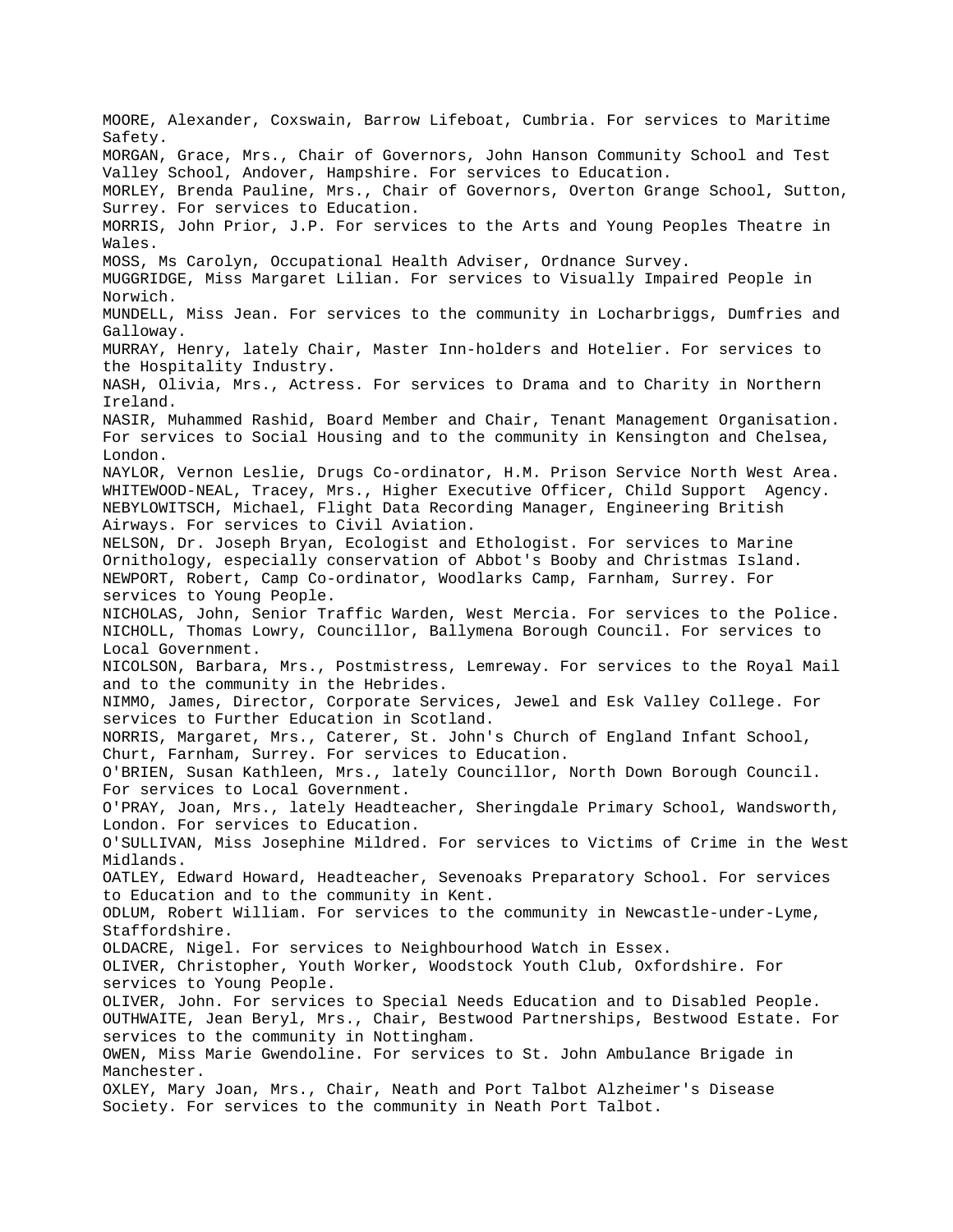PACKER, Josephine Mary, Mrs., Senior New Client Team Manager, Child Support Agency. PAINTER, Alan, J.P. For services to the Administration of Justice in Bedfordshire. PARK, Dr. Walter Duncan. For services to the community in Lancashire. PARKER, Miss Miriam Jane, Member, Farm Animal Welfare Council. For services to Farming. PARKINSON, Sydney Wilson, Physiotherapist, Barnoldswick Town. For services to Football. PARKS,, Ian Michael B.E.M., Special Constable, Durham Constabulary. For services to the Police. PARROTT, Sylvia Rose, Mrs. For services to East Africa through the charity Workaid. PARRY, Linda Lou Alberta, Mrs., lately Deputy-Keeper, Furniture, Textile and Fashion Department, Victoria and Albert Museum. For services to Art. PARSONS, Jane, Mrs., Executive Officer, Child Support Agency. PATEL, Pankaj. For services to Architecture. PATERSON, Gavin Alston. For services to the community in Norfolk. PAUL, Hugh Patrick, Lifeboat Boathouse Manager, Newcastle, Northern Ireland. For services to Maritime Safety. PAWSON, Susan Elizabeth, Mrs., J.P. For services to the Administration of Justice in Suffolk. PEACOCK, Scott, Administrative Officer, Child Support Agency. PEMBER, Peter Frederick Wyndham, Enquiry Centre Manager, H.M. Revenue and Customs. PENFOLD, Naomi Mary, Mrs., J.P., Chair, West Dorset District Council and North Dorset Primary Care Trust. For services to the community in Dorset. PEPPER, Robert Charles, Deputy Headteacher, Dame Alice Owen's School, Hertfordshire and Director and Conductor, English Schools Orchestra. For services to Education and Music. PERCIVAL, Patricia Ann, Mrs., Head, Corporate Communications Department, Northamptonshire Police. For services to the Police. PETERKIN, Miss Julia Lorraine, Senior Sister, Intensive Care Unit, Royal London Hospital. For services to the NHS. PHELPS, Miss Marjorie. For services to the community in Stroud, Gloucestershire. PHILLIPS, Geoffrey Howard, Foster Carer. For services to Children and Families in the Vale of Glamorgan. PHILLIPS, Jane, Mrs., District Nurse, West Street Surgery, Chipping Norton, Oxfordshire. For services to Healthcare. PHILLIPS, Myra, Mrs., Foster Carer. For services to Children and Families in the Vale of Glamorgan. PHILLIPS, Roy. For services to Crime Prevention in North Dorset. PICKEN, Lucy Barbara, Mrs. For services to the communities in Codmor Park and Ironville, Nottinghamshire. PIDCOCK, Bernard. For services to Community Legal Services in the North East. PIENIAZEK, Harry Anthony, Teacher and Physical Education Co-ordinator, Horsforth Newlaithes Junior School, West Yorkshire. For services to Education. PIETERSEN, Kevin Peter. For services to Cricket. PIPER, Nicholas, Director, British Boxing Board of Control. For services to Sport. PITT, William, Head of Service, Nuisance Strategy Group, Manchester City Council. For services to Tackling Anti-Social Behaviour. PLATT, Robert Alexander, President, Bann Rowing Club. For services to Sport in Northern Ireland. PLAYER, Ellen, Mrs., Foster Carer, Essex County Council. For services to Children and Families.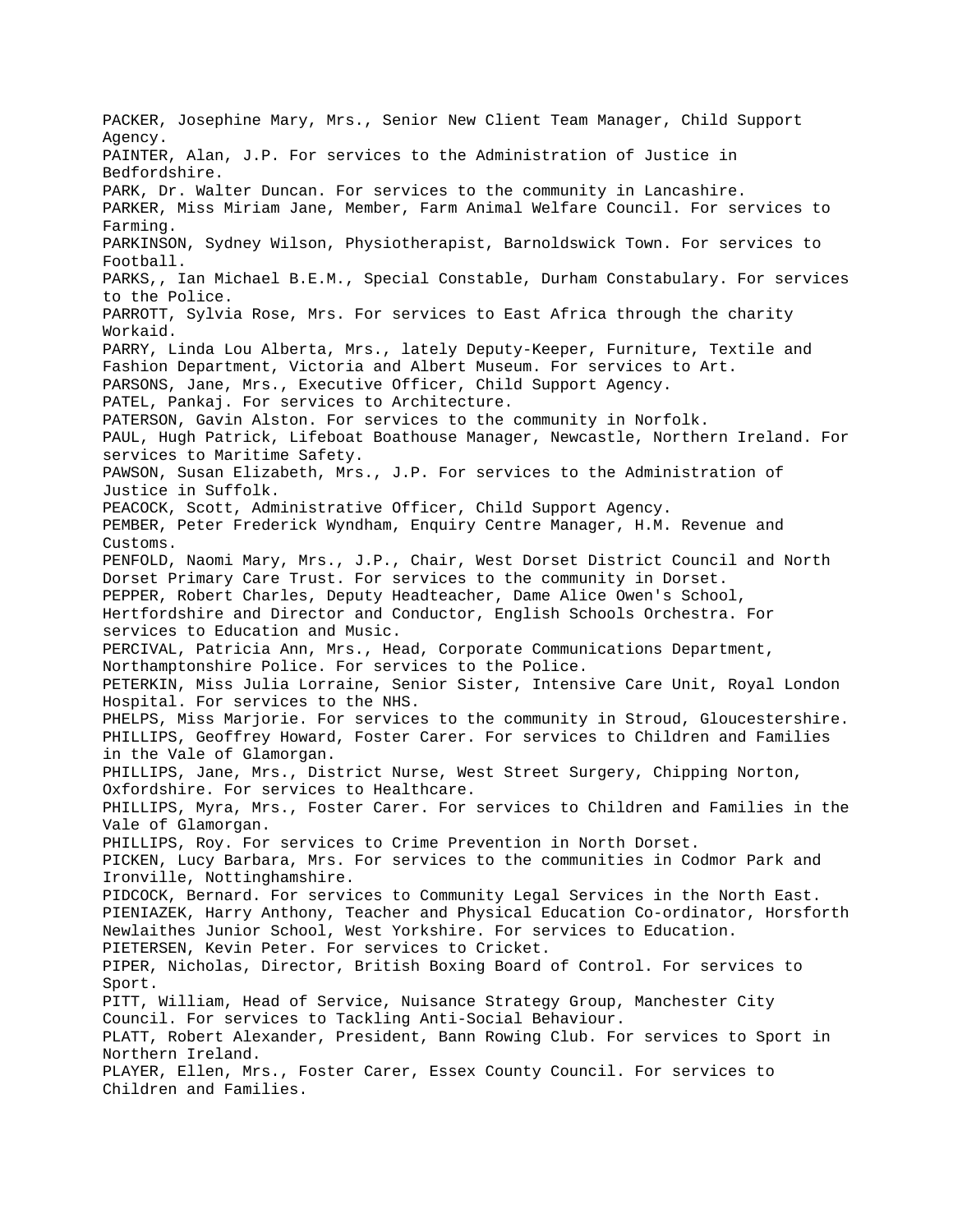POLOWAY, Harry, B.E.M., Toastmaster, Cardiff City Council and Newport City Council. For services to Local Government. WILLS-POPE, Wing Commander Brian William. For services to the community in Devon. POPE, John Henry. For services to the Boys' Brigade in Inverkeithing, Fife. POPPLE, Ruth Margaret, Mrs., lately Chair, Carlisle and District Primary Care Trust. For services to Health and to the community in Cumbria. POULTON, Philip Alan. For services to the community in Ludlow, Shropshire. POUNTNEY, Jacqueline, Mrs., Chair, Walsall Equestrian Society. For services to the Equestrian Industry. POWELL, Owen Thomas, Founder and Leader, Keele World Affairs Group, Staffordshire. For services to Adult Education. PRENDERGAST, Catherine Theresa, Mrs., Xerox Global Services Reprographics Specialist. PULLEN, James Walter. For charitable services in Chesterfield, Derbyshire. QUAYNOR, Edmund. For services to the community in Bristol. QUICKE, Ms Mary. For services to Farming in the South West. QURESHI, Ms Ayesha. For services to the London 2012 Olympic Bid. RADFORD, Robin, Parish Councillor. For services to the community in Kensworth, Bedfordshire. RAHMAN, Dr. Mohammad, General Medical Practitioner. For services to Healthcare in Gillingham, Kent. RAMSDEN, Jacqueline Constance, Mrs., Ranger Guider, St. Anne's-on-Sea. For services to Young People in Lancashire. RANGER, Stanley Kenneth. For services to the Strode Park Foundation and to the community in Kent. RANKIN, Derek, R.D., Committee Member, Clanmil Housing Association Limited. For services to Social Housing in Northern Ireland. READER, Ms Sadenia (Eddi), Singer. For services to Music. REES, Irene, Mrs. For services to Community Transport in Powys. REES, Robert, Chef and Governor, British Nutrition Foundation. For services to the Food Industry. REID, David Myron Alexander, Director of Visa Services, Turkey, Home Office. REID, Lily, Mrs. For services to the community in Bury, Greater Manchester. RENDALL, David John. For services to Disabled People and to the community in Devon. RICHARDS, Anthony, J.P. For services to the Millennium Centre and to the community in St. Helens, Lancashire. RICHARDS, Colin John, Conservation Officer, South Shropshire District Council. For services to Local Government. RICHARDSON, Margaret Rose, Mrs. For services to the community in North Tyneside. RIGBY, Councillor Brian Dean, Chair of Governors, West Trafford Learning Partnership, Trafford. For services to Education. HUGHES-ROBERTS, Carol Anne, Mrs. For services to Cancer Care and to the community in North West Wales. ROBERTS, Margaret Mary, Mrs. For services to the Water Industry in the South West. ROBERTSON, Norman James Alexander. For services to the community in Dundee. ROBINSON, Barry, Chief Examiner and Past President of OPERC. For services to Health and Safety in Quarries. ROBINSON, Gerald. For services to the communities in Staffordshire and Cheshire. ROBINSON, Ronald Gilbert, Auxiliary Coastguard, Hoylake Coastguard Rescue Team. For services to Maritime Safety. ROBINSON, Ms Veronica. For services to Animal Welfare. ROCKS, Francis Patrick, Health Service Manager, Mid-Ulster. For services to the community in Northern Ireland. ROGERS, Rita, Mrs. For services to the community in Melton Constable, Norfolk.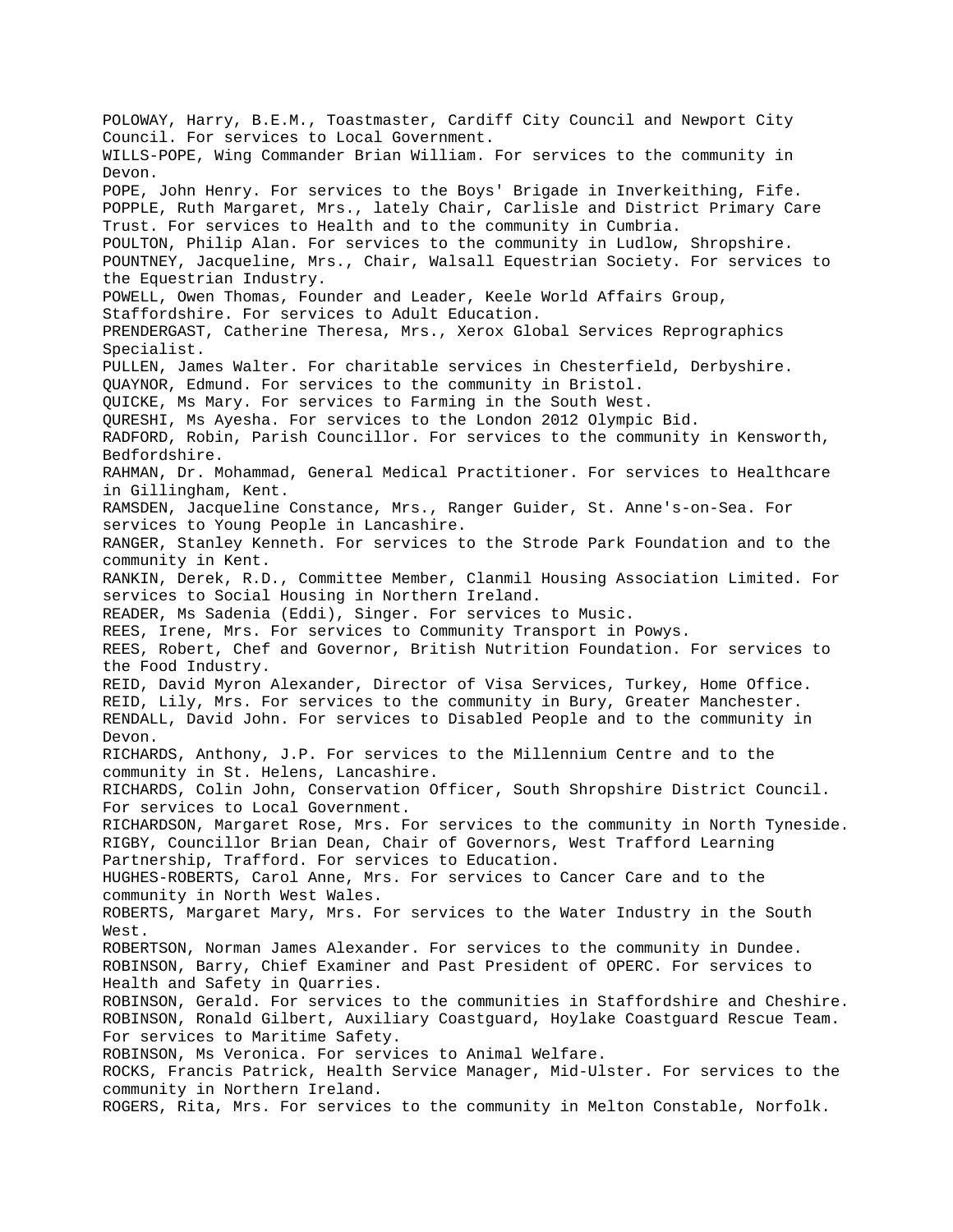RONCHETTI, Ms Rachael, Operations Manager, Fairbridge Charity, Tyne and Wear. For services to Disadvantaged Young People. ROSE, Florence Maud, Mrs. For services to the community in Wellington, Shropshire. ROSS, Janice, Mrs. For services to the communities in Dulverton and Exmoor, Somerset. ROSS, Maureen, Mrs., Chair, Seaboard Memorial Hall, Tain. For services to the community in Ross-shire. ROSS, Nancie Elizabeth, Mrs. For services to the community in Flackwell Heath, Buckinghamshire. ROSS, Wendy, Mrs., IT Trainer and Knowledge Management Administrator. For services to the Royal Berkshire Fire and Rescue Service. ROWE, Peter Anthony, Director-General, Institute of Credit Management. For services to Business. ROWSON, Kathleen, Mrs. For services to the community in Greater Manchester. SABIR, Mohammed. For charitable services in West Yorkshire. SALVONI, Elena, Mrs., Restaurateur and Manager, Elena's L'Etoile. For services to the Hospitality Industry. SAMUEL, Ms Tanya, Chair, South Kilburn New Deal for Communities Board. For services to the community in South Kilburn, London. SANDERS, Malcolm Edward, Chief Executive and Chair, SCT UK Ltd. For services to Business in Wales. SANDERS, Peter Richard, Group Station Manager, London Underground. For services to Public Transport in London. SANDLING, Robert Leslie. For services to Shire Horses and to the community in Cornwall. SANSAM, Lily, Mrs. For services to Deaf People in Hull. SCARISBRICK, Angela Antonia, Mrs., Practice Educator for Advanced Nursing Practice, Great Ormond Street Hospital. For services to Healthcare. SCOTT, Keith Lewis. For services to the community in York. SCRIVEN, Paul Frederick. For services to the community in Frostenden and to Heritage in Suffolk. SEALES, Athenson Warren, Operational Support Grade, H.M. Prison Long Lartin, Worcestershire. SEDGWICK, Dr. Sheila. For services to the community in Ballater, Deeside. SHARP, Miss Betty. For services to the community in Wentworth, South Yorkshire. SHARPE, Harold, Head Coach, Special Needs Unit Gymnasts. For services to Disabled Sport. SHAW, James Paul, Councillor and Deputy Provost, East Renfrewshire Council. For services to Local Government. SHORE, Roy Peter. For services to Scouting in Bristol and to the Friendship Medical Clinic in Nepal. SHUTTLEWORTH, Margaret Jane, Mrs. For services to the Friends of Dumfries Prison. SIMPSON, Diana Rae, Mrs. For services to the Royal Mail and to the Macmillan Cancer Relief Trust. SINTON, Jean, Mrs. For services to the community in Coln St. Aldwyns, Gloucestershire. SIRRI, Dr. Teoman Necati, General Medical Practitioner. For services to Healthcare and to Greek and Turkish Cypriot People in London. SIXSMITH, Ralph, Chair, Dearne Valley Venture. For services to Young People in South Yorkshire. SLATER, Miss Mabel, Director of Professions Complementary to Dentistry, Guy's, King's and St. Thomas' NHS Trust. For services to Dental Health. SMALL, Ruth Constance, Mrs. For services to Disabled Sport. SMITH, Anne Catherine, Mrs., Leader, Conservative Group, Sheffield City Council. For services to Local Government.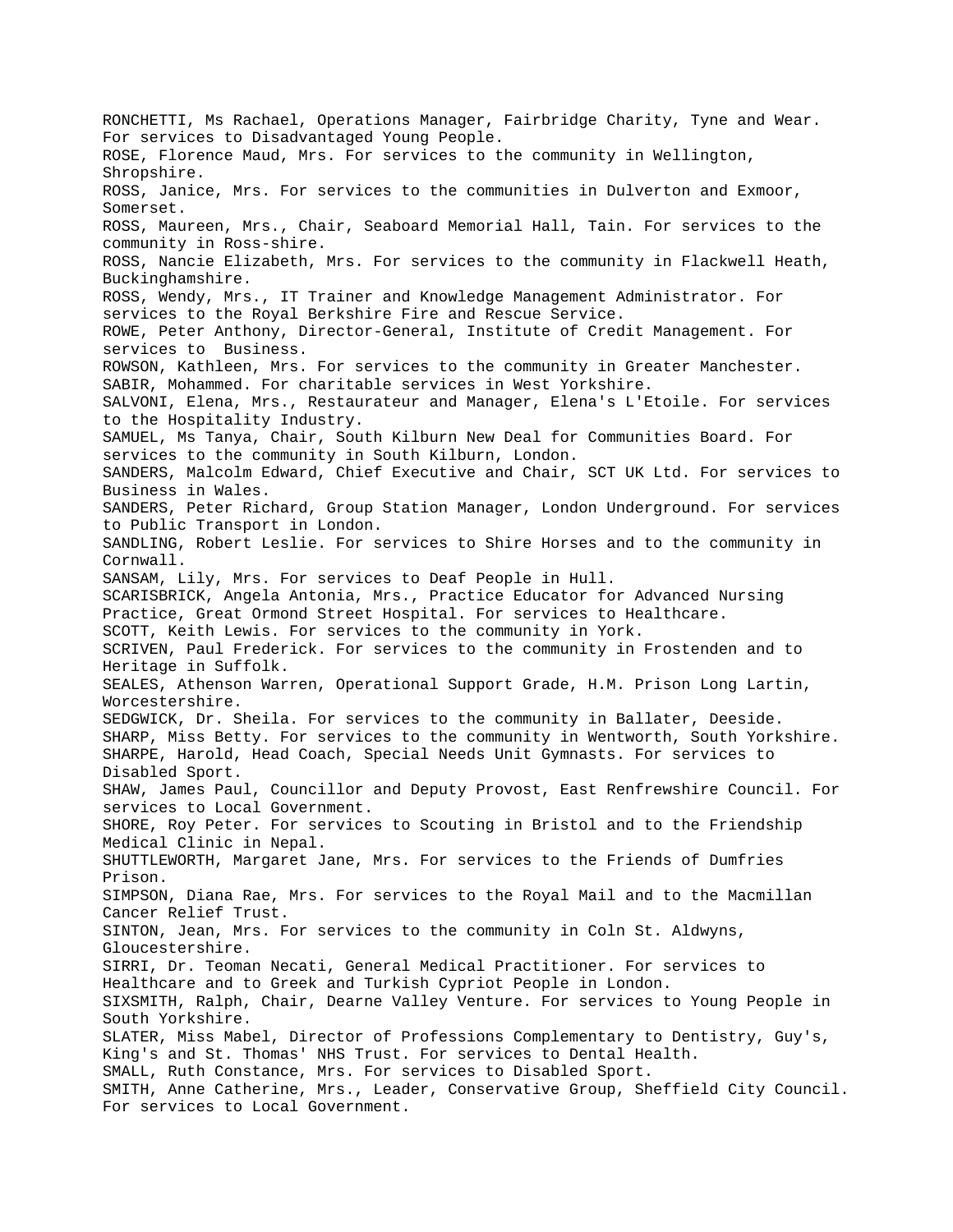SMITH, Beryl, Mrs. For services to the community in Brandon, Warwickshire. SMITH, David Leonard, J.P. For services to the community in Oxford. SMITH, Derek Duncan. For services to Disabled People in Rutland. SMITH, Dr. Francis Mark. For services to the community in East Manchester. SMITH, George Maxwell. For services to the community in Strathnairn, Inverness. SMITH, Ms Jean Jillian, Project Manager, Nilaari Agency, Bristol. For services to People who Misuse Drugs, especially those from the Black and Minority communities. SMITH, Norman Alan, Handyman, Haxby Road Primary School, York. For services to Education. SMITH, Patricia Gloria, Mrs., Executive Officer, Jobcentre Plus. SMITH, Richard, Chair, Friends of Arnos Vale and the Arnos Vale Cemetery Trust. For services to conservation in Bristol. SPITTLES, Margaret Elizabeth, Mrs., lately Superintendent Registrar for Oxfordshire. For services to Local Government. STACEY, Alan Paul. For services to Disabled and Elderly People in Hounslow, Middlesex. CARLILE-STANTON, Thomas Hardy. For services to the community in Shropshire. STARK, The Reverend Christopher, Foster Carer. For services to Children and Families in North Yorkshire. STARK,, Kathleen, Mrs. Foster Carer. For services to Children and Families in North Yorkshire. STEELE, Barbara, Mrs., lately Senior Mid-day Assistant, Taporley Community High School, Cheshire. For services to Education. STEVENSON, George Stewart, Director, GSS Developments. For services to the community in Aberdeen. STINSON, Henry Robert Hunter, Life President, British Athletics Supporters' Club and Honorary Life Vice-President, International Association of Athletics Federations. For services to Sport. STONEY, Joseph Allan. For services to Farming in Nidderdale, North Yorkshire. STRACHAN, Gillian, Mrs., Service Manager, NCH Scotland, Children's Charity. For services to Children and Families. STRATON, Dr. Rae Hervey. For services to the community in Fordingbridge, Hampshire. STRAUSS, Andrew. For services to Cricket. SUMRAY, Richard, Chair, London 2012 Forum. For services to the London 2012 Olympic Bid. SWAN, Peter James, Paramedic and Team Leader, Ambulance Service. For services to Healthcare. TAYLOR, James Michael, Member, Management Committee, Ponteland Scout Group, Newcastle-upon-Tyne. For services to Young People. TAYLOR, Laurence James, Grade C1, Ministry of Defence. TENNANT, Jean Alice, Mrs. For services to the Environment and to the community in Oldham. THIND, Jatinder Kumari, Mrs., Higher Executive Officer Caseworker, Crown Prosecution Service. THOMAS, Elizabeth Ann, Mrs. For services to the community in Llandovery, Carmarthenshire. THOMAS, Jean Gwendolene, Mrs., Head of Nursing and Counselling Occupational Health, Metropolitan Police Service. For services to Healthcare. THOMAS, Dr. John, Treasurer and Trustee, YMCA South East Region and Honorary Secretary and Treasurer, YMCA Woking. For services to Young People. THOMPSON, Miss Alison, H.M. Coroner, West London. For services to Disaster Relief. THORNE, Phillip Martin, Principal Teacher of Music, St. David's Roman Catholic High School, Dalkeith. For services to Education in Scotland. THORNEWILL, Fiona, Mrs. For services to Charity and to Polar Exploration.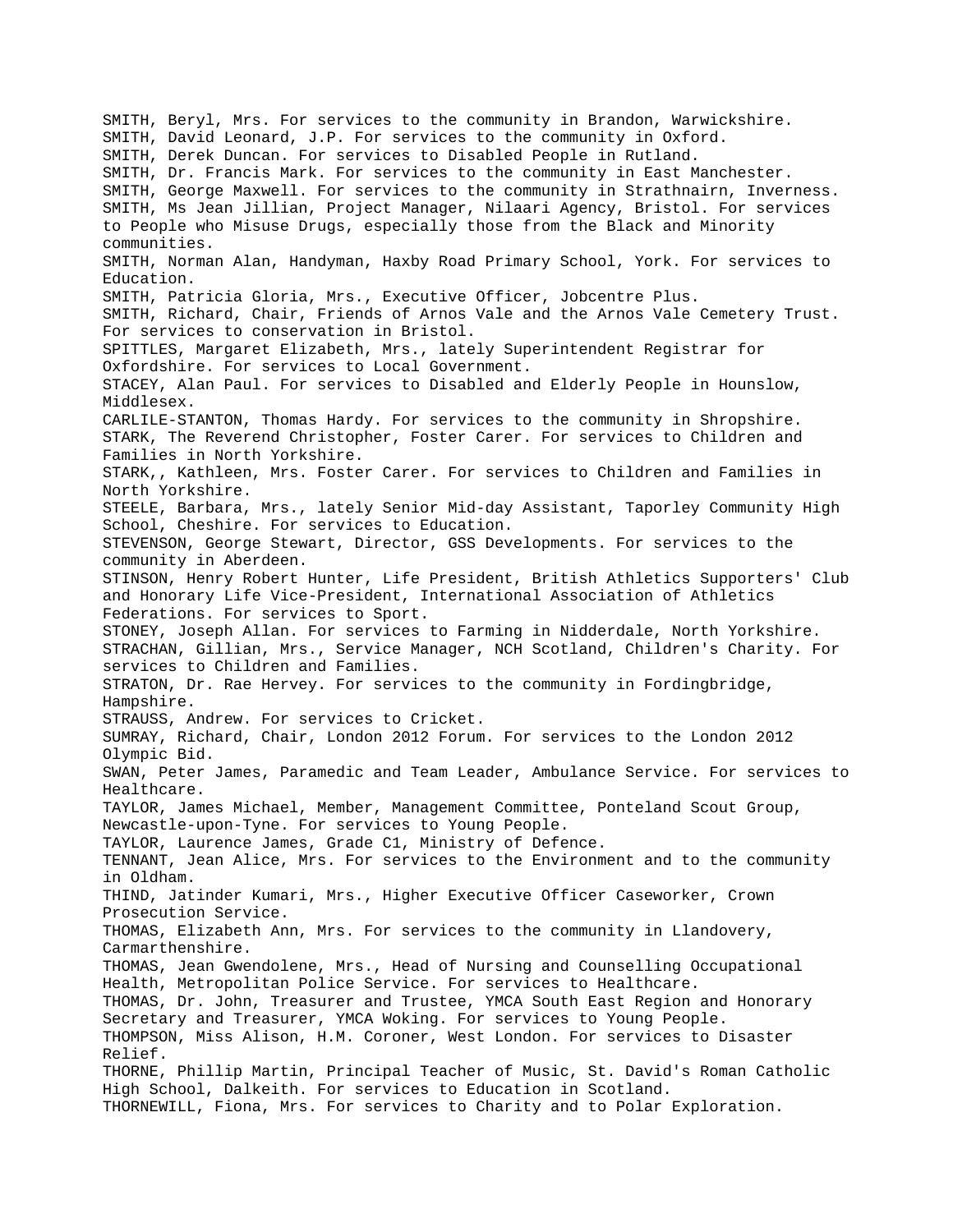TILBURY, Dorothy Moor, Mrs. For services to Cycling, Philately and to the community in the Isle of Man. TILLING, Robert Thomas. For services to Arts in Jersey. TIMPSON, Alexandra, Mrs., Foster Carer, Cheshire County Council. For services to Children and Families. TIPPER, Brian, lately Work Services Clock Technician, Palace of Westminster. TOOLE, Diana Joan, Mrs. For services to the Cheshire Home and to the Methodist Church in Jersey. TOWNEND, Christine, Mrs., Senior Lunchtime Supervisor, Eastwood Primary School, Keighley, West Yorkshire. For services to Education. TRESCOTHICK, Marcus Edward. For services to Cricket. TRICE, Alan John, Chair of Fund-raising, Hemlington Detached Youth Work Project Ltd. For services to Young People in Teeside. TRIGGER, David James, Warehouse Supervisor, H.M. Naval Base, Devonport, Ministry of Defence. TURVER, James Neill, Head of Resettlement, H.M. Prison Kirklevington Grange, Cleveland. UNDERDOWN, James Arthur, lately Paramedic, London Ambulance Service. For services to Healthcare. VAUGHAN, Trevor Butler, Service Awards Manager, London Ambulance Service NHS Trust. For services to Health and to the Police. VINCE, Anne, Mrs., Secretary, Council for Higher Education in Art and Design. For services to Higher Education. VU, Thanh Khanh. For services to the Vietnamese community in Hackney, London. WADE, Timothy Raymond, Duty Line Manager, London Underground. For services to Public Transport in London. WAGSTAFFE, Paul Victor, Vice-President, Inland Waterways Association. For services to Inland Waterways. WALDEN, Joyce Shelagh, Mrs. For services to the Sea Cadet Corps in Henley-on-Thames. WALKER, Anthony Norman Andrews, Director of Student Services, Barony College. For services to Further Education in Scotland. WALKER, Douglas Auburn. For services to the community in Dacorum, Hertfordshire. WALKER, Ian, Local Government Officer, Camden Council. For services to Local Government in London. WALKER, Johnnie, Radio Presenter. For services to Broadcasting. WALTERS, Richard Jenkyn, Librarian, Records and Information Openness Team, Information Services Division, Department for Education and Skills. WALTHO, Diane, Mrs., Administrative Officer, Jobcentre Plus. WAND, Dr. John Ovelin, Research Manager, Engineering and Physical Sciences, Research Council. For services to Science. WARD, Peter Esslemont, lately Member, Joint Children's Panel Advisory Committee for Clackmannanshire, Falkirk and Stirling. For services to Children. WARD, Sylvia, Mrs. For services to Jobcentre Plus in the North East. WARDS, Kenneth Johnston. For services to the Royal Air Forces Association, Shoreham-by-Sea, West Sussex. WARRINGTON, Ms Joyce. For services to Dance in Morecambe, Lancashire. WATSON, Elizabeth, Mrs. For services to Tackling Anti-Social Behaviour in Broomhouse, Edinburgh. WATTS, Geoffrey, J.P., Assistant Principal, St. Neots Community School, St. Neots, Cambridgeshire. For services to Education. WATTS, Nicholas. For services to Farming and to Conservation in Lincolnshire. WEBB, Roy Thomas, Contract Operations Manager, London Ambulance Service. For services Healthcare. WEBSTER, Ronald, Member, National Association of Retired Police Officers, Greater Manchester Police. For services to the community in Manchester.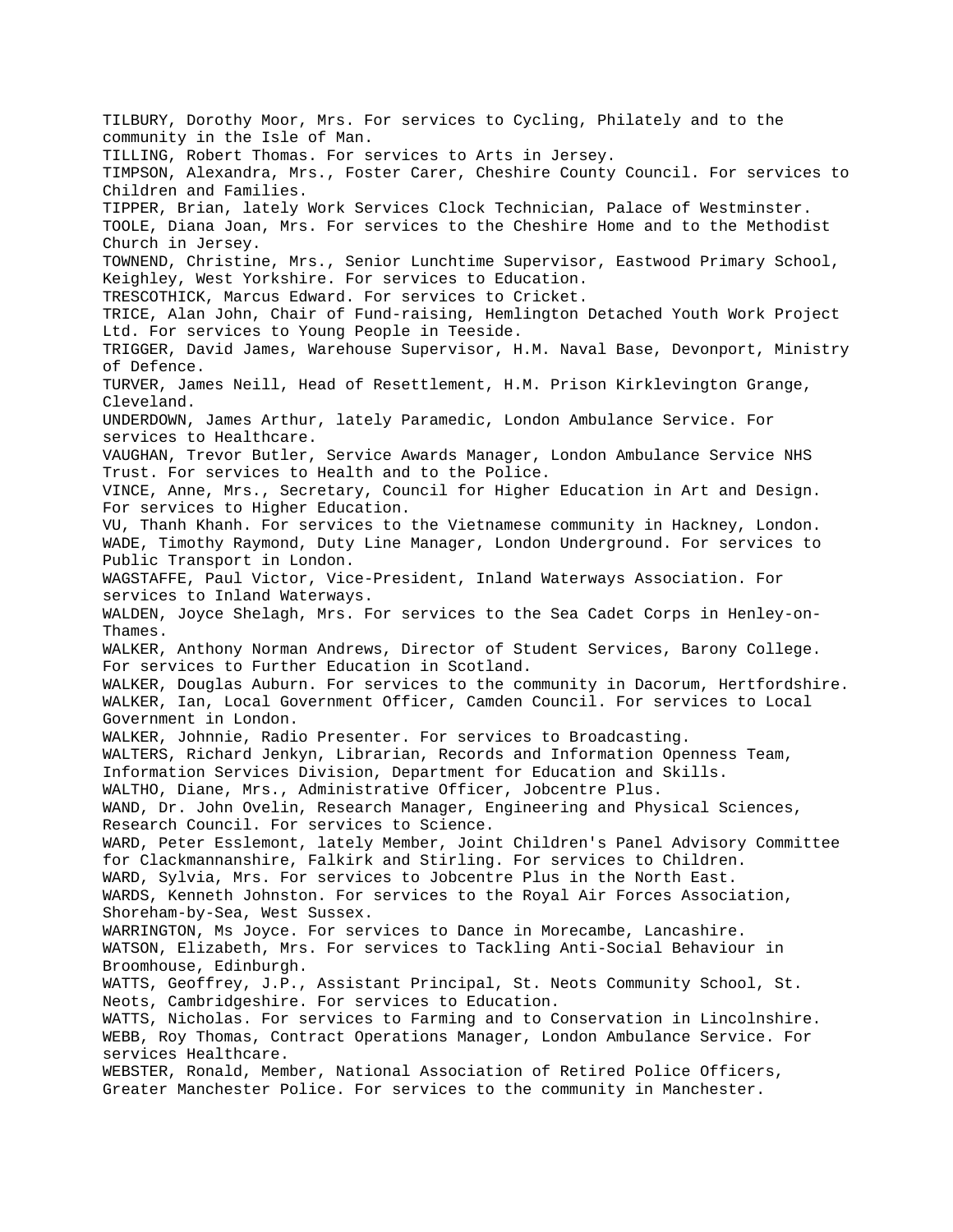WEINBERG, Melvyn, lately Executive Marketing Director, Jewish Chronicle. For services to the Newspaper Industry. WEIR, Miss Sarah Jane, School Secretary, Rathfriland High School. For services to Education in Northern Ireland. WELTON, Charles Henry. For services to Nottingham Samaritans. WHITE, Miss Isabelle Sarah. For services to Save the Children UK and to the Tibetan community. WHITE, Dr. Mary, Chair, Bromsgrove Music Festival. For services to Music. WHITEHEAD, Lewis. For services to the community in Barnsley, South Yorkshire. WHITELEY, John William. For services to Rugby League and to the community in Hull and East Yorkshire. WHITTINGHAM, Michael, Grade C2, Ministry of Defence. WIDDICK, Dennis. For services to the Royal British Legion in Braintree, Essex. WIDDOWS, Jacqueline, Mrs. For services to the community in Woodcote, Reading. WILLDER, John Ingram, lately Management Information Systems Manager, Gateway Sixth Form College, Leicester. For services to Further Education. WILLIAMS, Richard Medwyn, Chairman, National Vegetable Society (President, Welsh Branch), Broadcaster and Writer. For services to Horticulture. WILSON, Professor David, Visiting Professor in Waste Management, Imperial College, University of London. For services to Waste Management in the UK and Europe. WILSON, Ms Rhonda. For services to Photography and to International Trade. WILSON, Tracy Maria, Mrs., Nursery Manager, Duchy of Cornwall. For services to Horticulture. WILTSHIRE, Stephen, Artist. For services to Art. WINSTANLEY, Jane Helen, Mrs., General Manager, Cotswold Council for Voluntary Service Ltd. For services to the community in Gloucestershire. WISCOMBE, Owen Reginald. For services to the community in Jersey. WOOD, David Leonard, Vehicle Inspector, Vehicle and Operator Services Agency. WOOD, Neil. For services to the London 2012 Olympic Bid. WOODALL, Cyril Leslie, Councillor, Dudley Metropolitan Borough Council. For services to Local Government. WOODS, Clifford Lewis, Higher Executive Officer, Student Finance and Mandatory Awards Team, Higher Education Directorate, Department for Education and Skills. KEARSLEY-WOOLLER, Sarah Elizabeth, Mrs. For services to Hope House Children's Hospices in North Wales and Shropshire. WOTTON, Peggy, Mrs. For services to the communities in the Rural Parishes of Strawley (including Greenham) and Ashbrittle, Somerset. WRIGHT, Anthony John, Radio Presenter, Capital Gold. For charitable services in South Wales. WRIGHT, Bernard. For services to Ornithology and to Conservation. WRIGHT, Eric Gordon, Forest Craftsman, Forestry Commission, North West England Forest District. WRIGHT, Dr. Gillian, European Principal Investigator, James Webb Space Telescope-Mid-Infrared Instrument, Particle Physics and Astronomy Research Council. For services to Science. WRIGHT, Jane, Mrs., Chair, Association of West Coast Fisheries Trusts. For services to Freshwater Fisheries. YANKEY, Miss Rachel, Footballer, Arsenal Ladies' Football Club and England. For services to Sport. YENDALL, Anne, Mrs., Nursing Auxiliary, Somme Nursing Home. For services to the community in Belfast. YOUNG, Derek, J.P. For services to Sea Fishing Charities. YOUNIS, Mohammed, Postman. For services to charity and to the Royal Mail. DIPLOMATIC SERVICE AND OVERSEAS LIST D.B.E.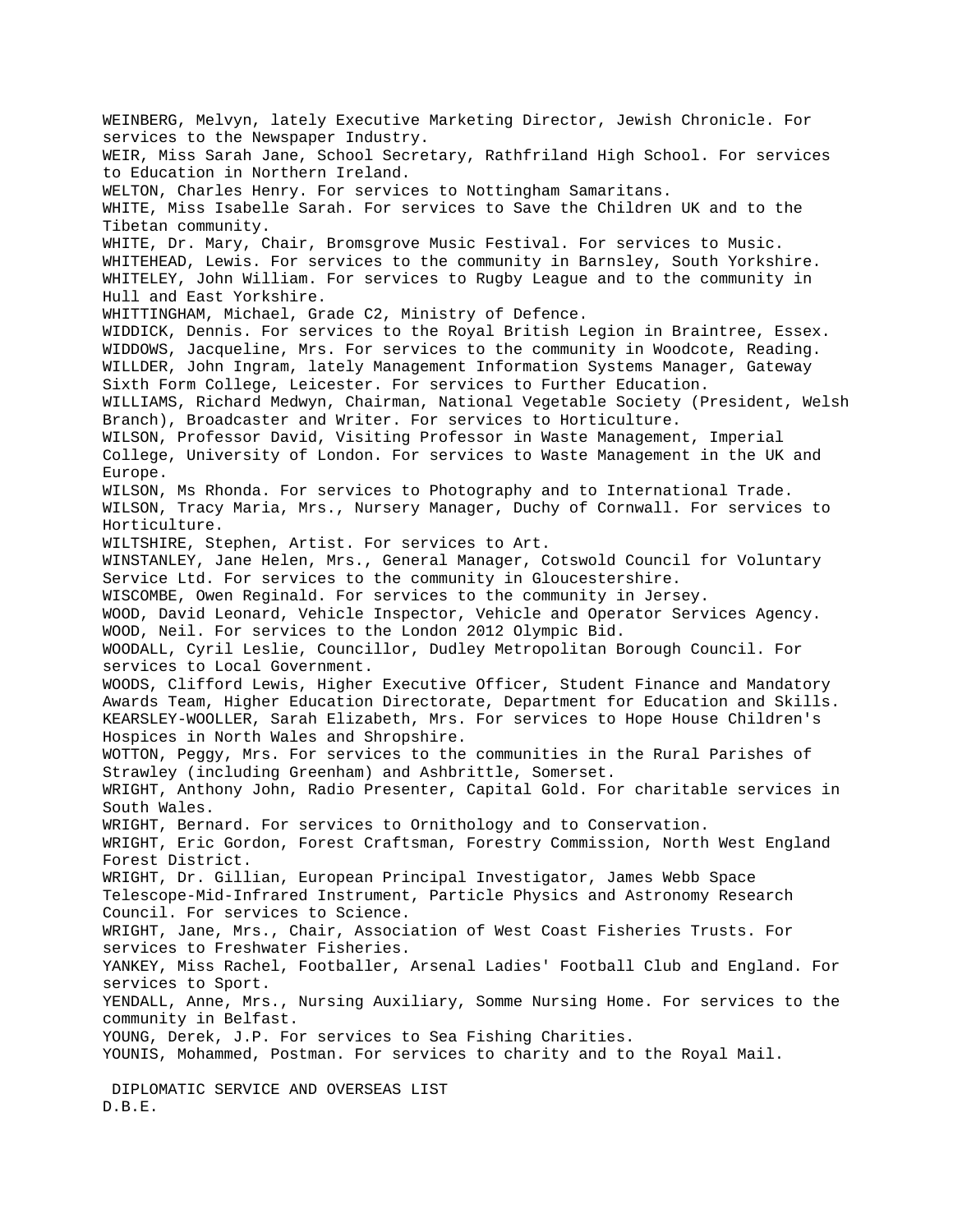To be an Ordinary Dame Commander of the Civil Division of the said Most Excellent Order: SHELDRICK, Dr. Daphne Marjorie, M.B.E. For services to the conservation of wildlife, especially elephants, and to the local community in Kenya. C.B.E. To be Ordinary Commanders of the Civil Division of the said Most Excellent Order: IVE, Jonathan Paul, Vice-President of Industrial Design, Apple. For services to the design industry. KAN MAN-LOK, Paul. For services to British business interests. MONTADO, Ernest George John, O.B.E., Chief Secretary, Government of Gibraltar. O.B.E. To be Ordinary Officers of the Civil Division of the said Most Excellent Order: BEESTON, William Richard Charles. For services to journalism. BROPHY, Dr. Michael Gabriel. For services to education in developing countries. BYRDE, Miss Petronella Leonie Diana, lately First Secretary, Foreign and Commonwealth Office. COTTON, Ann Lesley, Mrs., Founder of CAMFED. For services to education for girls in Africa. DOMANOVA, Ailsa Rosemary May, Mrs. For services to Second World War veterans and widows in the Slovak Republic and to UK-Slovak relations. EDWARDS, Professor Michael. For services to literature and UK-French cultural relations. GURNEY, Tim, lately Deputy Head of Mission, British Embassy, Kabul. HAYWARD, Robert Henry Owen. For humanitarian services overseas, especially through Christian Aid. HEALY, Ms Dora Claire Sarah (Sally), lately Senior Principal Research Officer, Foreign and Commonwealth Office. HILLIER, Paul Douglas. For services to choral music overseas. HURD, The Honourable Thomas Robert Benedict, First Secretary, Foreign and Commonwealth Office. JAMES, Ms Anne, Executive Director, International Justice Project. For services to human rights overseas. JAMIESON, Andrew. For services to British business interests and to sustainable development in Nigeria. KELJIK, Christopher Avedis. For services to British business interests and to local communities in Africa and South Asia. LINDESAY, William Lucas. For services to UK/China understanding and to international conservation of the Great Wall. LLEWELLYN, Edward David Gerard, M.B.E., lately Head of Political Department, Office of the High Representative for Bosnia and Herzegovina. LUNGLEY, Gareth Geoffrey, First Secretary, Foreign and Commonwealth Office. MARSDEN, Stella Margaret, Mrs. For services to wildlife conservation and to the local community in The Gambia. MCALISTER, Ms Lindsey Anne, M.B.E. For services to UK arts in Hong Kong. MOORE, Geoffrey Watson. For services to the arts in Bermuda. NARDINI, Peter David, Technical Director, Dresden Trust. For services to UK-German relations. OLDE, Susan, Mrs. For charitable services, Cayman Islands. PEARMAN, Roderic Ethelbert, J.P. For services to the community, Cayman Islands. PICKEN, Andrew John Fairlie, lately Deputy Director, British Council, Pakistan. POGGIO, Albert Andrew, M.B.E., Director of Gibraltar Office, London. POTTER, Michael Alfred, Project Manager for China, GAP Activity Projects. For services to UK-Chinese relations. PRESTON, Miss Christine Winifred. For services to healthcare and development in Bangladesh and Nepal.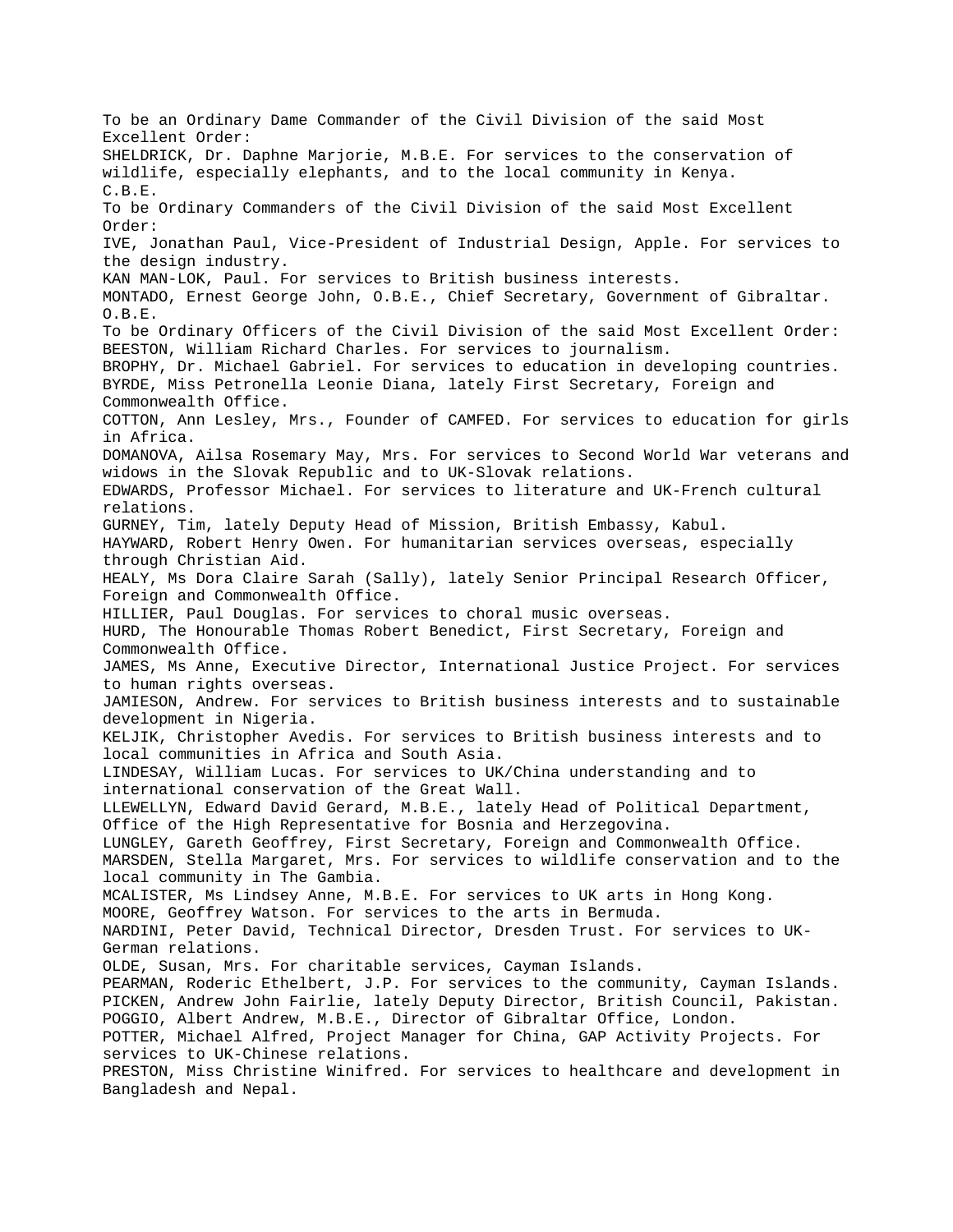RICHARDS, Andrew Barnett. For ophthalmic services to disadvantaged people in South Asia and Africa. RUTLAND, Michael Ronald. For services to UK-Bhutanese relations. SCRIVEN, Dominic Timothy Charles. For services to UK financial services in Vietnam. SIM, Graham Frank. For services to the community, St. Helena. SINKINSON, Philip Andrew, lately Deputy High Commissioner, Kingston. THAIN, Robert, First Secretary, Foreign and Commonwealth Office. UREN, Richard Charles. For services to British business interests in France. WARBY, Derek Arthur John, M.B.E., Resource Director, Kofi Annan International Peacekeeping Centre, Accra. WILLIAMS, Richard Gareth, lately Director, Mostar Implementation Unit, Office of the High Representative for Bosnia and Herzegovina. WINCHESTER, Simon. For services to journalism and literature. M.B.E. To be Ordinary Members of the Civil Division of the said Most Excellent Order: ASTLE, Julian James, lately Political Adviser, Office of the High Representative for Bosnia and Herzegovina. BARRON, Alisdair Forsyth. For services to sick children in Romania. BASKETT, John Patrick Cyprian, Honorary Consul, Medan. DOUGLAS-BATE, Andrew Sandys, President, Euro-De«fense UK. BENTLEY, Martin Peter. For services to education and sport in Kenya. BEST, Clyde Cyril. For services to football and the community in Bermuda. BLAIR, Miss Diane (Mrs. Lester). For services to mental health in Nigeria. BROWNING, Mary-Grace Ann, Mrs. For services to UK-Japanese relations. BURDEN, Miss Susan Jayne, Third Secretary, Foreign and Commonwealth Office. CARPENTER, Martin Charles Richard. For services to victims of the Indian Ocean tsunami in Thailand. CATANIA, Joseph Douglas. For public service, Gibraltar. CLAPHAM, Ms Naomi Guenett. For services to the British community in Algeria. CONLON, Dr. Jane Alison. For services to disadvantaged communities in South Africa. COOKE, Alan Robert, Honorary Consul, Phuket. COUTTS, Ms Alison Elizabeth, lately Director, British Council, St. Petersburg. DAWSON, Sister Elizabeth. For services to disadvantaged children and to special needs education in Zambia. DOUGLAS, John Bradman, Commissioner of Police, Montserrat. GEORGE, Joyce Angela, Mrs. For services to the community, St. Helena. GRANT, Steve Walter George, Visits Officer, UK Permanent Representation to the European Union. GRIFFITHS, Howard Laurence. For services to music and the community in Switzerland. GUMBS, (Louisa) Josephine, Lady. For services to the community, Anguilla. HALDANE, Richard Wilkie, Organiser of the Great Russia Race. For charitable services to disadvantaged children in Russia. HARCOURT, Sylvia Anne, Mrs. For services to environmental conservation and to British education in Ecuador. HARRISON, Christopher Peter Motte. For services to education in Burma and to UK-Burmese relations. HART, Dr. Harold. For services to UK-Israeli relations. KANE, John Richard. For services to sport and the community, Bermuda. KELLY, Miss Ann Vanessa. For services to the community in Barbados. KIMURA, Kathleen Margaret, Mrs. For services to British business interests in California. LACK, Miss Mary Elizabeth. For services to disadvantaged communities in South Africa. LANE, Paul Philip, Registrar, British High Commission, Kingston.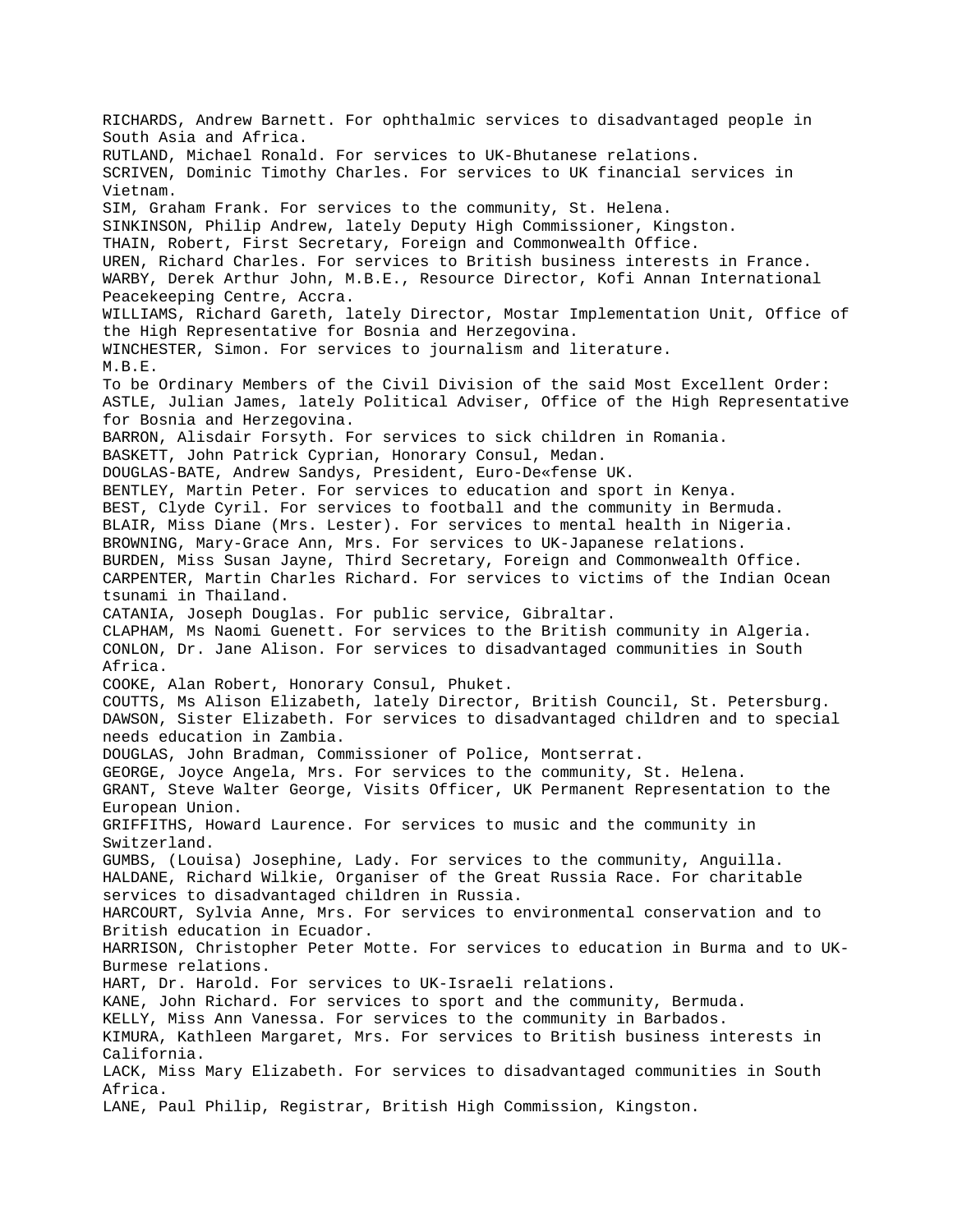LAVENDER, Ms Fiona Jane (Mrs. Borisuth), lately Third Secretary and Vice-Consul, British Embassy, Bangkok. LONG, Gordon Wilfred. For services to veterans of the Arctic Convoys and to UK-Russian relations. MACLEOD, Major James Murdoch. For services to ex-service men and women in the UK and Ireland and to UK-Irish relations. MARSHALL, Amanda Louise, Mrs., Deputy Director of Communications, British High Commission, Singapore. GOULD DE MAYER, Susan Elizabeth, Mrs. For services to British education in Mexico. MAYHEW, Brian Arthur Charles. For services to wildlife conservation in Africa. MCCARTHY, Kevin Thomas. For services to British education in the Netherlands. MUIR, David John, Second Secretary, Foreign and Commonwealth Office. MURPHY, Colin William, Co-ordinator of the Churches Programme, Glencree Centre for Reconciliation, Ireland. NORTON, Ms Lucy Elizabeth Ellen. For services to victims of the Indian Ocean tsunami in Thailand. OATS, Peter Vivian. For services to ex-service men and women in Chile. ORMSTON, Brian Alexander, lately Pro-Consul, British Embassy, Madrid. PATRICK, Ian John, lately Private Secretary to the High Representative for Bosnia and Herzegovina. POWERY, John Carlon. For public service, Cayman Islands. RATCLIFFE, Cynthia Marjorie, Mrs. For services to disadvantaged children and to victims of the Indian Ocean tsunami in Thailand. ROGER, Ian Alexander Probert. For services to ex-service men and women in the USA and UK. ROGERS, Audrey Elizabeth, Mrs. For services to the community, Anguilla. SHORT, Miss Jeanette. For services to the education of blind people in India. SKINNER, Peter Alwyn. For services to veterans of the Arctic Convoys and to UK-Russian relations. SPEAR, Jean Marguerite, Mrs. For services to UK-Canadian relations. STAYTE, Roberta Anne, Mrs., lately Pro-Consul, British Consulate, Seattle. STEPHENSON, James Daniel, First Secretary, Foreign and Commonwealth Office. STEWART, Maureen, Mrs., Manager, British Council, Bulawayo. SULEMAN, Haroon, Second Secretary, British High Commission, Colombo. SWEETMAN, James Anthony. For services to the British community in Ivory Coast. SWINFEN, Patricia Anne, Lady. For services to telemedicine overseas. TAYLOR, Mark Ronald, First Secretary, Foreign and Commonwealth Office. TURNER, Carole Ann, Mrs., lately Chief Passport Examiner, British High Commission, Canberra. WALKER, Ian Stuart. For services to rugby football and the community in Uganda. WILBOURN, Lillian, Mrs., lately Registrar, British Embassy, Kuwait. WINSTONE, Glenys, Mrs. For services to the British community, especially older people, in the USA. ZAMMITT, Dr. Leslie John. For services to drama in Gibraltar. CENTRAL CHANCERY OF THE ORDERS OF KNIGHTHOOD

St. James's Palace, London SW1 31 December 2005 The QUEEN has been graciously pleased to approve the award of The Queen's Police Medal for Distinguished Service to the undermentioned: Queen's Police Medal

Q.P.M. ENGLAND AND WALES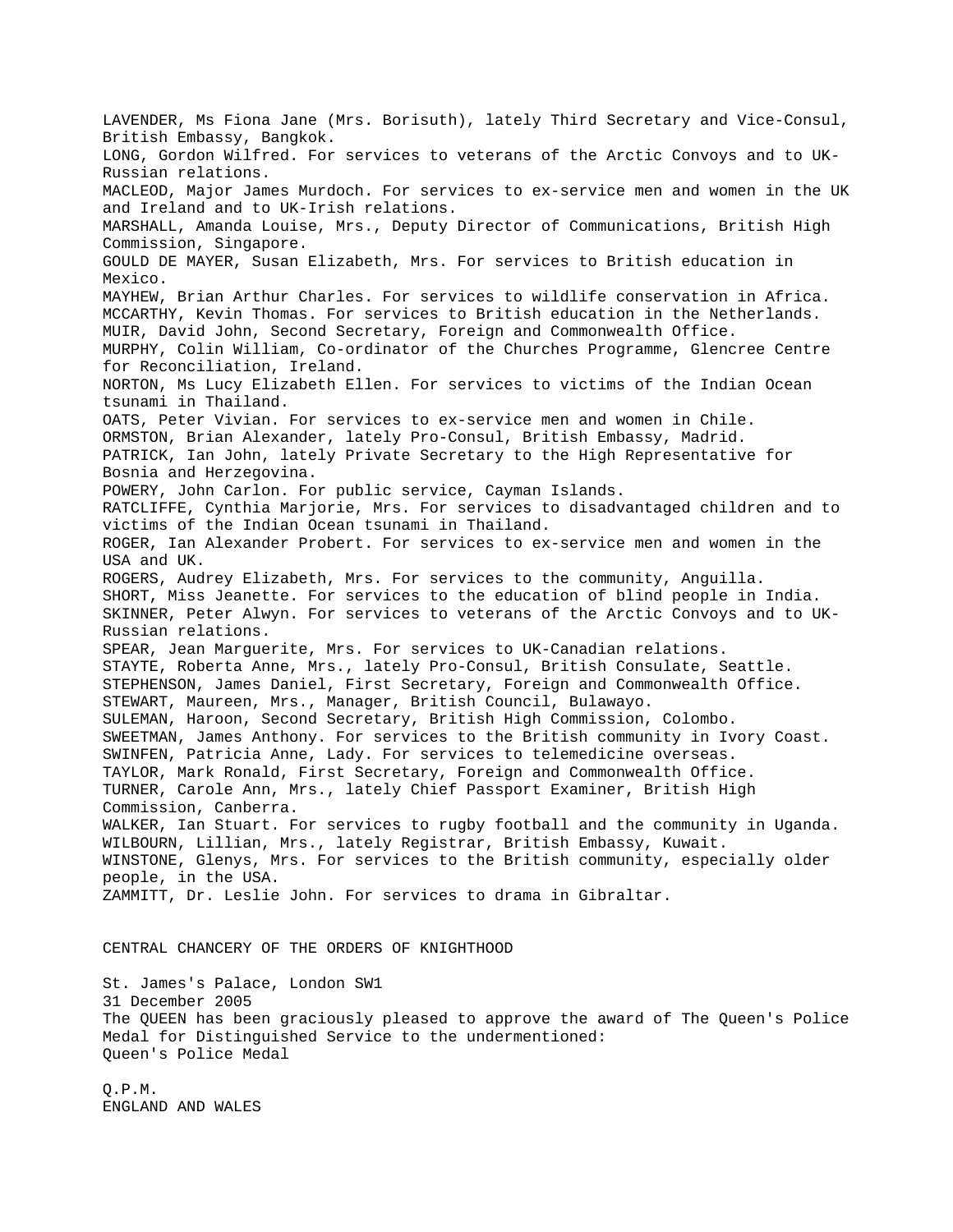BAKER, Martin Peter, Chief Constable, Dorset Police. BERRY, Janette, Mrs., Chief Inspector, Chairman, Police Federation of England and Wales. BOWSHER, Kevin, Chief Inspector, Metropolitan Police Service. CANNINGS, Ms Della Mary, Chief Constable, North Yorkshire Police. CRAIK, Michael, Chief Constable, Northumbria Police. DICKIE, James, Detective Superintendent, Metropolitan Police Service. ELLIOTT, Clinton Edward, General Secretary, Police Federation. GALLAN, Ms Patricia Ferguson, Assistant Chief Constable, National Crime Squad. GREENACRE, Steven Barry, Inspector, Greater Manchester Police. HUGHES, Meredydd John, Chief Constable, South Yorkshire Police. LOGAN, Davina Jessie, Mrs., Deputy Chief Constable, Northamptonshire Police. MCKENNA, Douglas Gardner, Detective Superintendent, Metropolitan Police Service. MURRAY, David John, Chief Superintendent, Thames Valley Police. PRUNTY, John Raymond, Detective Superintendent, Metropolitan Police Service. WARD, Terence Lewis Anthony, Constable, Merseyside Police. WOOD, John Horace, Chief Superintendent, Staffordshire Police. YATES, John, Detective Assistant Commissioner, Metropolitan Police Service. SCOTLAND BALD, William, Deputy Chief Constable, Tayside Police. GREEN, James Hudson, Chief Superintendent, Strathclyde Police. POWRIE, Brian, Chief Superintendent, Tayside Police. NORTHERN IRELAND MCKERNAN, Robert John, Detective Inspector, Police Service of Northern Ireland. STERRITT, Paul Richard, Constable, Police Service of Northern Ireland. STEWART, Gary Francis, Superintendent, Police Service of Northern Ireland. CENTRAL CHANCERY OF THE ORDERS OF KNIGHTHOOD St. James's Palace, London SW1 31 December 2005 The QUEEN has been graciously pleased to approve the award of The Queen's Fire Service Medal for Distinguished Service to the undermentioned: Queen's Fire Service Medal Q.F.S.M. ENGLAND AND WALES BRABBS, Richard, Station Officer, West Yorkshire Fire Service. MCGUIRK, Anthony, Chief Fire Officer, Merseyside Fire and Rescue Service. MYERS, Stephen, Chief Fire Officer, Surrey Fire and Rescue Service. SEAGER, Kenneth, Deputy Chief Fire Officer, Suffolk Fire and Rescue Service. TAYLOR, Ronald, Chief Fire Officer, Guernsey Fire Brigade. SCOTLAND BURNS, Norman, Retained Sub Officer, Sanquhar Fire Station. HARRISON, Andrew Whyte, Assistant Inspector, Her Majesty's Fire Service Inspectorate. MINISTRY OF DEFENCE Whitehall, London SW1 The QUEEN has been graciously pleased to approve the award of The Queen's Volunteer Reserves Medal to the undermentioned: The Queen's Volunteer Reserves Medal Q.V.R.M. ROYAL NAVY BROCKIE, Commander Brian, Royal Naval Reserve.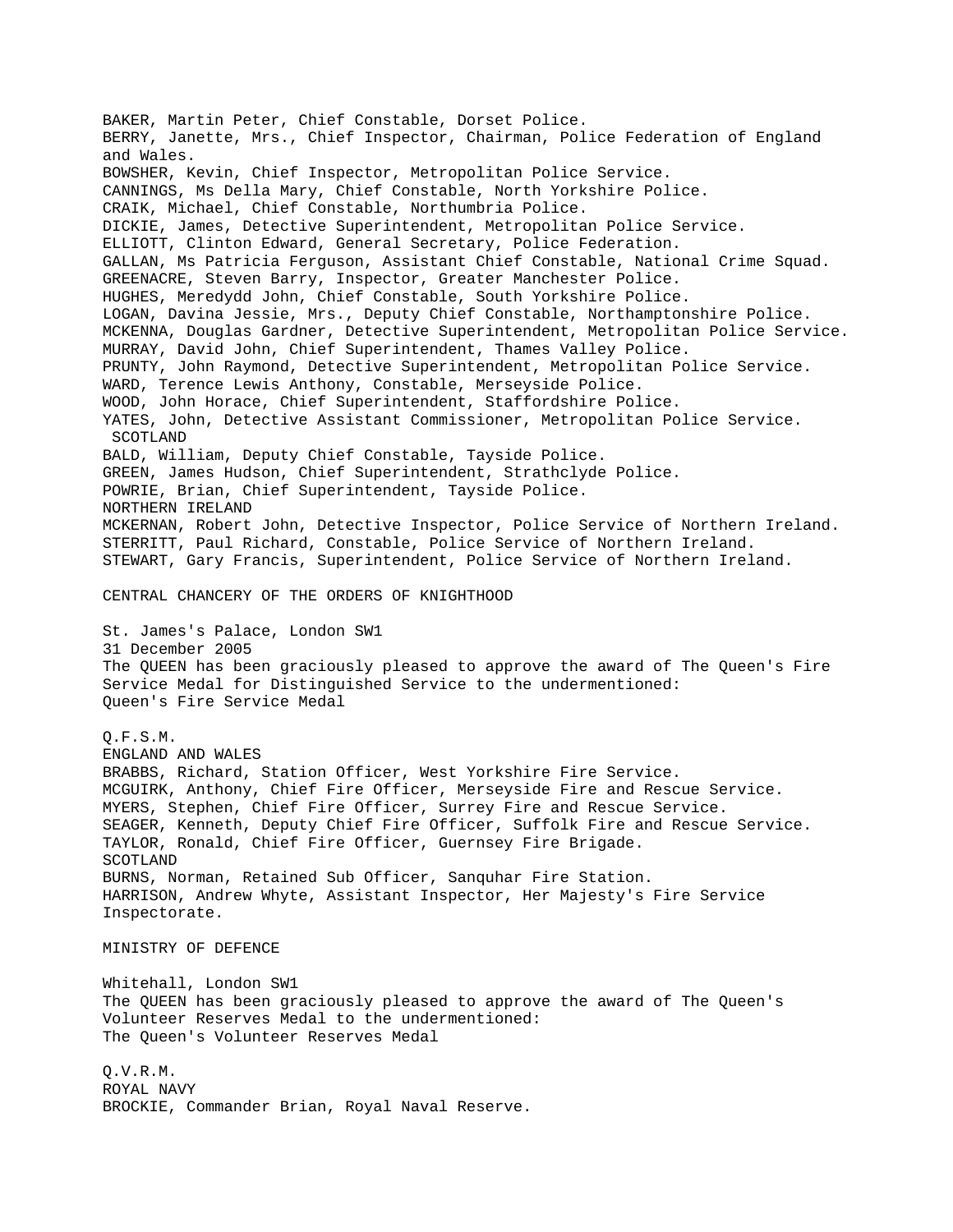RYAN, Lieutenant Commander Simon John D'Arcy, R.D., Royal Naval Reserve. ARMY GREY, The Reverend Richard Thomas, T.D. (506796), Chaplain to the Forces (3rd Class), Royal Army Chaplains' Department, Territorial Army. MCCANN, 23916950 Warrant Officer Class 2 Michael John, Royal Army Medical Corps, Territorial Army. MOONEY, Colonel Jeremy Peter, T.D. (512362), late The London Regiment, Territorial Army. SMITH, Major David Stuart, T.D. (532435), The Royal Logistic Corps, Territorial Army. SPIRES, Lieutenant Colonel Keiron Andrew, T.D. (510243), Queen Alexandra's Royal Army Nursing Corps, Territorial Army. ROYAL AIR FORCE HARRIS, Warrant Officer Patricia Ann (R2625604), Royal Auxiliary Air Force. CENTRAL CHANCERY OF THE ORDERS OF KNIGHTHOOD St. James's Palace, London SW1 31 December 2005 The QUEEN has been graciously pleased to give orders for the Honorary appointments of the undermentioned to the Civil Division of the Most Excellent Order of the British Empire to be made Substantive: SARGENT, William Desmond, C.B.E. (to be dated 14 April 2005). WOGAN, Michael Terence, K.B.E. (to be dated 11 October 2005). CENTRAL CHANCERY OF THE ORDERS OF KNIGHTHOOD St. James's Palace, London SW1 31 December 2005 The QUEEN has been graciously pleased, on the advice of Her Majesty's Grenada Ministers, to give orders for the following appointments to the Most Excellent Order of the British Empire: Order of the British Empire (Civil Division) M.B.E. To be Ordinary Members of the Civil Division of the said Most Excellent Order: HENRY-FLEARY, Esther, Mrs. For public service. MODESTE, Trevor. For public service. CENTRAL CHANCERY OF THE ORDERS OF KNIGHTHOOD St. James's Palace, London SW1 31 December 2005 The QUEEN has been graciously pleased, on the advice of Her Majesty's Grenada Ministers, to approve the award of the British Empire Medal (Civil Division) to the undermentioned: British Empire Medal (Civil Division) NOEL, Andrew. For services to construction and the community. CENTRAL CHANCERY OF THE ORDERS OF KNIGHTHOOD St. James's Palace, London SW1 31 December 2005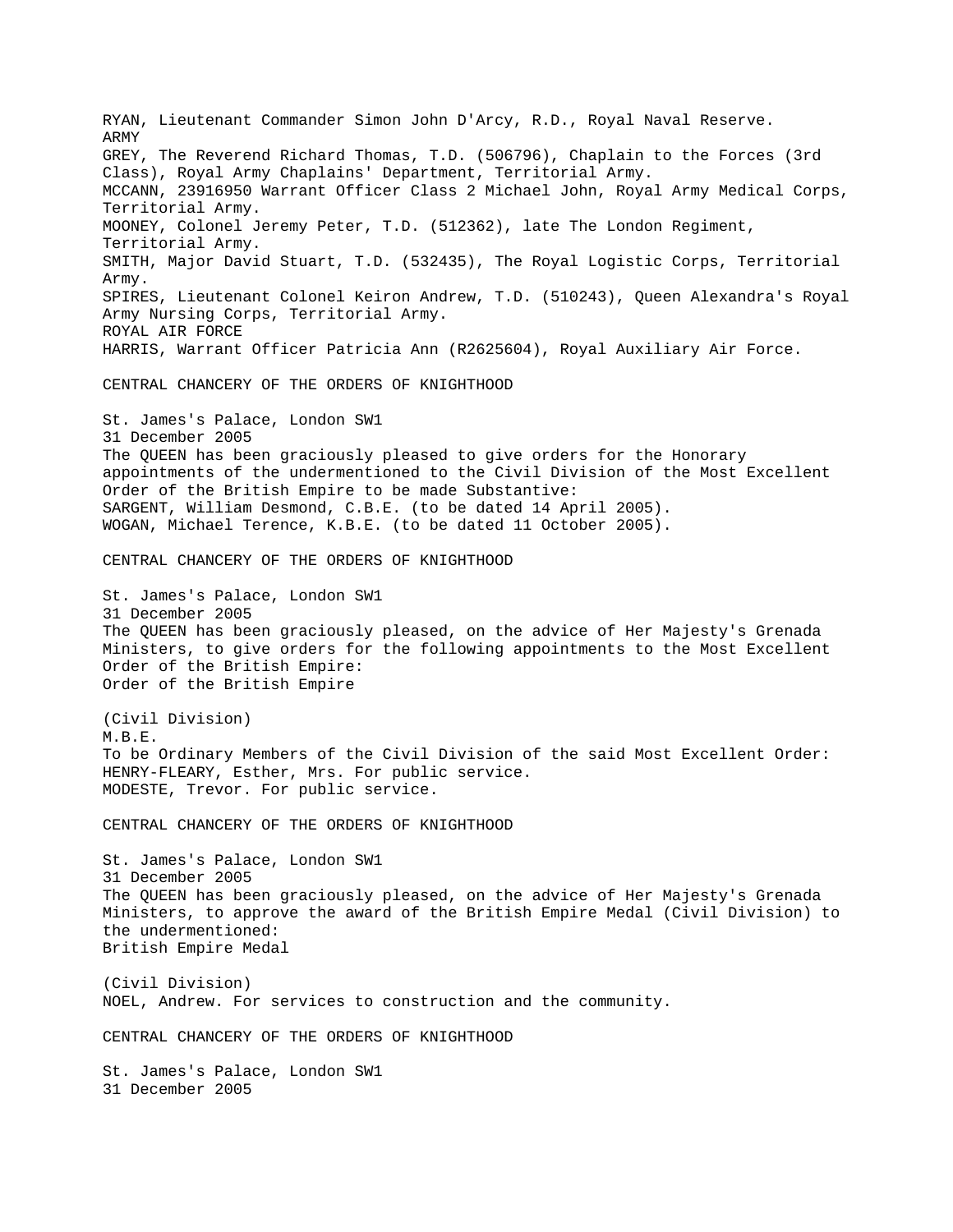The QUEEN has been graciously pleased, on the advice of Her Majesty's Solomon Islands Ministers, to give orders for the following appointments to the Most Excellent Order of the British Empire: Order of the British Empire (Civil Division) O.B.E. To be Ordinary Officers of the Civil Division of the said Most Excellent Order: MORRELL, William. For services to the Royal Solomon Islands Police. TUHAIKA, John. For public service. CENTRAL CHANCERY OF THE ORDERS OF KNIGHTHOOD St. James's Palace, London SW1 31 December 2005 The QUEEN has been graciously pleased, on the advice of Her Majesty's Solomon Islands Ministers, to approve the award of the British Empire Medal (Civil Division) to the undermentioned: British Empire Medal (Civil Division) LEE, Ms Queenie. For services to social development. CENTRAL CHANCERY OF THE ORDERS OF KNIGHTHOOD St. James's Palace, London SW1 31 December 2005 The QUEEN has been graciously pleased, on the advice of Her Majesty's Tuvalu Ministers, to give orders for the following appointments to the Most Excellent Order of the British Empire: Order of the British Empire (Civil Division)  $O.B.E.$ To be an Ordinary Officer of the Civil Division of the said Most Excellent Order: KOFE, Siliga. For public and community service. M.B.E. To be Ordinary Members of the Civil Division of the said Most Excellent Order: MAUGA, Miliama. For public and community service. SOVALA, Talivai. For services to the community. TEAFIULA, Falasa. For services to the community. CENTRAL CHANCERY OF THE ORDERS OF KNIGHTHOOD St. James's Palace, London SW1 31 December 2005 The QUEEN has been graciously pleased, on the advice of Her Majesty's Tuvalu Ministers, to approve the award of the British Empire Medal (Civil Division) to the undermentioned: British Empire Medal (Civil Division) LAGAFAOA, Iosefa. For public and community service. SIO, Semeli. For service to the community. VAKAI, Teoti. For public and community service.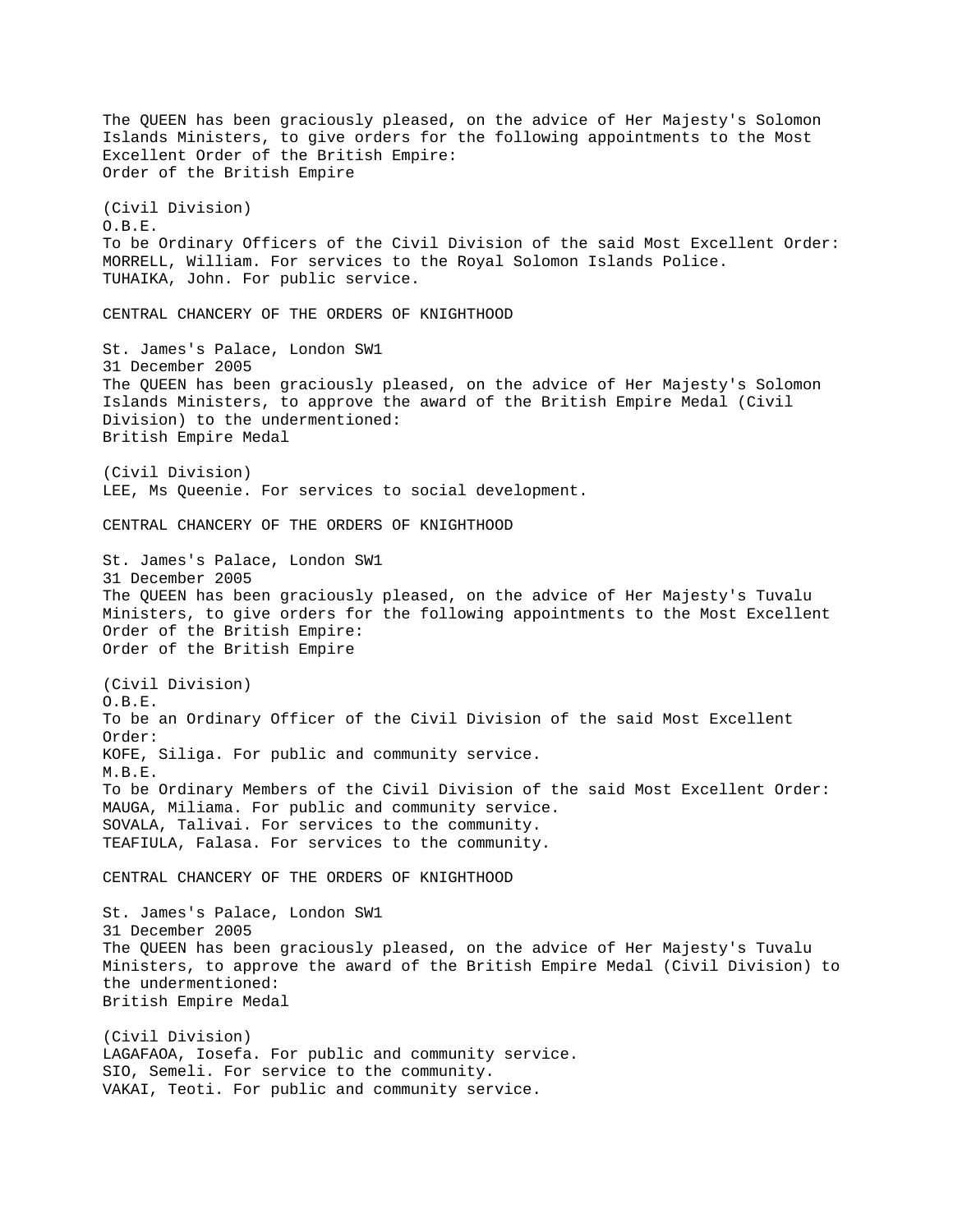CENTRAL CHANCERY OF THE ORDERS OF KNIGHTHOOD St. James's Palace, London SW1 31 December 2005 The QUEEN has been graciously pleased, on the advice of Her Majesty's Belize Ministers, to give orders for the following appointment to the Most Distinguished Order of Saint Michael and Saint George: Order of Saint Michael and Saint George C.M.G. To be an Ordinary Member of the Third Class, or Companion, of the said Most Distinguished Order: LESLIE, Robert. For services to diplomacy and government administration. CENTRAL CHANCERY OF THE ORDERS OF KNIGHTHOOD St. James's Palace, London SW1 31 December 2005 The QUEEN has been graciously pleased, on the advice of Her Majesty's Belize Ministers, to give orders for the following appointments to the Most Excellent Order of the British Empire: Order of the British Empire (Civil Division) O.B.E. To be Ordinary Officers of the Civil Division of the said Most Excellent Order: SILVA, SR, Hector. For services to business and the Government. YOUNG, Lynn. For services to business and industry. M.B.E. To be Ordinary Members of the Civil Division of the said Most Excellent Order: BURGOS, Arsenio. For services to business and industry. MARSDEN, Ms Marion. For services to business and social development. ABOU-NEHRA, Sarkis. For services to industry and diplomacy. VILLANUEVA, Rene, Snr. For services to the community and the Media. WOODYE, Ms Olive. For services to teaching and social development. CENTRAL CHANCERY OF THE ORDERS OF KNIGHTHOOD St. James's Palace, London SW1 31 December 2005 The QUEEN has been graciously pleased, on the advice of Her Majesty's Saint Vincent and the Grenadines Ministers, to give orders for the following appointments to the Most Distinguished Order of Saint Michael and Saint George: Order of Saint Michael and Saint George K.C.M.G. To be an Ordinary Member of the Second Class, or Knight Commander, of the said Most Distinguished Order: STRAKER, The Honourable Louis Hilton. For services to Parliament and the Ministry of Foreign Affairs. C.M.G. To be an Ordinary Member of the Third Class, or Companion, of the said Most Distinguished Order: MCINTOSH, The Very Reverend Patrick Ezekiel. For services to the church and the community. CENTRAL CHANCERY OF THE ORDERS OF KNIGHTHOOD